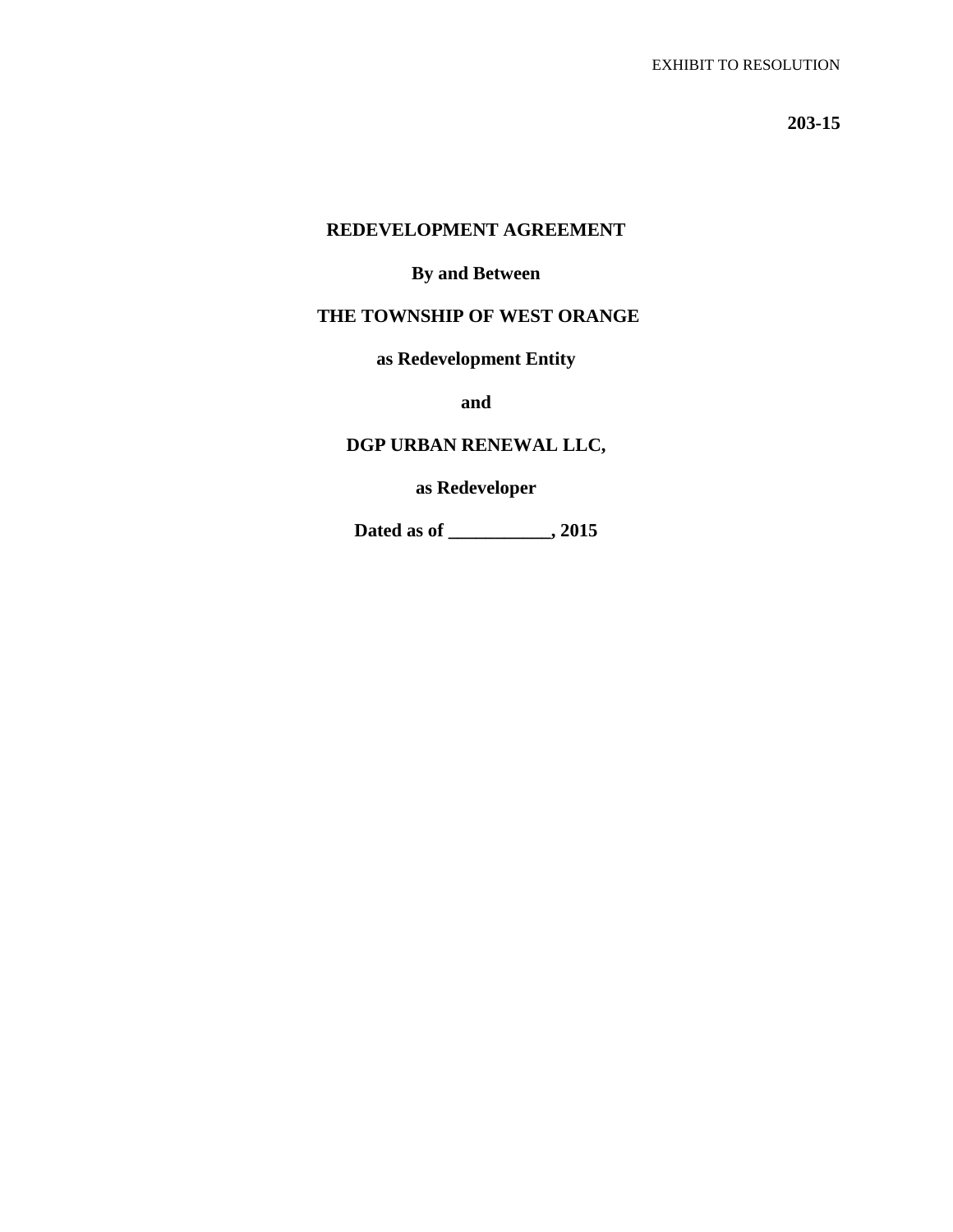This Redevelopment Agreement (the **"Agreement"**) entered into this \_\_\_\_\_ day of \_\_\_\_\_\_\_, 2015 by and between **THE TOWNSHIP OF WEST ORANGE, NEW JERSEY** (the **"Township"**), a public body corporate and politic of the State of New Jersey having its offices at 66 Main Street, West Orange, New Jersey 07052, in its capacity as redevelopment entity pursuant to *N.J.S.A. 40A: 12A-4(c),* and **DGP URBAN RENEWAL LLC**, a limited liability company of the State of New Jersey, having offices at c/o DREF III Edison LLC, 623 Fifth Avenue, 30<sup>th</sup> Floor, New York, New York 10019 (together with its permitted successors or assigns as hereinafter provided, the **"Redeveloper"**).

#### **W I T N E S S E T H**

**WHEREAS**, in 2002, following a recommendation of the West Orange Planning Board (the **"Planning Board"**), the Mayor and Township Council (the **"Governing Body"**) adopted a Resolution designating as an "area in need of redevelopment" certain areas within the West Orange downtown area (the **"Downtown Redevelopment Area"** or **"Redevelopment Area"**) pursuant to *N.J.S.A.* 40A:12A-5 of the Local Redevelopment and Housing Law, *N.J.S.A.*  40A:12A-1 *et seq.* (the **"Redevelopment Law"**); and

**WHEREAS,** the Downtown Redevelopment Area includes all of the lots in Blocks 64, 66, 115, 116, 116.02, and some of the lots in Blocks 89, 114, and 117, all as identified on the Official Tax Maps of the Township, including among other sites the site of the historically significant Edison Storage Battery Building, and is generally bounded by the City of Orange to the southeast, Park Avenue to the southwest, Llewellyn Park to the northwest, and Kling Street to the northeast; and

**WHEREAS,** in accordance with the procedures and standards set forth in the Redevelopment Law, on February 9, 2003, the Township Council finally adopted an ordinance approving a redevelopment plan for the Downtown Redevelopment Area, as such plan was amended by ordinances adopted on August, 15, 2006, March 6, 2007 and March 8, 2011 (collectively, the **"Plan**" or the **"Redevelopment Plan"**)**;** and

**WHEREAS,** in furtherance of its objective to spark redevelopment efforts within the Downtown Redevelopment Area, the Township is willing to consider making certain statutorily authorized financial assistance and tax exemptions available to Redeveloper in connection with the redevelopment of that portion of the Redevelopment Area which is subject to this Agreement; and

**WHEREAS,** Redeveloper acknowledges that the Township retains full discretion under applicable law whether to grant the financial assistance or the tax exemptions; and

**WHEREAS,** among other things the Redevelopment Plan establishes permitted uses and development standards for redevelopment within the Downtown Redevelopment Area, and identifies, among others, the following parcels of land for possible acquisition:

> Block 64, Lots 3, 3.02, 21, 22, 23, 25, 27, 28, 29, 30, 31, 32, 33, 34, 34.01, 38, 40, 41, 42, 42.01, 44, 44.01, 45, 46, 47, 48, 49, 49.01, 50 and 51;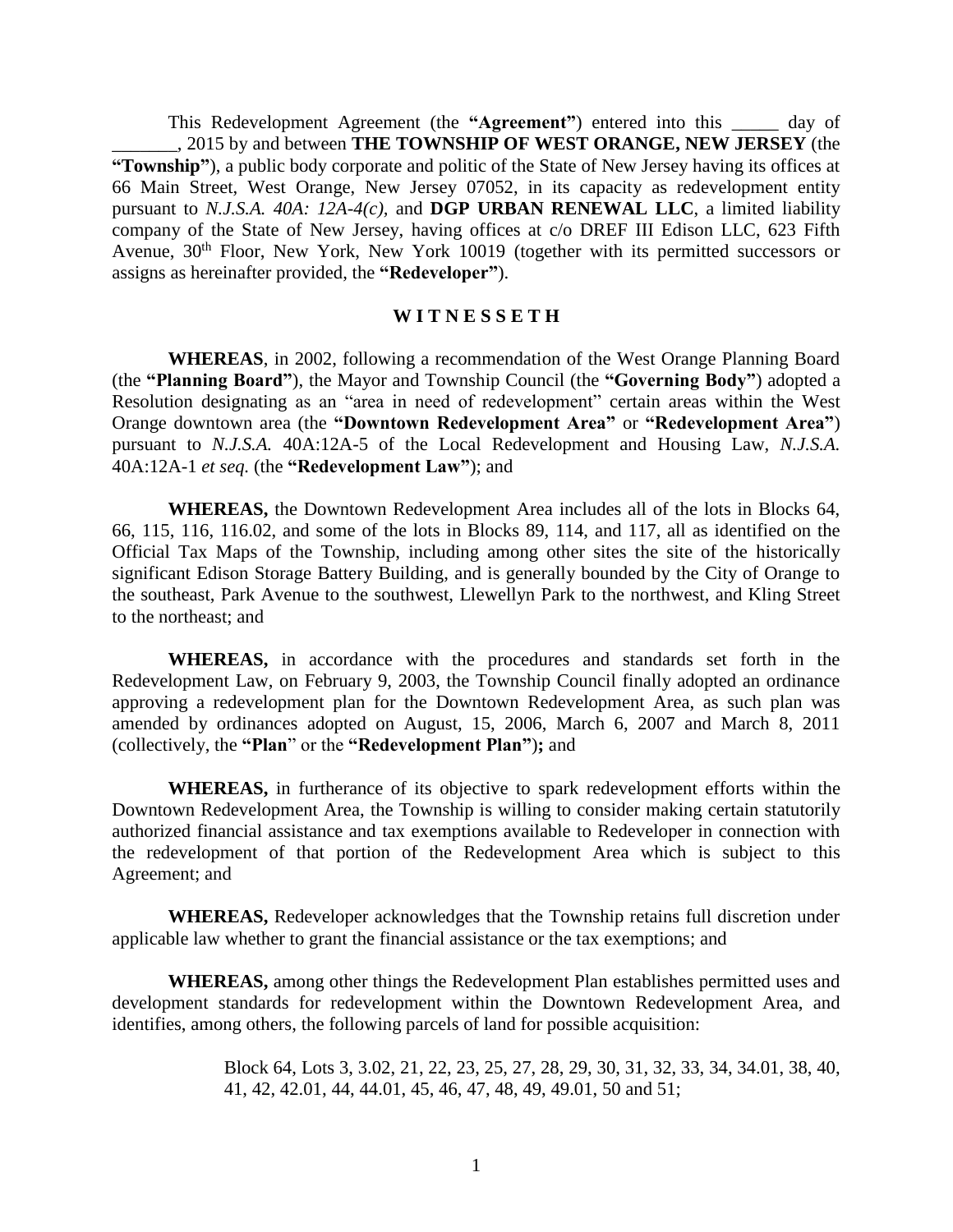Block 66, Lots 1, 5, and 7;

Block 115, Lots 15, 16, 16.01, 17 and 51;

Block 116.02, Lots 1.01, 6, 8, 10, 12, 13, 14, 16, and 18

(collectively, the **"Acquisition Parcels"** and each one individually an **"Acquisition Parcel"**); and

 **WHEREAS,** the Township and Prism Green Associates IV, LLC entered into that certain Redevelopment Agreement by and between the Township of West Orange, as Redevelopment Entity and Prism Green Associates IV, LLC, as Redeveloper (hereinafter "**Prism**") dated as of December 20, 2006, as amended and supplemented by letter agreement on May 8, 2007, June 21, 2007, September 11, 2007, and October 27, 2009 governing the redevelopment of the Downtown Redevelopment Area including the Acquisition Parcels (hereinafter the "**Original Redevelopment Agreement"**); and

 **WHEREAS,** the Original Redevelopment Agreement defined the "Project or Redevelopment Project" as "the construction or rehabilitation of a total of 609 residential units comprising approximately 538 "for sale" market rate residential units and uses attendant and necessary thereto; up to 71 low and moderate income affordable and residential units pursuant to the applicable regulations of the NJ Council on Affordable Housing ("COAH") and the Township's growth share obligations thereunder; together with up to approximately 50,200 square feet of commercial space and other amenity support space; a parking structure containing not less than 590 spaces (the "Parking Deck") and such other parking areas as may be approved by the Planning Board in accordance with the provision of the Redevelopment Plan to accommodate parking for residential and retail uses as hereinafter provided; public infrastructure and improvements, including utilities, roadways, pathways, sidewalks, public rights of way and open space"; and

 **WHEREAS,** the Original Redevelopment Agreement authorized Prism to redevelop those certain properties including but not limited to Block 66, Lots 1, 5 and 7 (collectively, the "**Edison Battery Parcels**") in accordance with the terms thereof; and

 **WHEREAS,** the Edison Battery Parcels are improved with a structure commonly known as the Edison Storage Battery Building (hereinafter the "**Edison Battery Building**") which is in need of redevelopment and rehabilitation; and

**WHEREAS,** the Original Redevelopment Agreement defined "Phase 1" of the Project in relevant part as "the redevelopment of the Edison Battery Building, retail development and construction of the Parking Deck, and includ[ing] the construction of approximately 300 residential units." (collectively, the **"Original Phase 1 Project"**); and

**WHEREAS**, due to certain financial market conditions, the Township and Prism desired to revise the Original Phase 1 Project so that the first phase would contain: (i) approximately 333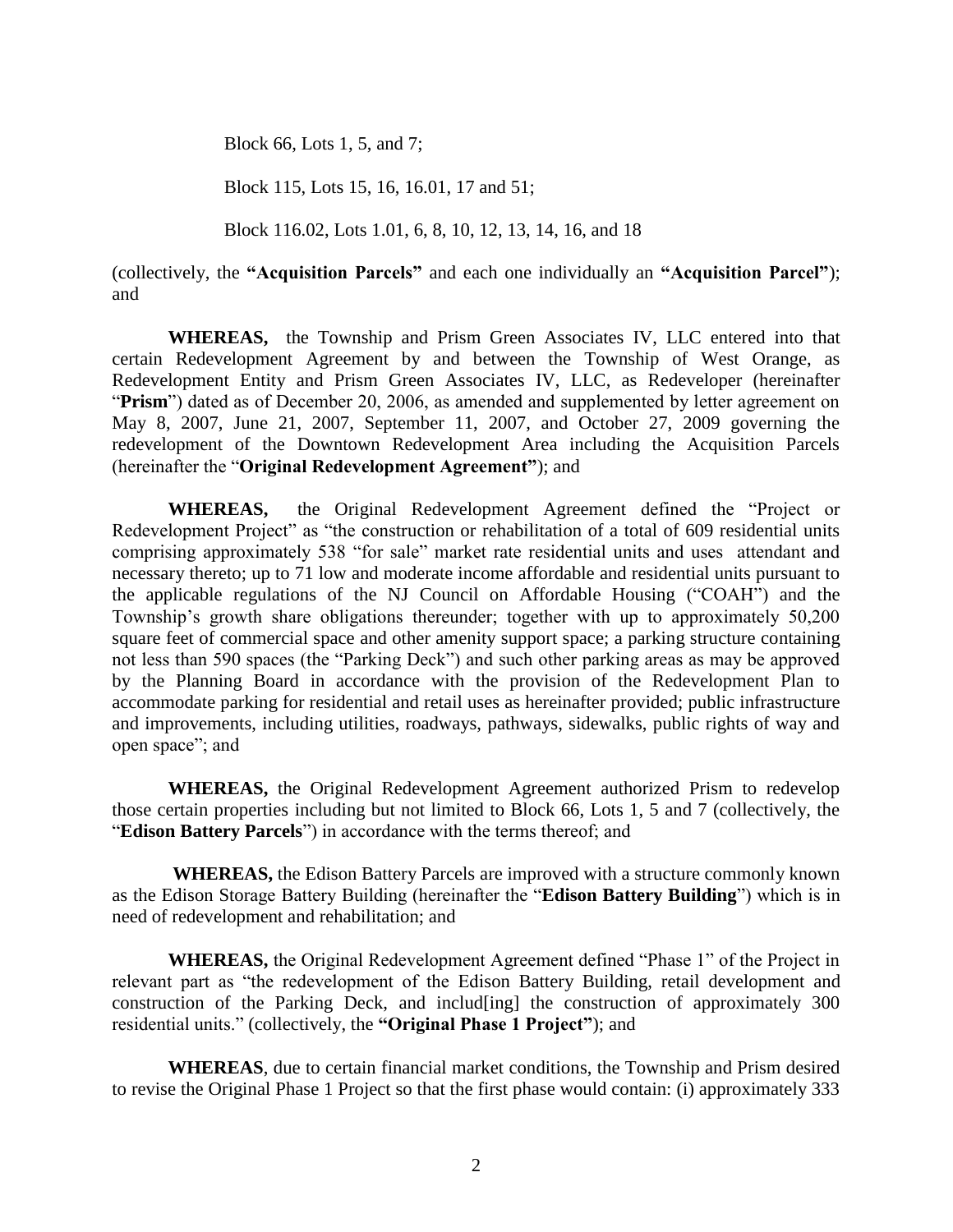residential rental units; (ii) approximately 18,500 square feet of commercial retail space; (iii) approximately 31,700 square feet of other amenity support space; (iv) a parking structure containing approximately 635 spaces (the **"Parking Deck"**); and (v) such other parking areas as may be approved by the Planning Board in accordance with the provisions of the Redevelopment Plan to accommodate parking for residential and retail uses as hereinafter provided; together with certain public infrastructure and improvements relating thereto, including utilities, roadways, pathways, sidewalks, public rights of way and open space, as identified in the Phase 1 Infrastructure Construction Agreement attached hereto, and other amenities on the Edison Battery Parcels (collectively, hereinafter the **"Phase 1 Project"**), and to modify the Original Redevelopment Agreement with respect to the Phase 1 Project; and

**WHEREAS**, in furtherance of the foregoing, the Township and Prism entered into that certain Modification Agreement by and between the Township of West Orange, as Redevelopment Entity and Prism Green Associates IV, LLC, as Redeveloper dated August 8, 2014 for the Phase 1 Project ( hereinafter the "**Modification Agreement**"); and

**WHEREAS**, in accordance with the Modification Agreement, and as part of the Phase 1 Project, the Township and Prism entered into that certain infrastructure improvement agreement which, among other things, described within it those certain public infrastructure and improvements relating thereto, including utilities, roadways, pathways, sidewalks, and public rights of way (hereinafter the "**Phase 1 Infrastructure Improvements**") and set forth the terms, conditions, and specifications pertaining to Prism's obligation to construct or install, or cause to be constructed or installed the Phase 1 Infrastructure Improvements as a part of the Phase 1 Project; and

**WHEREAS,** in order to assist with the undertaking of the Phase 1 Infrastructure Improvements, environmental remediation and public parking improvements, Prism requested and the Township agreed to consider, subject to Satisfactory Resolution of the Pending Litigation (as defined below), the issuance of not to exceed \$6,300,000 general obligation bonds on such terms and conditions as set forth in the Modification Agreement; and

**WHEREAS,** Prism's affiliate GP 177 Main Urban Renewal, LLC, an urban renewal entity formed in accordance with the provisions of the Long Term Tax Exemption Act, N.J.S.A. 40A:20-1 et seq. (the "**Tax Exemption Act**") (hereinafter "**GP 177**") became the fee title owner of the Edison Battery Parcels; and

**WHEREAS**, in connection with the Phase 1 Project, GP 177 applied for a long term tax exemption under the Tax Exemption Act with respect to the Phase 1 Project with the Township on March 18, 2008, as updated and supplemented on January 30, 2009 and January 18, 2012; and

**WHEREAS**, in order to enhance the economic viability of and opportunity for the success of the Phase 1 Project, the Township granted GP 177 a long term tax exemption for the Phase 1 Project as described in that certain financial agreement by and between the Township of West Orange and GP 177 Main Urban Renewal, L.L.C. dated as of August 8, 2014 for the Phase 1 Project (hereinafter the "**Phase 1 Financial Agreement**"); and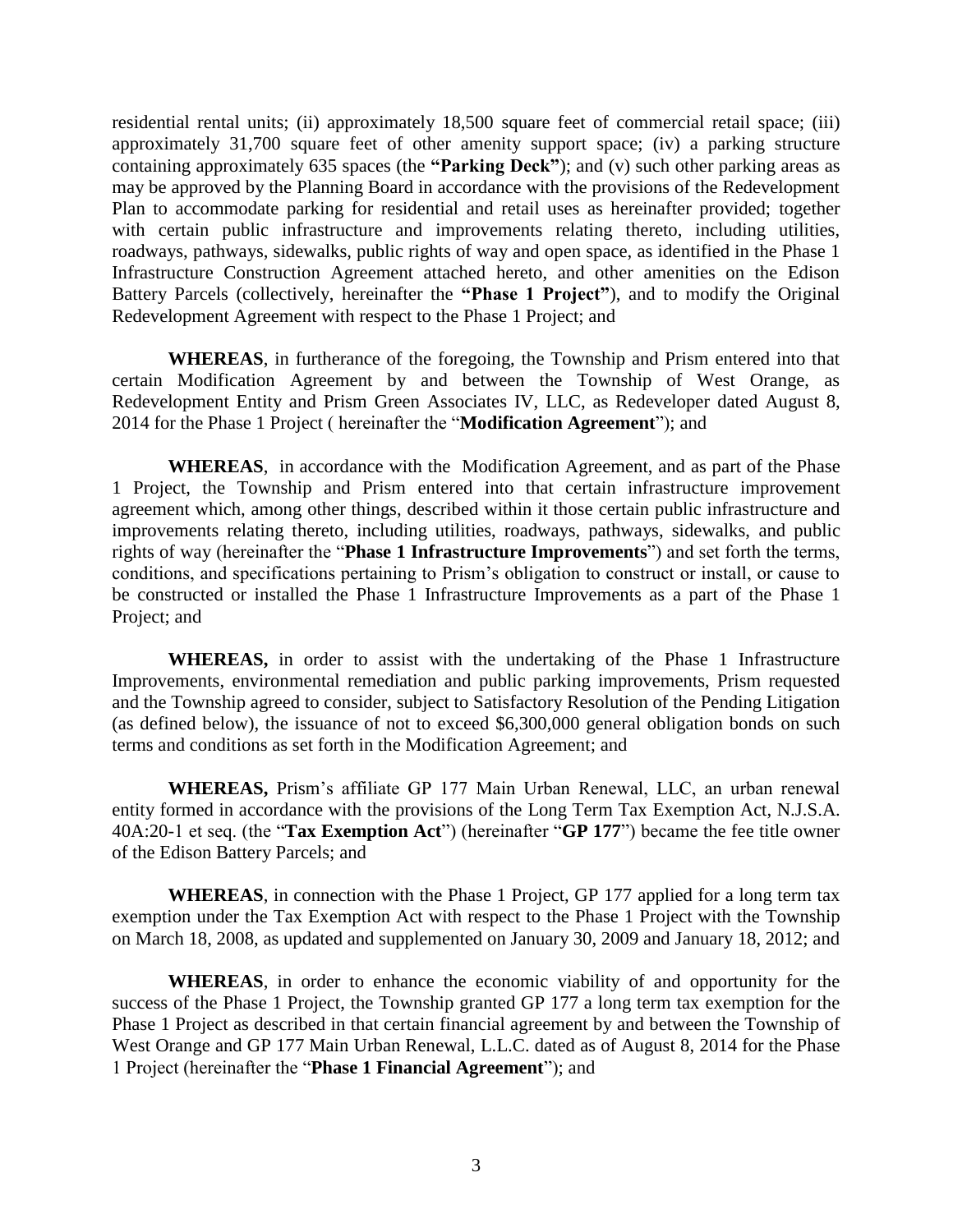**WHEREAS**, the Township believes the Phase 1 Project to be in the vital and best interests of the Township, and that it promotes the health, safety, morals and welfare of the Township's residents; and

**WHEREAS**, on July 15, 2015, the Redeveloper proposed to the Township, among other things, that the Township authorize Redeveloper to take ownership of and develop the Phase 1 Project as the designated redeveloper thereof, and filed an application with the Mayor of the Township and the Township Council requesting the Township's consent to an assignment of the Phase 1 Financial Agreement to Redeveloper and an amendment of the Phase 1 Financial Agreement to clarify and confirm the Township's agreement to certain aspects of the tax exemption including, but not limited to the project construction schedule and the estimated total project cost for the Phase 1 Project as those terms are defined under the Tax Exemption Act; and confirm that there are no defaults under the Phase 1 Financial Agreement; and

 **WHEREAS,** after reviewing the Redeveloper's proposal and related submissions, the Township determined that the Redeveloper possesses the proper qualifications, financial resources and capacity to implement and complete the Phase 1 Project in accordance with the Redevelopment Plan, and all other applicable laws, ordinances and regulations; and

**WHEREAS**, after reviewing the Redeveloper's proposal and related submissions the Township determined that it was in the Township's best interests to, among other things, authorize GP 177 to convey title to the Edison Battery Parcels to Redeveloper, as the designated redeveloper of the Phase 1 Project; terminate the Modification Agreement; enter into a separate redevelopment agreement with Redeveloper for the Phase 1 Project; amend the Initial Redevelopment Agreement to exclude the Phase 1 Project therefrom; and establish a new Construction Schedule for the Phase 1 Project; and

 **WHEREAS**, in furtherance of the foregoing, and in accordance with the Local Redevelopment and Housing Law, on \_\_\_\_\_\_\_\_\_\_\_\_\_\_\_, 2015 the Township adopted Resolution # and Resolution #  $\overline{a}$  to, among other things, authorize GP 177 to convey title to the Edison Battery Parcels to Redeveloper; name Redeveloper as the designated redeveloper of the Phase 1 Project; terminate the Modification Agreement; enter into a separate redevelopment agreement with Redeveloper for the planning, construction and undertaking of the Phase 1 Project in accordance with the Downtown Plan; amend the Original Redevelopment Agreement to exclude the Phase 1 Project therefrom; provide for the assignment of the Infrastructure Construction Agreement to the Redeveloper; and establish a new Construction Schedule for the Phase 1 Project; and

 **WHEREAS,** in furtherance of the foregoing, and in accordance with the Tax Exemption Act, on \_\_\_\_\_\_\_\_\_\_\_\_\_, 2015 the Township adopted Ordinance  $\#$  \_\_\_\_\_ to, among other things, authorize GP 177 to convey title to the Edison Battery Parcels to Redeveloper; assign the Phase 1 Financial Agreement to Redeveloper; amend the Phase 1 Financial Agreement to clarify and confirm certain aspects of the tax exemption including, but not limited to the project construction schedule and the estimated total project cost for the Phase 1 Project as those terms are defined under the Tax Exemption Act; and confirm that there are no defaults under the Phase 1 Financial Agreement; and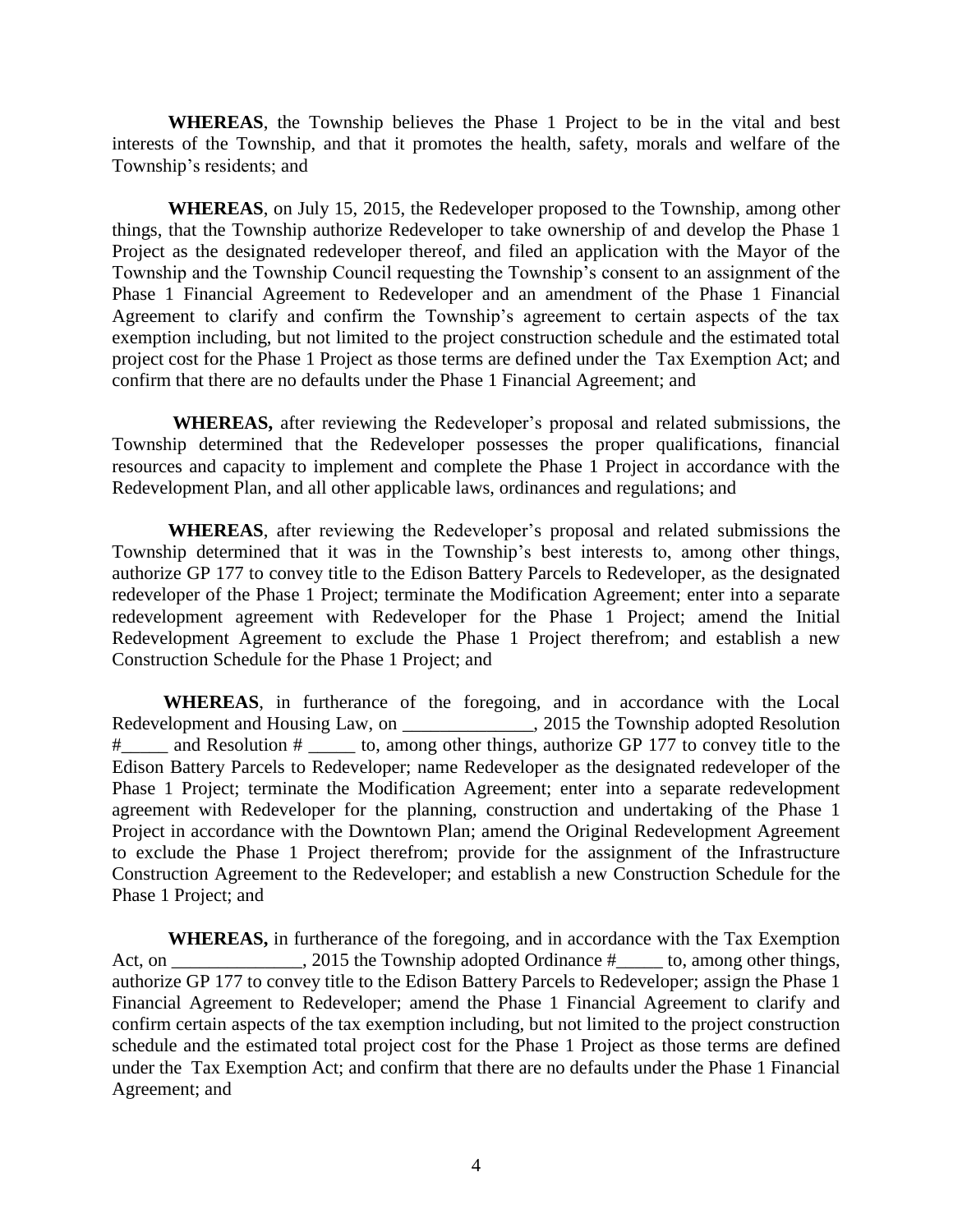**WHEREAS**, as of the date hereof, Redeveloper has become the owner of the Edison Battery Parcels commonly known as 177 Main Street, West Orange, and described on the West Orange Tax Collector's Map as Block 66, Lots 1, 5, and 7; and

 **WHEREAS,** Redeveloper will construct and install the Phase 1 Infrastructure Improvements as a part of the Phase 1 Project; and

 **WHEREAS**, in order to assist with the undertaking of the Phase 1 Infrastructure Improvements, environmental remediation and public parking improvements, Redeveloper requested and the Township agreed to consider, subject to Satisfactory Resolution of the Pending Litigation (as defined below), the issuance of not to exceed \$6,300,000 general obligation bonds as part of the Phase 1 Project on such terms and conditions as set forth herein; and

 **WHEREAS**, in order to enhance the economic viability of and opportunity for the success of the Phase 1 Project, the Township and Redeveloper entered into an Amendment, Assignment and Assumption of the Phase 1 Financial Agreement for the Phase 1 Project; and

**WHEREAS,** the Township and Prism have entered into an amendment to the Original Redevelopment Agreement to exclude the Phase 1 Project therefrom; and

 **WHEREAS,** the Township and the Redeveloper desire to enter into this Agreement to confirm that the Redeveloper shall be developing the Phase 1 Project and to set forth their respective undertakings, rights and obligations in connection with the development of the Phase 1 Project in accordance with the Redevelopment Plan and the terms and conditions of the Agreement as hereinafter set forth.

**WHEREAS**, for the purposes of facilitating the Phase 1 Project, the Parties now wish to enter into this Modification Agreement,

**NOW, THEREFORE**, the Parties hereby agree as follows:

#### **ARTICLE I DEFINITIONS AND CONSTRUCTION**

**1.1. Defined Terms.** The Parties agree that the defined capitalized terms used in this Agreement shall have the meaning specified in the Recitals above (each of which is hereby incorporated into and made part of this Agreement) or as set forth in the list below, or as may be expressly ascribed to such capitalized terms elsewhere in this Agreement, such definitions to be applicable equally to the singular and plural forms of such terms unless otherwise specified:

**"Applicable Laws"** means all federal, state and local laws, ordinances, approvals, rules, regulations statutes, permits, resolutions, judgments, orders, decrees, directives, interpretations, standards, licenses and other similar requirements applicable thereto, including but not limited to, the Redevelopment Law; the Municipal Land Use Law, *N.J.S.A.* 40:55D-1 *et seq.;* the *Zoning*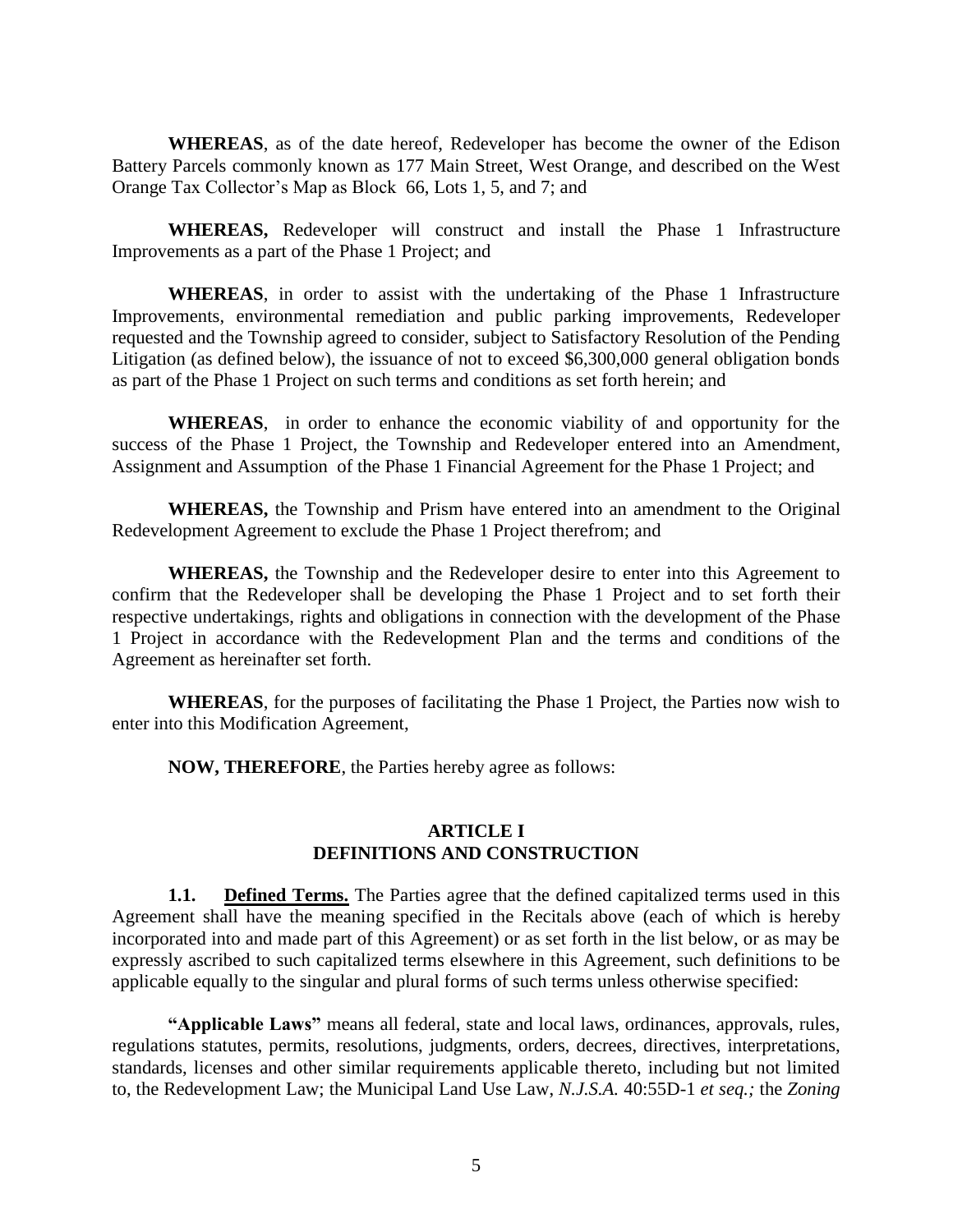*Ordinance of the Township of West Orange*, as and to the extent applicable pursuant to the terms of the Redevelopment Plan; relevant construction codes including construction codes governing access for people with disabilities; and all other applicable federal, state or local zoning, land use, environmental, health and safety laws, ordinances, rules and regulations, and federal and state labor standards or regulations, if any, including but not limited to the *Prevailing Wage Law*.

**"Application" or "Government Application"** means any application for Governmental Approval submitted by or on behalf of Redeveloper, including all plans, drawings, documentation and presentations necessary and appropriate for the purpose of obtaining any and all Governmental Approvals required to implement and Complete Construction of the Phase 1 Project.

**"Certificate of Completion"** means written instrument signed by the Township in recordable form that the Redeveloper has completed construction of the Phase 1 Project and Improvements in accordance with the requirements of this Agreement; and that, in accordance with the provisions of *N.J.S.A*. 40A:12A-9 of the Redevelopment Law, the conditions determined to exist at the time the Redevelopment Area was determined to be in need of redevelopment no longer exist with respect to the Edison Battery Parcels; and that the Edison Battery Parcels and Improvements thereon which are the subject of the Certificate of Completion shall no longer be subject to eminent domain as a result of those determinations.

**"Certificate of Occupancy"** shall be as defined in the Township's Municipal Code and in the applicable provisions of the Uniform Construction Code.

**"Commence Construction", "Commencement of Construction", or "Commencement Date"** shall mean the date on which the construction force and machinery is mobilized for construction of the Phase 1 Project in accordance with Governmental Approvals.

**"Completion of Construction", "Complete Construction" or "Completion Date"**  means the date on which the Redeveloper receives a Certificate of Completion for the Phase 1 Project.

**"Completion Notice"** means a written notification of Completion of Construction and request by Redeveloper for the issuance by the Township of a Certificate of Completion.

**"Construction Period"** means the period beginning on the Commencement Date and ending on the Completion Date.

**"Construction Schedule"** means the agreed upon timetable and performance milestones for design, obtaining Governmental Approvals, Environmental Remediation, site preparation, and Completion of Construction of the Phase 1 Project attached hereto as Exhibit D, as may be modified or adjusted from time to time in accordance with the provisions of this Agreement.

**"Declaration of Covenants and Restrictions"** or **"Declaration of Restrictions"** means a written instrument intended to be executed by Redeveloper, as owner of the Edison Battery Parcels, to be recorded in the Office of the Essex County Register and to encumber the Edison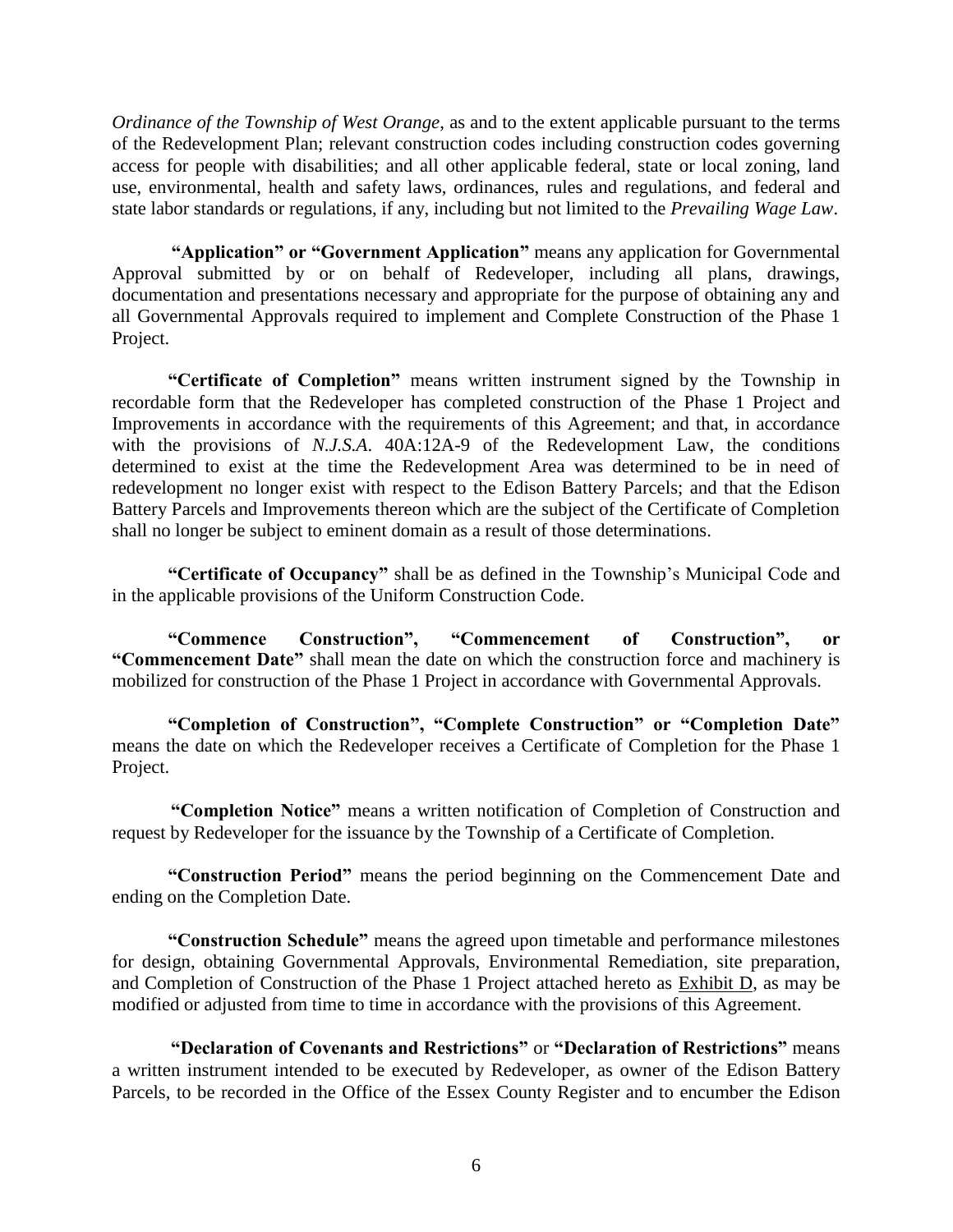Battery Parcels and to run with the land, setting forth certain statutory and contractual undertakings of and restrictions applicable to Redeveloper and its permitted successors and assigns in connection with the ownership, redevelopment or rehabilitation of the Phase 1 Project, a form of which is attached at Exhibit E hereto.

**"Default"** means a condition or event which constitutes or would constitute, after notice or lapse of time or both, an Event of Default as more particularly defined in Article X.

 "**DREF Member**" means either DREF III Edison LLC or DREF III Edison II LLC, collectively the "DREF Members".

**"Effective Date"** means the date of complete execution of this Agreement by Redeveloper and the Township (except as may be tolled as provided elsewhere in this Agreement).

**"Environmental Laws"** means all federal, state, regional, and local laws, statutes, ordinances, regulations, rules, codes, consent decrees, judicial or administrative orders or decrees, directives or judgments relating to environmental contamination, damage to or protection of the environment, environmental conditions, or the use, handling, processing, distribution, generation, treatment, storage, disposal, manufacture or transport of Hazardous Substances materials or wastes, including, but not limited to, the *Comprehensive Environmental Response, Compensation and Liability Act* ("*CERCLA*") (*42 U.S.C. §§ 9601-9675*); the *Resource Conservation and Recovery Act of 1976* ("*RCRA*") (*42 U.S.C. §§ 6901, et seq*.); the *Clean Water Act* (*33 U.S.C. §§ 1251*, *et seq*.); the *New Jersey Spill Compensation and Control Act* (the "*Spill Act*") (*N.J.S.A. 58:10-23.11*, *et seq*.); the *Industrial Site Recovery Act*, as amended ("*ISRA*") (*N.J.S.A. 13:lK-6, et seq*.); the *New Jersey Underground Storage of Hazardous Substances Act* (*N.J.S.A. 58:1OA-2l, et seq*.), the *New Jersey Water Pollution Control Act* (*N.J.S.A. 58:10A-1 et seq*.); the *New Jersey Environmental Rights Act* (*N.J.S.A. 2A:35A-1, et seq*.); the *Site Remediation Reform Act (N.J.S.A. 58:10C-1, et seq.)*; and the rules and regulations promulgated thereunder, including but not limited to the *Technical Requirements for Site Remediation (N.J.A.C. 7:26E et seq.)*.

**"Escrow Account"** means the escrow account established for the payment of Township costs and expenses as referenced in Section 4.6 hereof.

**"Event of Default"** means any of those events of default defined in Article X hereof.

**"Force Majeure Event"** means causes that are beyond the reasonable control and not substantially due to the fault or negligence of the party seeking to excuse delay or failure of performance of an obligation hereunder by reason thereof, including, but not limited to any thirdparty litigation (other than the Pending Litigation) that: enjoins implementation of the Phase 1 Project or portion thereof; materially interferes with the ability of Redeveloper to obtain Market Rate Financing for the Phase 1 Project, as more particularly described in Section 10.3 hereof; seeks a declaration, decision, order or judgment that those certain resolutions or ordinances adopted by the Township establishing the Redevelopment Area, the Redevelopment Plan or any amendments thereto, naming this Redeveloper as designated redeveloper for the Phase 1 Project,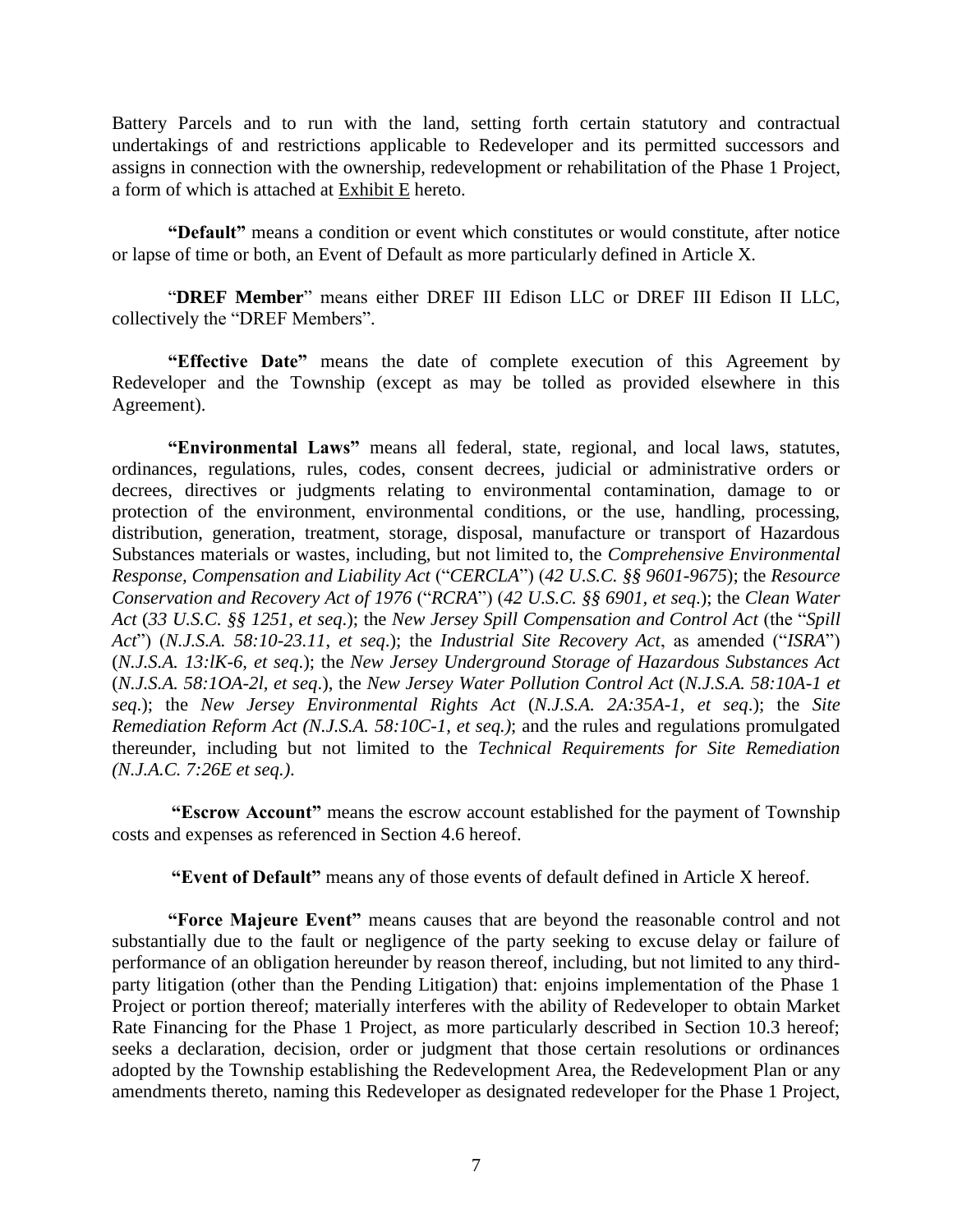authorizing this Agreement, the Financial Agreement or the Amendment to the Financial Agreement, or any Phase 1 Project approval are arbitrary and capricious, invalid or unlawful for any reason; declarations of public emergency; acts of nature (as to weather-related events, limited to severe and unusual events or natural occurrences such as hurricanes, tornadoes, earthquakes, and floods not reasonably foreseeable at the time the Construction Schedule is agreed to); acts of the public enemy; acts of terrorism; acts of war; fire; epidemics; quarantine restrictions; blackouts, power failures, or energy shortages; governmental embargoes; interruptions in the free flow of capital markets or other instances of illiquidity in global or U.S. capital markets that have a material and adverse effect on Redeveloper's ability to finance and construct the Phase 1 Project; and strikes or similar labor action by equipment or material suppliers or transporters, or unavailability of necessary building materials (*provided* that Redeveloper has no commercially reasonable alternatives to avoid the impact thereof on the progress of the Phase 1 Project.) The existence of an event or occurrence of Force Majeure Event shall not prevent the Township from declaring a default or the occurrence of an Event of Default by the Redeveloper if the event that is the basis of the Event of Default is not a result of the Force Majeure Event.

**"Governmental Approvals"** means all final and unappealable local, state or federal government approvals necessary for implementation and completion of the Phase 1 Project in accordance with the terms of this Agreement, including without limitation preliminary and final site plan approval; preliminary and final subdivision approval, if and as applicable; environmental permits, including but not limited to wetlands and storm water drainage permits; permits, consents, permissions or approvals relating to historic preservation matters; utilitiesrelated permits, including permits related to water supply and sewer service; and all other necessary permits, licenses, consents, permissions or approvals from or required by governmental agencies.

#### **"Greenfield Member"** means GF Edison, LLC.

"**Improvements"** means the construction, installation, repair, rehabilitation or reconstruction of all buildings, structures or improvements existing upon, or constructed on or installed as part of the Phase 1 Project, including without limitation, the Phase 1 Infrastructure Improvements, and the provision of any performance bonds, or maintenance bonds, completion guarantees or any other performance assurances in connection therewith.

**"LFB"** means the Local Finance Board in the Department of Local Government Services of the State Department of Community Affairs.

**"Market Rate Financing"** means financing for the Commencement of the Phase 1 Project, including but not limited to one or more of equity participations, "mezzanine" debt, or other financing arrangements in addition to a Mortgage, at interest rates and on terms and conditions that are substantially similar to those generally available for similar projects under generally prevailing industry standards and market conditions.

**"Minority"** means a person who is a citizen or lawful permanent resident of the United States and who is either one or a combination of: (i) African American (a person having origins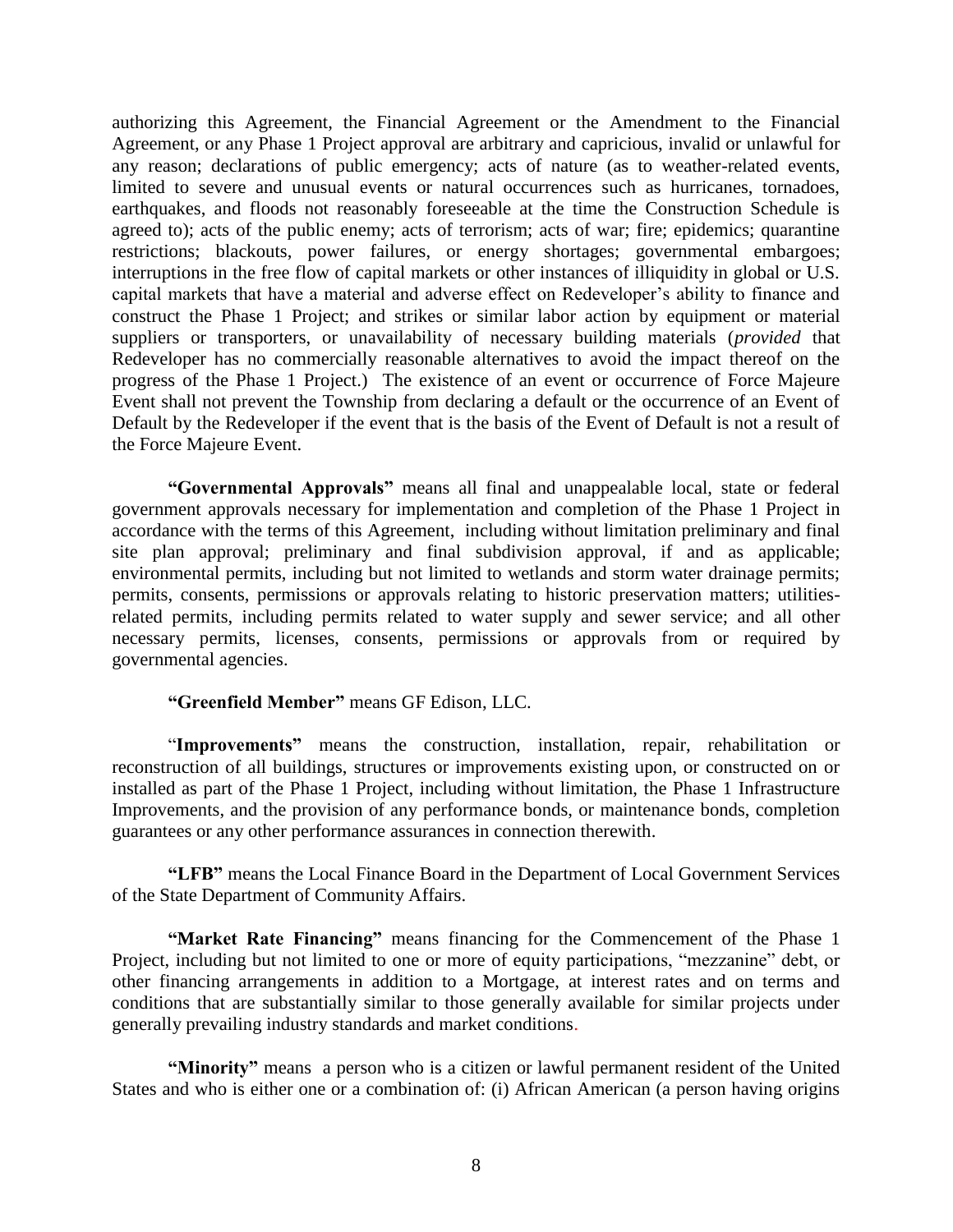in any of the black racial groups of Africa), (ii) Alaskan Native and/or American Indian (a person having origins in any of the original peoples of North America), (iii) Asian American (a person having origins in any of the original peoples of the Far East, Southeast Asia, the Indian subcontinent, Hawaii or the Pacific Islands), (iv) Hispanic (a person of Mexican, Puerto Rican, Cuban, or South American, or other Spanish culture or origin, regardless of race), or (v) Female (a person of the female gender).

**"Mortgage"** means a permitted mortgage or related security, in connection with financing necessary for Redeveloper to perform its obligations under this Agreement, including financing associated with the acquisition, development, construction, or marketing of the Phase 1 Project.

**"Mortgagee"** means the holder of a Mortgage.

**"Notice"** means a notice delivered in accordance with Section 14.9 hereof.

**"Operating Agreement"** means the Operating Agreement of DGP Edison LLC, a Delaware limited liability company, by and among the Prism Member, the Greenfield Member and the DREF Members, as supplied to the Township by Redeveloper.

**"Party"** means the Township or the Redeveloper, and their permitted successors and assigns. **"Parties"** means the Township and Redeveloper and their permitted successors and assigns.

**"Pending Litigation"** means *In re: Petition for Referendum to Repeal Ordinance 2354- 12 of the Township of West Orange*, pending before the New Jersey Supreme Court as docket number 073069, on appeal from the decision of the Appellate Division in docket number A-006181-11T3, which reviewed the decision of the Law Division in docket number ESX-L-3587- 12.

**"Phase 1 Bonds"** means the not to exceed \$6,300,000 general obligation bonds or notes, with net proceeds of or about \$6,000,000, which may be issued by the Township, subject to, among other things, to Satisfactory Resolution of the Pending Litigation, to finance certain costs of the Phase 1 Infrastructure Improvements, environmental remediation, public parking improvements, and the costs of issuance of the bonds, subject to the terms and conditions set forth at Section 13.2 hereof.

**"Phase 1 Infrastructure Construction Agreement"** means a construction agreement to be entered into by the Township and Redeveloper, a form of which is attached hereto as Exhibit B, with respect to the Redeveloper's obligation hereunder to construct, among other things, the Phase 1 Infrastructure Obligations and to convey ownership of all or a portion thereof to the Township or other applicable public body for public use in accordance with the terms and conditions thereof.

**"Phase 1 Infrastructure Obligations"** means the obligations defined in Section 4.1(c).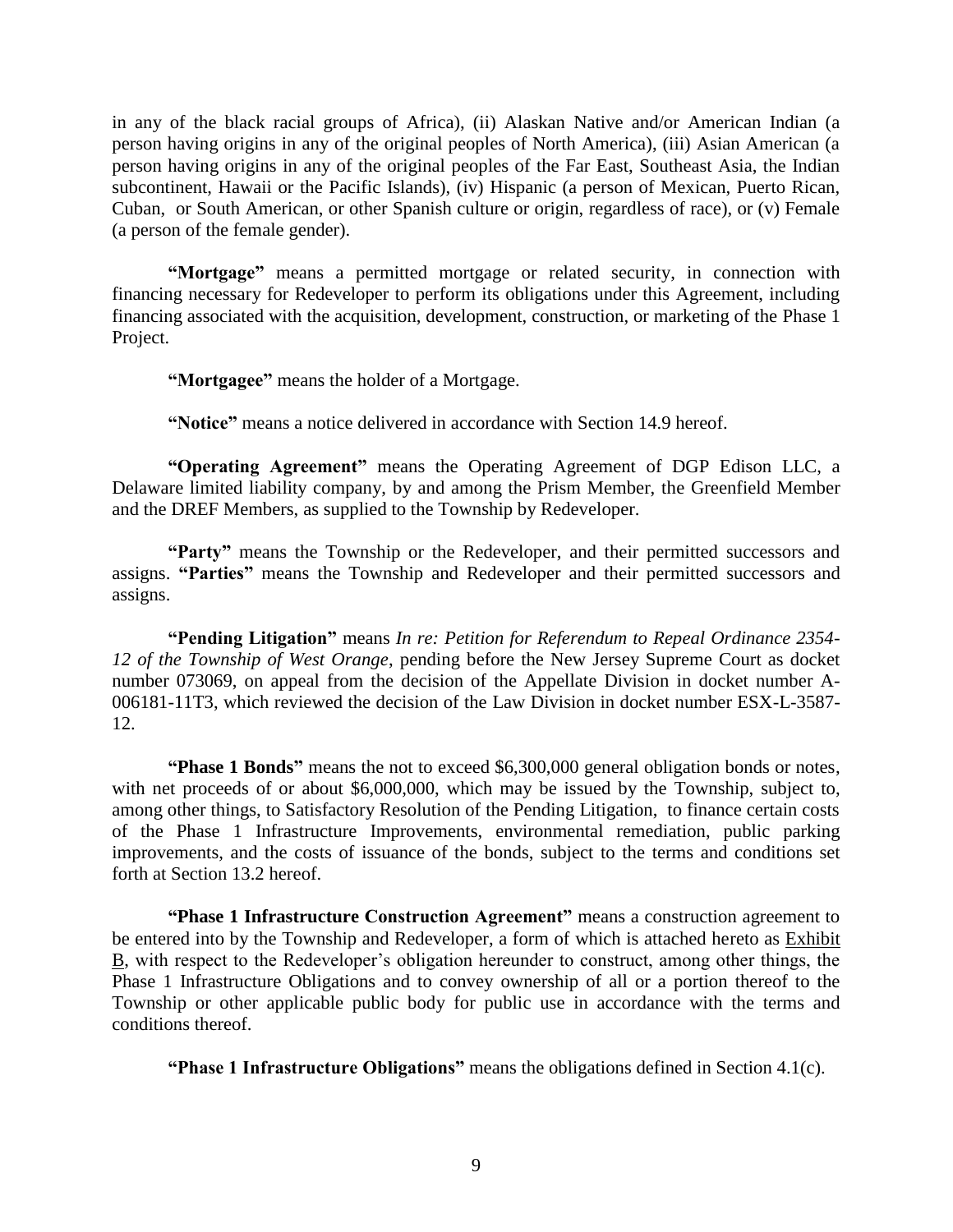"**Phase 1 Infrastructure Improvements**" means those infrastructure improvements required to be constructed by Redeveloper in connection with the Phase 1 Project as more particularly set forth at Exhibit C of the Phase 1 Infrastructure Construction Agreement.

**"Phase 1 Property"** means, collectively, the real property known as Block 66, Lots 1, 5 and 7, as may be further subdivided, also referred to herein as the Edison Battery Parcels.

**"PILOT"** is defined in Section 13.1.

**"Plans and Specifications"** mean all plans, drawings, specifications and related documents needed to obtain Governmental Approvals and to implement and Complete Construction of the Phase 1 Project in accordance with this Agreement and all applicable Governmental Approvals.

**"Prevailing Wage Law"** means *N.J.S.A.* 34:11-56.26.

**"Prism Member"** means Prism Venture VI, LLC.

"**Redeveloper Protections"** means the provisions of Article V of this Agreement.

**"Redevelopment Entity"** means the Township of West Orange, New Jersey or its successors or assigns acting in the capacity of "redevelopment entity" for purposes of the *LRHL*.

**"Remediation"** or "**Remediate"** means demolition, removal, site clearance, disposition and related processing and other costs and charges regarding existing improvements, the land and any groundwater thereunder, and all necessary actions required under Environmental Laws or any other Applicable Law to investigate and clean up, remove, or otherwise respond to the known or suspected presence or threatened discharge of hazardous substances or hazardous wastes, including, as necessary, preliminary assessment, site investigation, remedial investigation, and remedial action, including as to both demolition and Remediation "soft costs" such as professional fees, site audit costs, agency processing and the like, but specifically excluding fees paid to Redeveloper or to any affiliate of Redeveloper.

**"Satisfactory Resolution of the Pending Litigation"** means either a) a final and unappealable decision of the New Jersey Supreme Court with respect to the Pending Litigation, finding that 1) Plaintiffs' action challenging Ordinance 2354-12 was time barred, or 2) if it was not time barred, that Ordinance 2354-12 is nonetheless valid as a matter of law, or b) a final and unappealable decision with respect to the Pending Litigation of a lower court on remand from the New Jersey Supreme Court, finding that 1) Plaintiffs' action challenging Ordinance 2354-12 was time barred, or 2) if it was not time barred, that Ordinance 2354-12 is nonetheless valid as a matter of law.

**"Township Costs"** means (i) all outside professional and consultant fees, costs or expenses reasonably incurred by the Township arising out of or in connection with the performance, administration, or enforcement of this Agreement; (ii) Litigation Costs arising out of or in connection with litigation or dispute resolution in connection therewith as more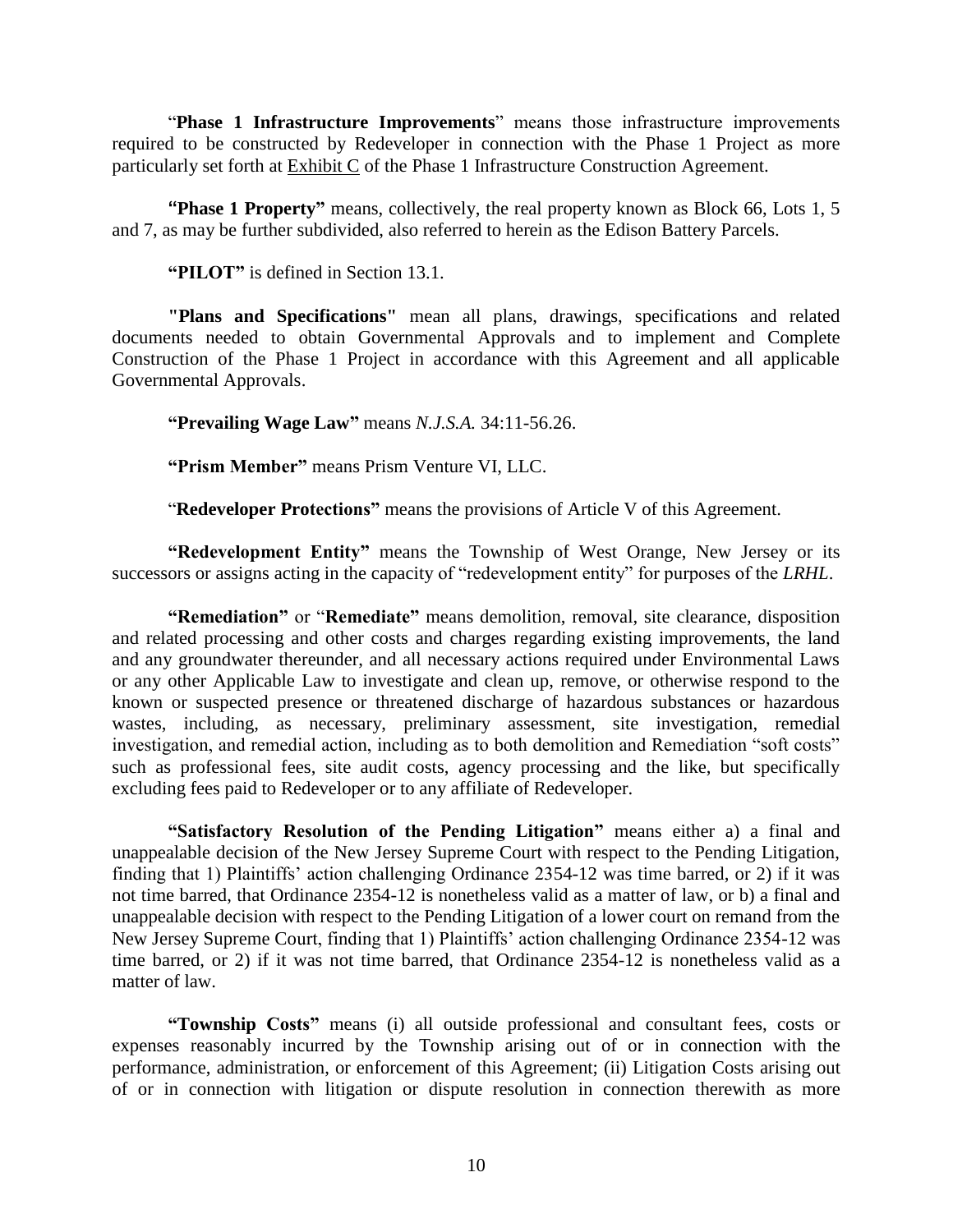particularly set forth in Article XIII below; (iii) any costs or fees due to the Township from the Redeveloper pursuant to the Agreement, (iv) any other fee, cost or expense reasonably incurred by the Township in furtherance of the Phase 1 Project or in connection with this Agreement; and (v) a charge for each special meeting of a municipal board held at the request of or with the consent of Redeveloper, at a current cost of \$1,700 per meeting, which charge shall be adjusted from year to year during the Term of this Agreement to remain equal to the generally applicable charges of the Township for such special meetings. "Township Costs" shall not include charges for services performed in the ordinary course of their employment by Township employees or the Township attorney.

**"Transfer"** means a direct or indirect change in ownership or control, or an assignment.

**"Trust Agreement"** means that certain trust agreement, to be dated as of the date of the issuance of the Phase 1 Bonds, by and between the Township and a corporate trust institution, as acknowledged by the Redeveloper, governing the delivery, deposit, application, investment, requisition, disbursement and withdrawal of proceeds of the Phase 1 Bonds.

"**Urban Renewal Entity**" means DGP Urban Renewal, LLC, created in conformance with the requirements of the Tax Exemption Act in order to be eligible for the benefits of financial assistance conferred thereunder.

#### **1.2 Relationship of Redevelopment Agreement and Other Phases.**

(a) This Agreement supersedes, supplants, and replaces the Original Redevelopment Agreement and the Modification Agreement in all respects with respect to the Phase 1 Project. It is hereby acknowledged by the Township that as of the Effective Date, the Original Redevelopment Agreement and Modification Agreement no longer apply to the Phase 1 Project and shall have no force and effect or applicability to the Phase 1 Project, except as expressly set forth herein.

(b) The Parties agree and acknowledge that as of the Effective Date, the terms of the remaining components of the Redevelopment Project are not interrelated with the Phase 1 Project for any purposes and that this Agreement and the Phase 1 Project are wholly independent from the remainder of the Redevelopment Project.

(c) The Township hereby expressly agrees and covenants that an Event of Default under the Original Redevelopment Agreement for non-construction of the portions of the Redevelopment Project other than the Phase 1 Project or for any other reason shall have no relation to any of the Redeveloper's obligations under this Agreement. The Parties hereto agree and acknowledge that in an Event of Default by the Redeveloper under this Agreement, shall have no relation to any of the Prism's obligations under the Original Redevelopment Agreement.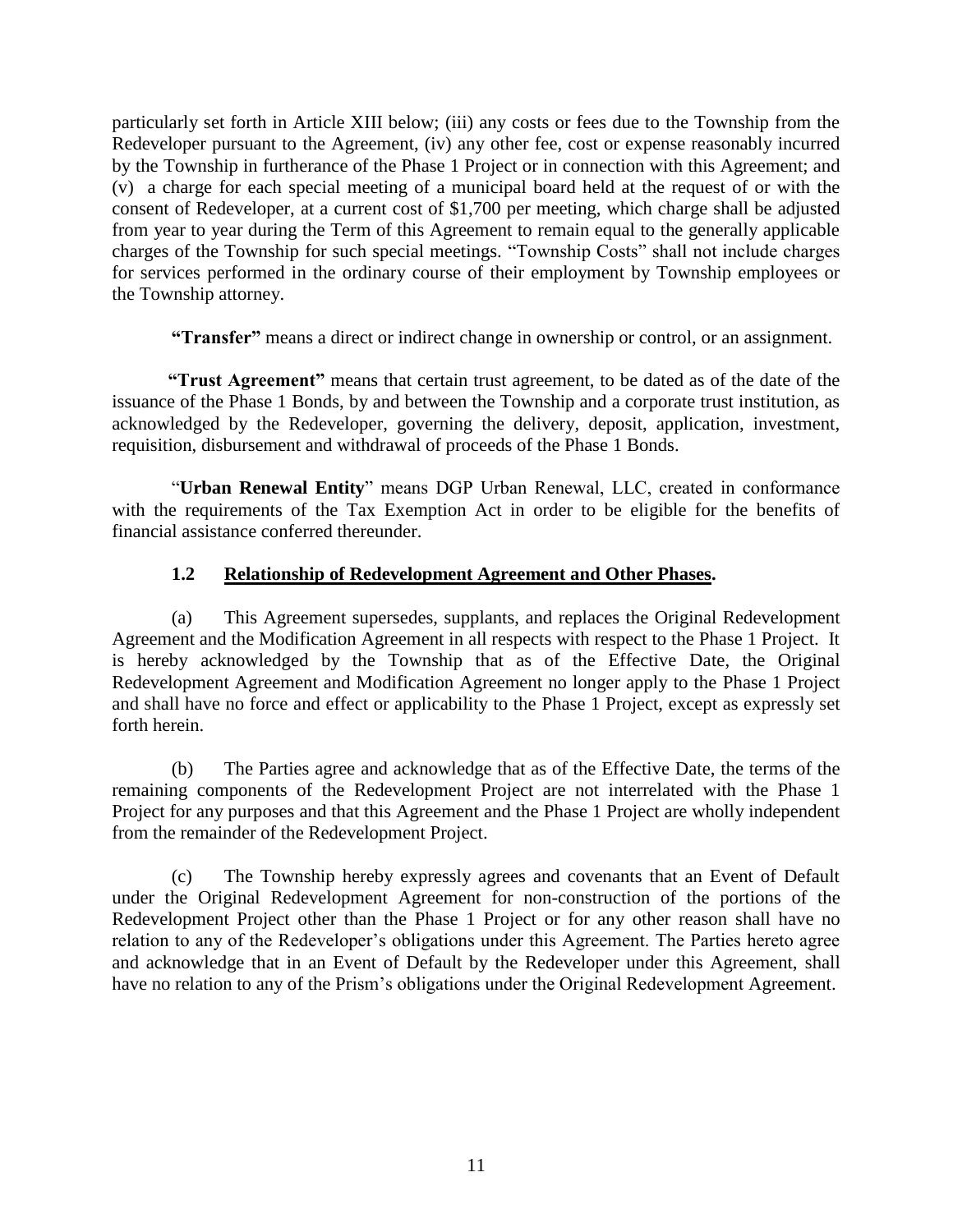#### **ARTICLE II REDEVELOPER DESIGNATION; TERM OF AGREEMENT**

**2.1** Redeveloper Designation. The Township hereby reconfirms its designation and appointment of the Redeveloper as the exclusive redeveloper for the Phase 1 Project on the Edison Battery Parcels. As a result, and subject to the terms of this Agreement, the Redeveloper (or other permitted assignees as defined in Article VIII below) shall have the exclusive right to perform development and redevelopment activities in connection with the Phase 1 Project, and to retain the profits derived therefrom, under the framework and in accordance with the terms of this Agreement, the Redevelopment Plan, and all Applicable Laws.

**2.2 Redeveloper's Scope of Undertaking.** The services and responsibilities undertaken by the Redeveloper, as more particularly set forth in this Agreement, shall include all aspects of the acquisition, design, development, Environmental Remediation, site preparation, and construction of the Phase 1 Project and all Phase 1 Infrastructure Improvements, including, without limitation, engineering, permitting and administrative aspects, the performance of or contracting for and administration and supervision of all construction of Improvements (including but not limited to the Phase 1 Infrastructure Obligations) required in connection with the Phase 1 Project, including the provision of any performance bonds, maintenance bonds, completion guarantees or any other performance assurances in connection therewith, whether required as a result of Governmental Approvals or pursuant to the terms of this Agreement; arrangement for interim and final inspections and any other actions required to satisfy the requirements of all Governmental Approvals necessary to develop and use the Phase 1 Project; marketing, sales and the administration, operation and management of the Phase 1 Project; and all aspects of the funding of the Phase 1 Project, including equity funding and construction, interim and permanent financing.

**2.3 Term of Agreement.** This Agreement shall commence on the Effective Date and shall expire upon the issuance of a final Certificate of Completion coinciding with Completion of Construction of the entire Phase 1 Project, unless earlier terminated in accordance with the provisions hereof.

#### **ARTICLE III ANNUAL SEWERAGE CHARGES DURING CONSTRUCTION**

**3.1 Adjustment and Abatement of Annual Sewer Charges During Construction.** In furtherance of and to facilitate the redevelopment of the Edison Battery Building, the Township agrees that the annual sewer charge payable pursuant to Chapter XIX, Section 19-10 of the *Ordinances of the Township of West Orange* for such building shall be adjusted and abated, as follows:

(a) The Township acknowledges and agrees that all annual sewer charges payable pursuant to Chapter XIX, Section 19-10 of the Ordinances of the Township of West Orange applicable to such building have been paid in full through 2014 and that no further sewer charges of any kind including interest are due and owing to the Township through 2014.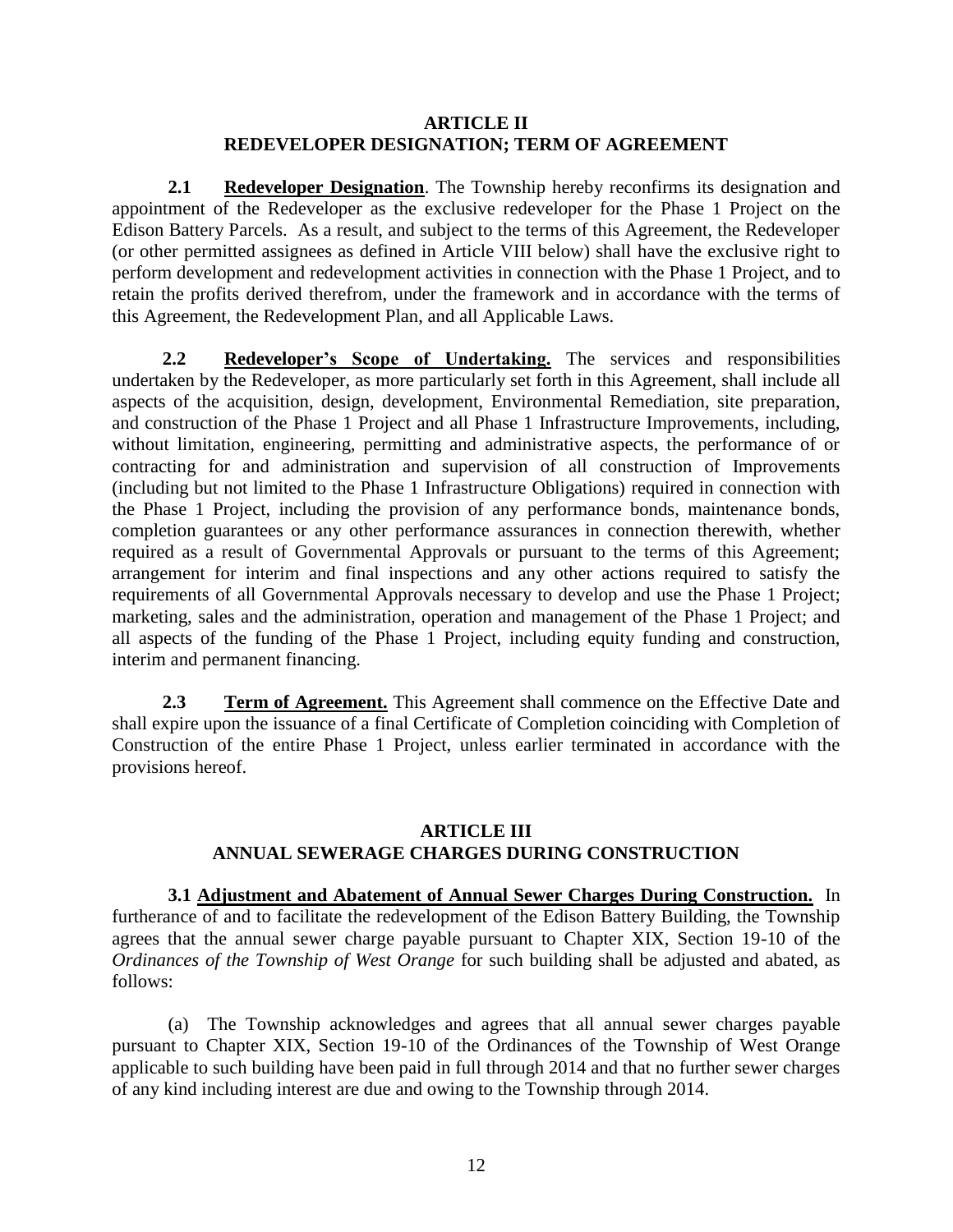(b) Effective as of January 1, 2015, and continuing until the issuance of the first Certificate of Occupancy for a residential unit within Edison Battery Building, the annual sewer charge to be paid by Redeveloper shall be **TEN (10%) PERCENT** of the annual sewer charge that otherwise would be due from the Edison Battery Building absent redevelopment thereof.

(c) Upon the issuance the first Certificate of Occupancy for a residential unit within the Edison Battery Building, annual sewer charges shall be charged to and paid by the owner of the Edison Battery Parcels, in lieu of the 10% sewer charge.

(d) Annual sewer charges for retail units or other residential or non-residential units within the Phase 1 Project shall recommence upon the issuance of a Certificate of Occupancy for such unit.

(e) Nothing herein is intended or shall be construed to vary or eliminate the requirements for sewer permit fees, bonds, or connection fees pursuant to any other Section of Chapter XIX of the Ordinances of the Township of West Orange.

#### **ARTICLE IV IMPLEMENTATION OF PHASE 1 PROJECT**

**4.1(a) Phase 1 Project Implementation**. (i) Generally. For so long as this Agreement and Redeveloper's designation as Redeveloper hereunder remain in effect, Redeveloper shall have the exclusive right to redevelop the Edison Battery Parcels. The Redeveloper agrees to implement the Phase 1 Project in accordance with the applicable terms and conditions of this Agreement, the Redevelopment Plan, Applicable Laws, and all Governmental Approvals. All redevelopment activities performed under this Agreement shall be performed timely and diligently, and provided in accordance with the level of skill and care ordinarily exercised by developers of comparable first class residential and commercial developments. Redeveloper's unexcused failure to adhere to the Construction Schedule (as the same may be adjusted from time to time with the consent of the Township as hereinafter provided) shall constitute a Default.

Unless otherwise tolled or adjusted as provided for in this Agreement, Commencement of Construction of the Phase 1 Project will commence by September 30, 2015 and Completion of Construction of Phase 1 Project will take place by September 30, 2017.

(ii) Phase 1 Financial Agreement; Amendment, Assignment and Assumption Agreement. Redeveloper has represented to the Township that it will undertake the Phase 1 Project and has made application to the Township for an amendment, assignment and assumption of the Phase 1 Financial Agreement and the Township has adopted Ordinance # \_\_\_\_\_\_ dated \_\_\_\_\_\_, 2015, which, among other things, authorize an assignment the Phase 1 Financial Agreement to Redeveloper; an amendment of the Phase 1 Financial Agreement to clarify and confirm the Township's agreement to certain aspects of the tax exemption including, but not limited to the project construction schedule and the estimated total project cost for the Phase 1 Project as those terms are defined under the Tax Exemption Act; and confirming that there are no defaults under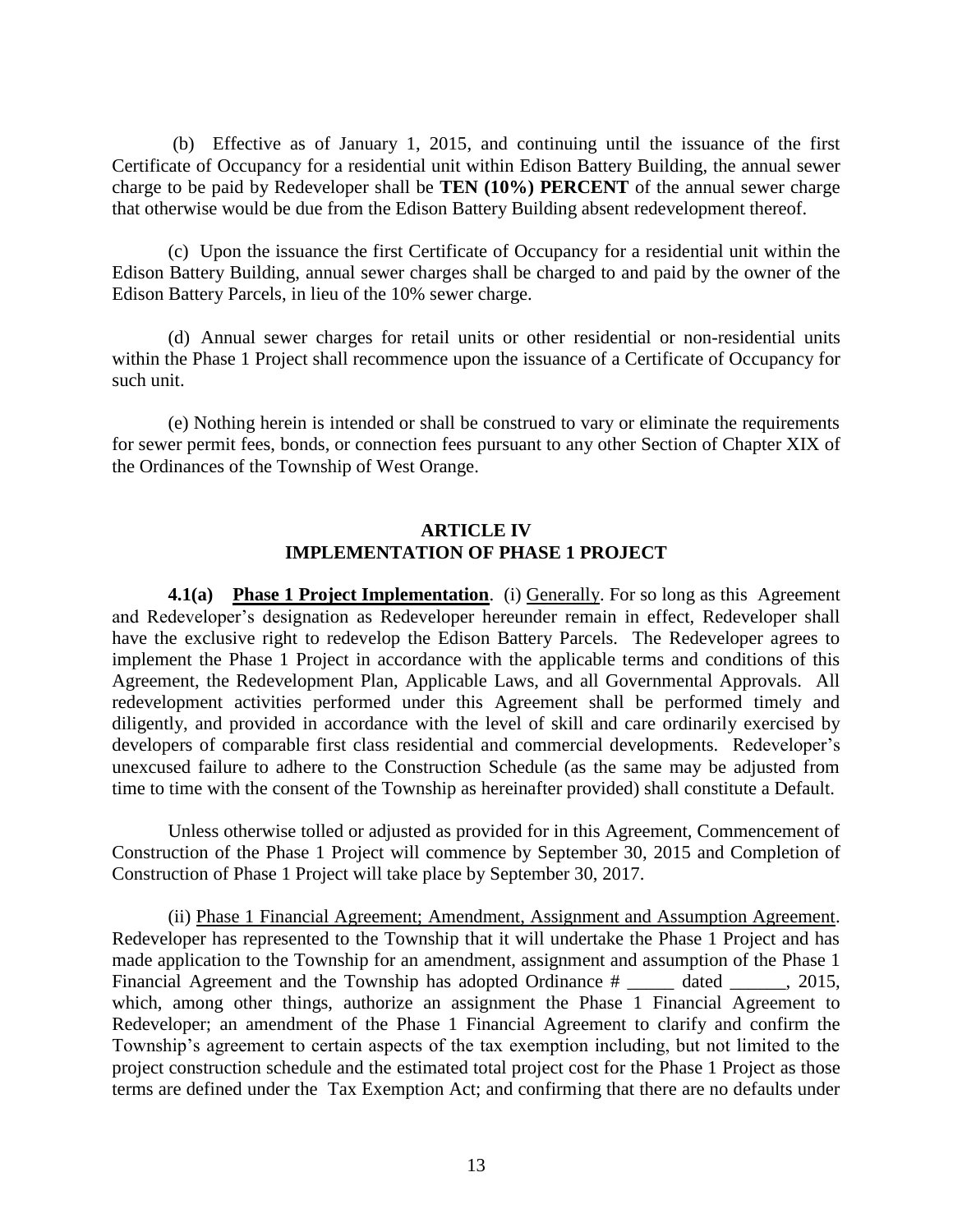the Phase 1 Financial Agreement. The assignment of the Phase 1 Financial Agreement is conditioned upon the execution of an Amendment, Assignment and Assumption Agreement substantially in the form attached hereto as Exhibit H.

(iii) Phase 1 Infrastructure Construction Agreement. As part of the implementation of the Phase 1 Project, the Redeveloper will enter into the Phase 1 Infrastructure Construction Agreement described in Section 4.1(c) hereof in connection with the performance of the Phase 1 Infrastructure Obligations described therein.

(iv) Special Assessment Agreement. As a necessary but not sufficient condition to the issuance of the Phase 1 Bonds, Redeveloper shall enter into a special assessment agreement with the Township in substantially the form attached hereto as Exhibit I, as further described at Section 13.2 hereof.

(v) Execution of Agreements. As a necessary but not sufficient condition to the issuance of any Phase 1 Bonds, Redeveloper shall execute all of the agreements set forth at this Section 4.1(a).

**4.1 (b) Standards for Construction for Phase 1 Residential Units.** All Phase 1 Project residential units, regardless of the fact that they may be constructed as rental units under the terms of this Agreement, will nevertheless be constructed in a high quality manner with such building standards and unit finishes as are appropriate for a class-A, luxury residential rental project constructed in Northern New Jersey after January 1, 2000.

**4.1(c) Phase 1 Infrastructure Construction Agreement and Infrastructure Obligations.** Redeveloper shall enter into the Phase 1 Infrastructure Construction Agreement with the Township, which agreement is attached hereto as Exhibit B in substantially final form. Redeveloper, at Redeveloper's cost and expense, shall undertake or cause to be undertaken the Phase 1 Infrastructure Improvements within the timeframe and in accordance with the specifications (the **"Phase 1 Infrastructure Obligations**") as set forth in Exhibit C to the Phase 1 Infrastructure Construction Agreement. The Phase 1 Bonds, as further described in and subject to the conditions set forth in Article XIII hereof, will in part provide proceeds for a portion of the cost of construction of the Phase 1 Infrastructure Improvements, on terms and conditions as more particularly set forth in the Phase 1 Infrastructure Construction Agreement and Section 13.2 hereof.

**4.2 Governmental Approvals.** Redeveloper shall file and diligently pursue all required Governmental Approvals consistent with and as required for timely implementation of the Construction Schedule.

**4.2(a) Applications for Site Plan Approval.** Each Governmental Application submitted by or on behalf of the Redeveloper in connection with the Phase 1 Project shall conform in all material respects to the Redevelopment Plan and all Applicable Laws; *provided, however*, that nothing herein shall be construed as limiting the Redeveloper's ability to apply for reasonable bulk or area variances or waivers as may necessary or appropriate under the circumstances and in accordance with the applicable provisions of the Redevelopment Plan. The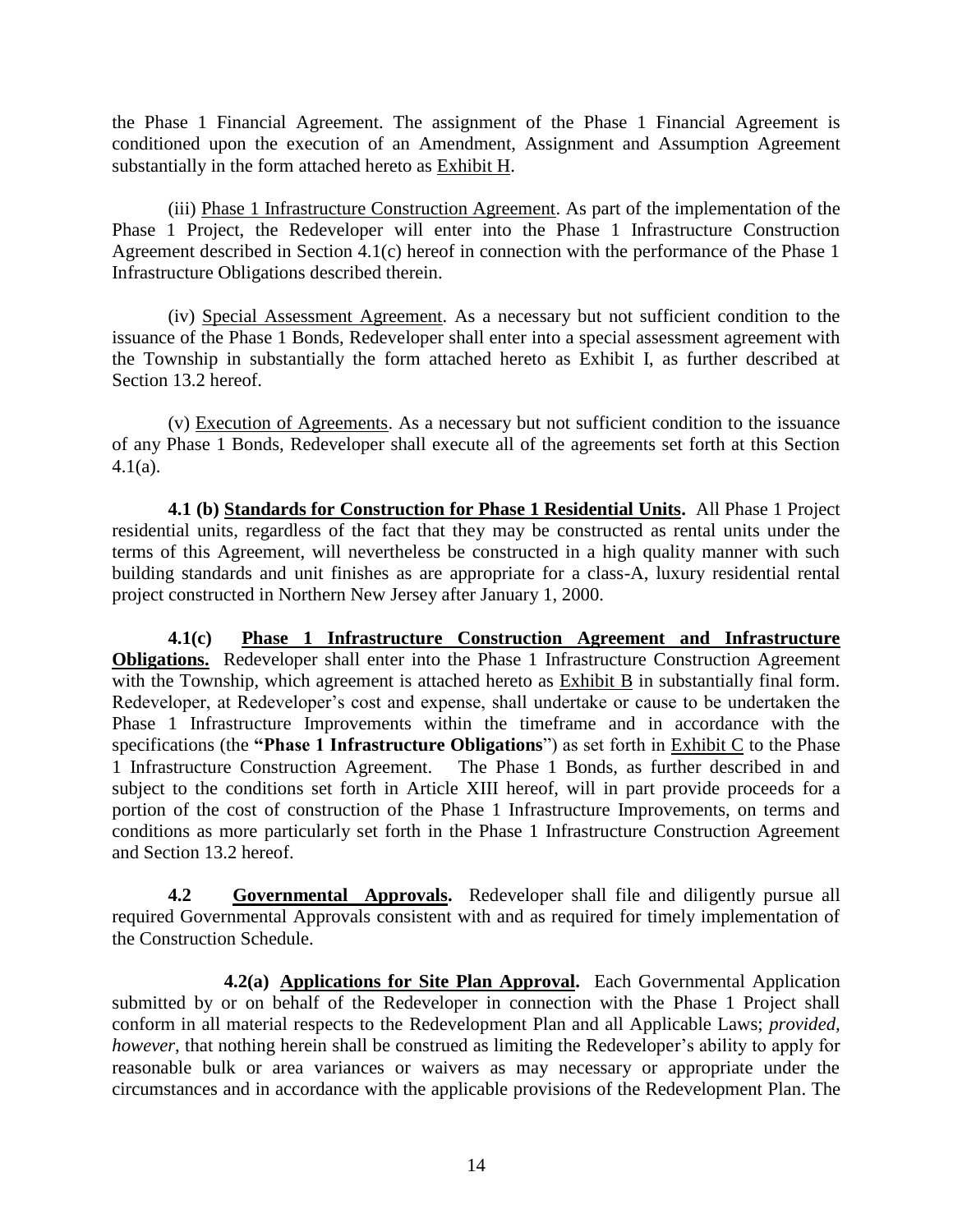Township and the Redeveloper each hereby acknowledge that a major final site plan approval for the Original Phase 1 Project was granted by the Township's Planning Board on September 5, 2007 and that amended major final site approval for the Phase 1 Project was granted by the Planning Board on September 5, 2012.

**4.2(b) Scope of Governmental Approvals**. The Redeveloper represents that it will cause to be prepared and filed, at Redeveloper's sole cost and expense, all Governmental Applications as may be necessary and appropriate for the purpose of obtaining all Governmental Approvals required to implement the Phase 1 Project consistent with the Construction Schedule. All of the Governmental Applications shall be in conformity with the applicable provisions of the Redevelopment Plan, this Agreement and Applicable Laws. Redeveloper shall provide the Township with a copy of each Governmental Application at the same time those applications are submitted to the governmental agency having jurisdiction over the same.

**4.2(c) Diligent Pursuit of Governmental Approvals**. Redeveloper agrees to prosecute all of Redeveloper's applications for Governmental Approvals diligently and in good faith, and in accordance with Construction Schedule. Subject to the requirements of Applicable Law, Redeveloper shall determine when and in what order to file each specific application. At Redeveloper's reasonable request, the Township will, in its reasonable judgment, sign consents or other documents reasonably required in connection with Redeveloper's applications for Governmental Approvals and will supply information which is in the Township's possession. The Township will, in its reasonable judgment, otherwise cooperate with and support Redeveloper in connection with the applications for Governmental Approvals as Redeveloper and Redeveloper's counsel may reasonably request.

**4.2(d) Appeals**. If (i) one or more of Redeveloper's Applications for Governmental Approvals is denied, or approved with conditions that Redeveloper in its commercially reasonable judgment deems unacceptable, or (ii) anyone contests or challenges the grant of such Governmental Approval to Redeveloper, then unless the Township consents in advance to a different course of action Redeveloper shall appeal or defend against such action, and during the pendency of the appeal proceeding otherwise continue as Redeveloper deems appropriate to seek the remaining Governmental Approvals.

 **4.2(e) Demolition.** The Redeveloper hereby represents that all permits for the demolition necessary to undertake the Phase 1 Project have been issued and that the demolition has Commenced.

 **4.2(f) Application for Building Permits**. Within not more than 180 days following the receipt of Governmental Approvals required for the construction of the Phase 1 Project, Redeveloper shall submit applications for building permits and use commercially reasonable efforts to diligently prosecute the applications to conclusion.

**4.3 Commencement and Completion Schedule**. Unless otherwise tolled or adjusted as provided for in this Agreement, the Redeveloper agrees to Commence Construction and diligently Complete Construction of the Phase 1 Project in accordance with the Construction Schedule attached hereto as Exhibit D, and failure to do so shall be a Default by Redeveloper.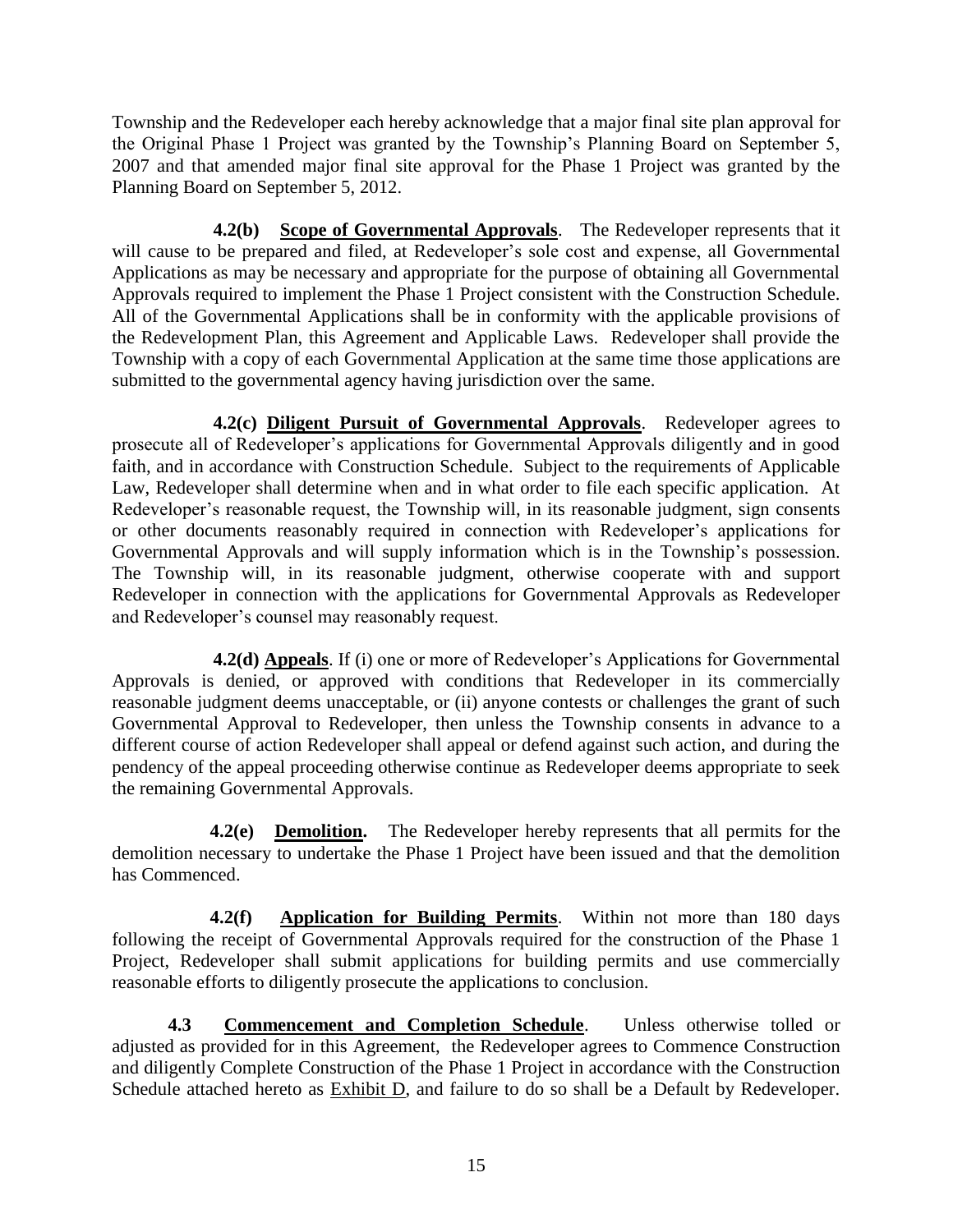Subject to the provisions of this Agreement, any material change in the scope of the Phase 1 Project (including changes in the Phase 1 Project budget if relevant to the calculation of the PILOT, as defined below), changes or updates to the Construction Schedule, or extension of the projected Completion Date, shall require the Township's prior written approval, which the Township will not unreasonably withhold. Redeveloper agrees to simultaneously provide to the Township copies of all project *pro formas*, construction schedules and budgets that Redeveloper submits to actual or potential lenders or investors in connection with the financing of the Phase 1 Project, provided however, the Redeveloper shall not be required to provide such information, such as projected rents or operating expenses related to the Phase 1 Project, to the extent that the disclosure of such information would cause a competitive disadvantage to the Redeveloper or otherwise hinder the ability to lease any or all of the Phase 1 Project, in the Redeveloper's reasonable determination. Notwithstanding the provisions set forth in the preceding sentence, however, Redeveloper shall have the obligation to provide to the Township all financial information (including, without limitation, rent and operating expense information) that the Township may deem necessary, in its sole discretion, to undertake necessary due diligence, reviews and calculations, to evaluate Redeveloper's performance of its obligations, and to otherwise preserve or enforce its rights under the provisions of law, including the Tax Exemption Act and the Redevelopment Area Bond Financing Law, and shall submit to the Township any financial information which materially differs from the information set forth in the application for long term tax exemption submitted to the Township by GP 177 on March 18, 2008, as updated and supplemented on January 30, 2009 and January 18, 2012; and as updated and supplemented by Redeveloper on July 15, 2015. The Redeveloper understands that the Township will require Redeveloper's adherence to the schedule for Commencement of Construction and Completion of Construction, interim deadlines or milestones and time periods for the various activities and actions to be taken by the Redeveloper hereunder, subject only to the occurrence of a Force Majeure Event or other tolling provisions set forth in this Agreement.

**4.3(a) Work to be Performed by Redeveloper; Plans and Specifications.** The Redeveloper at its sole cost and expense shall perform or cause to be performed all Remediation, site preparation, construction, operation, administration and management of the Phase 1 Project. Redeveloper hereby agrees that following an Event of Default the Township and anyone acting on the Township's behalf shall have an irrevocable license to use Redeveloper's Plans and Specifications, Governmental Applications, and Governmental Approvals to complete the Phase 1 Project, without cost to or liability of the Township (other than for actual services rendered to the Township subsequent to the Event of Default) and agrees to use best efforts to ensure that all agreements between Redeveloper and its contractors and consultants shall so provide. Redeveloper shall be compensated for such Plans and Specifications as provided in Section 10.7 hereof. In addition, all performance or completion bonds provided by Redeveloper's contractors shall name the Township as an intended beneficiary thereof, as its interests may appear, unless Redeveloper's construction lender objects in writing and for good cause to the inclusion of the Township.

#### **4.3(b) Progress Reports and Phase 1 Project Oversight by the Township**.

During the construction of the Phase 1 Project, the Redeveloper shall make periodic reports, in such detail and at such times as may reasonably be requested by the Township, as to the actual progress of Redeveloper with respect to such construction. If so requested by the Township,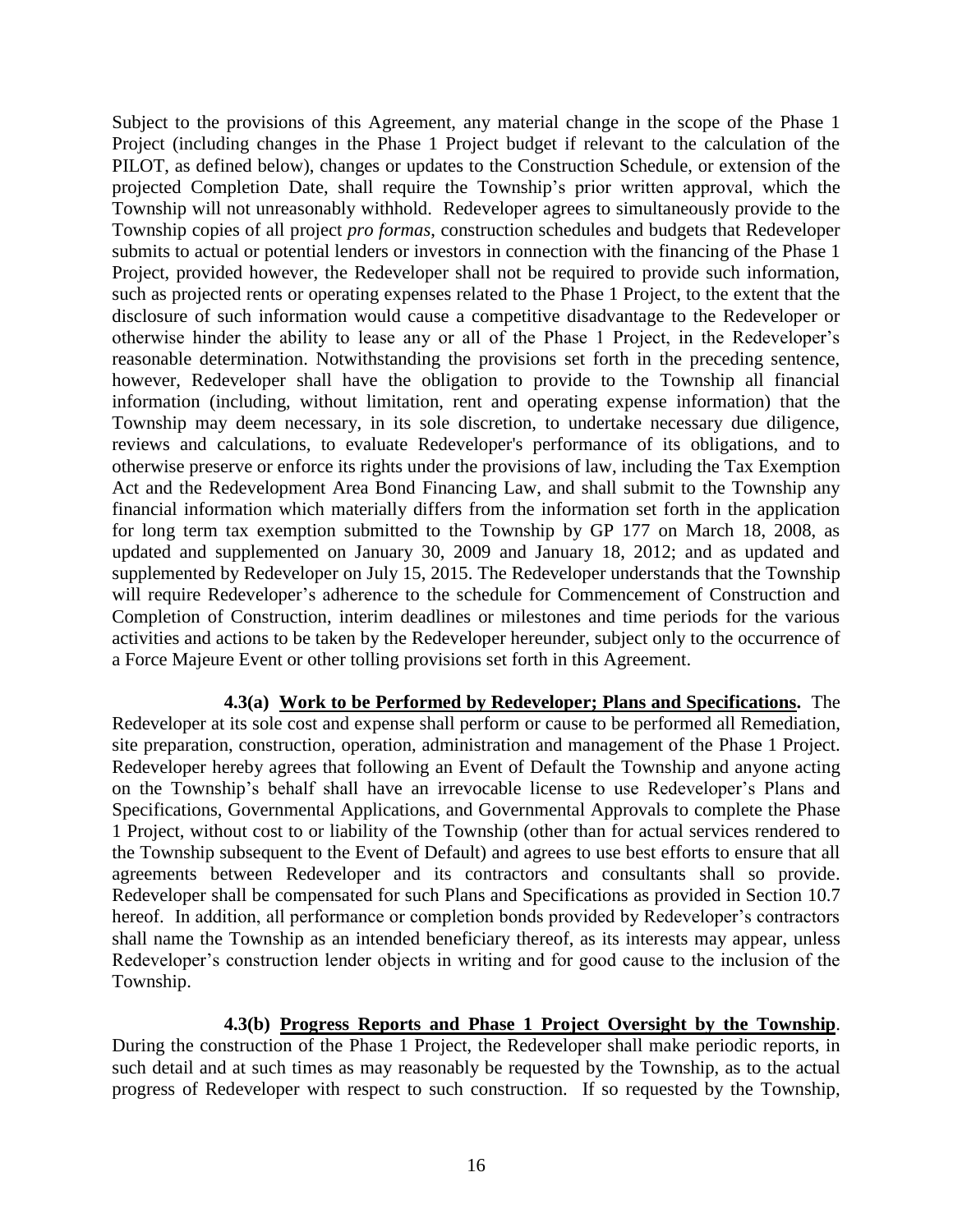Redeveloper agrees to attend periodic progress meetings during the period of implementation of the Phase 1 Project, as follows:

**4.3(b)(i) Progress Meetings**. Redeveloper shall attend and participate in periodic progress meetings as reasonably called by the Township, but in no event more than quarterly, to report on the status of the Phase 1 Project and to review the progress under the Construction Schedule.

 **4.3(b)(ii) Progress Reports**. At each Progress Meeting, and at such other times as may be reasonably requested by the Township, the Redeveloper shall submit to the Township a detailed written progress report which shall include, among other things, a description of activities completed, milestones achieved, status of the Phase 1 Project with respect to the Construction Schedule, activities to be undertaken prior to the next regularly scheduled Progress Report, and any unanticipated problems or delays and the explanation therefor. If Redeveloper fails to meet a milestone or completion date set out in the Construction Schedule and is notified of same in writing by the Township, or if Redeveloper conclusively determines between Progress Meetings that it will fail to meet a milestone or completion date on the Construction Schedule, Redeveloper shall promptly provide written notice to Township stating: (a) the reason for the failure to complete the applicable task, (b) Redeveloper's proposed method for correcting such failure, (c) Redeveloper's schedule for completing such task, and (d) the method or methods by which Redeveloper proposes to achieve subsequent tasks by the Completion Date. This Section shall not in any way be construed as entitling Redeveloper to an extension of the Completion Date, Construction Schedule or Project budget, absent the Township's prior written consent.

**4.4 Certificate of Occupancy and Certificate of Completion.** Redeveloper shall apply to the appropriate governmental officer or body for a Certificate of Occupancy, as required under Applicable Laws. Following the issuance of all required Certificates of Occupancy and the satisfaction of the terms and conditions of this Agreement with respect to the Phase 1 Project by Redeveloper, and upon receipt of a Notice of Completion from Redeveloper, the Township agrees to issue a Certificate of Completion, in proper form for recording, which shall acknowledge that the Redeveloper has performed all of its duties and obligations under this Agreement and has completed construction of the Phase 1 Project in accordance with the requirements of this Agreement. Within 30 days after receipt of the Notice of Completion from the Redeveloper, the Township shall provide the Redeveloper with the Certificate of Completion or a written statement setting forth in detail the reasons why it believes that Redeveloper has failed to complete the Phase 1 Project in accordance with the provisions of this Agreement or is otherwise in default under this Agreement, and what reasonable measures or acts will be necessary in the opinion of the Township in order for the Redeveloper to be entitled to the Certificate of Completion. When issued the Certificate of Completion shall constitute a recordable, conclusive determination of the satisfaction and termination of the agreements and covenants (as limited herein) in this Agreement and the Redevelopment Plan with respect to the obligations of the Redeveloper to construct the Phase 1 Project, as well as a determination by the Township that the conditions that were found and determined to exist at the time the Redevelopment Area was determined to be in need of redevelopment shall be deemed to no longer exist as to the Edison Battery Parcels and the conditions and requirements of *N.J.S.A.*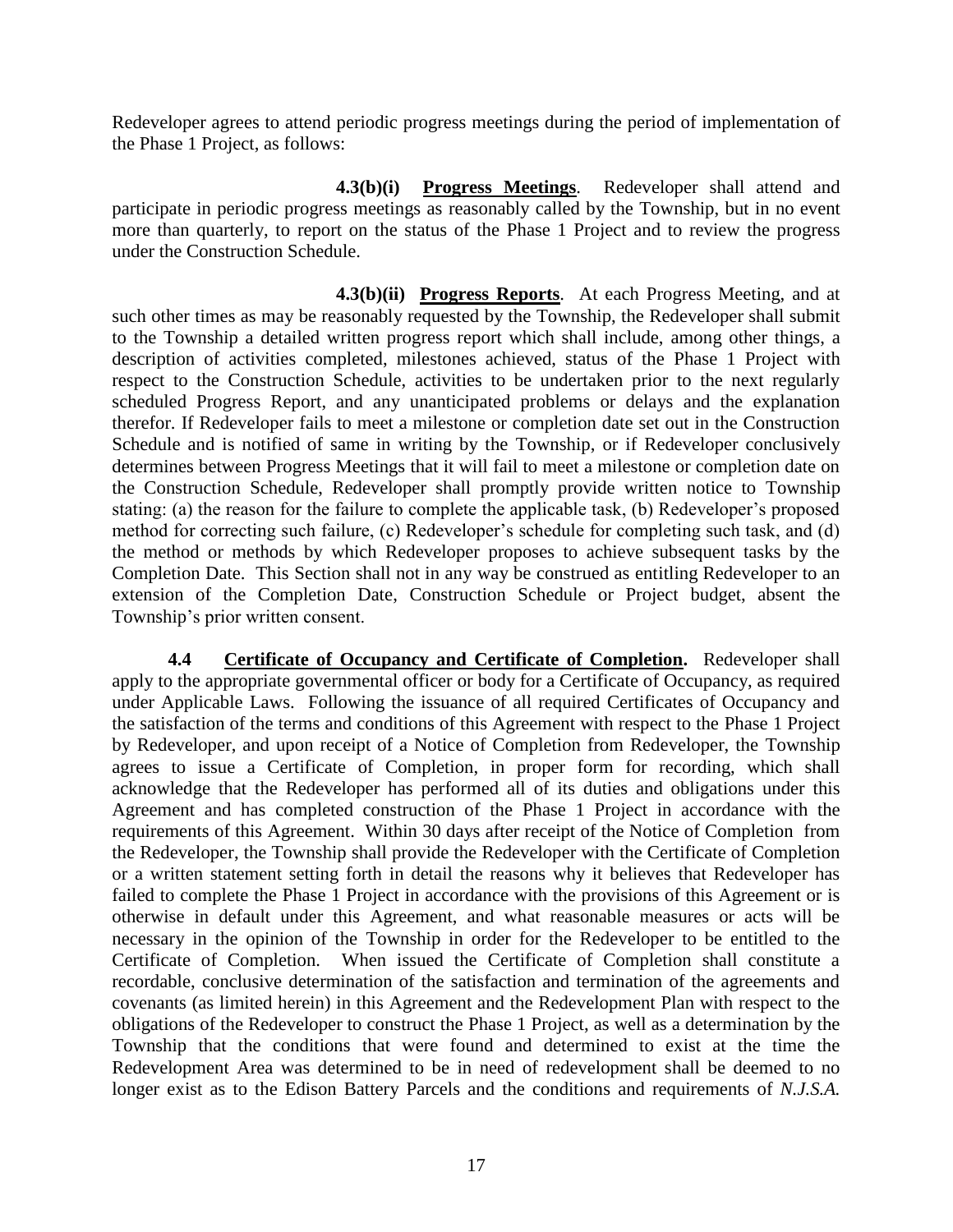*40A:12A-9* shall be deemed to have been satisfied with respect to the Edison Battery Parcels. Unless otherwise required by the Phase 1 Financial Agreement, Governmental Approval or Applicable Law, upon the issuance of Certificate of Completion the provisions of this Agreement shall no longer encumber the Phase 1 Project; *provided, however*, that any other documents theretofore delivered pursuant to this Agreement that by their terms are intended to survive Completion of Construction (including, without limitation and by of example only, any deed restrictions, the Declaration of Restrictions, tax abatement agreements, *etc*.) shall not be affected by delivery of the Certificate of Completion except as otherwise expressly provided therein.

### **4.5 Estoppel Certificates (Prior to Certificate of Completion).**

At any time and from time to time prior to the issuance of a Certificate of Completion, the Township shall, within thirty (30) days following a written request by Redeveloper, execute and deliver to (a) Redeveloper, or (b) a third party (*e.g*., a prospective lender, purchaser, investor, tenant, *etc*.) designated by Redeveloper, an instrument in which the Township (i) certifies that this Agreement is unmodified and in full force and effect as to the Phase 1 Project (excepting only modifications which shall be set forth), (ii) states whether to the best knowledge of the Township, Redeveloper is in Default under this Agreement, and, if so, specifying each such Default of which the Township shall have knowledge; and (iii) confirms such other factual matters within the Township's knowledge or control pertinent to this Agreement, as the same relate to, or might affect, the Phase 1 Project.

**4.6 Escrow Account to Cover Township Costs**. The Redeveloper covenants and represents that it will make timely payment or reimbursement to the Township for all Township Costs. Redeveloper has established with the Township an escrow account (the "**Escrow Account**") having a cash balance as of \_\_\_\_\_\_\_\_\_, 2015 of \$\_\_\_\_\_\_\_\_to cover Township Costs. From time to time during the implementation of the Phase 1 Project and until issuance of a final Certificate of Completion the Redeveloper agrees to replenish the Escrow Account upon the written request of the Township, to provide for a sufficient balance, as determined by the Township in its reasonable judgment, to cover anticipated Township Costs. Attached to this Agreement as Exhibit F is a description of the agreed upon procedures to be utilized in establishing, funding and replenishing the Escrow Account and in making disbursements therefrom.

**4.7 Affordable Housing Obligations.** The provision of affordable housing for the Project as contemplated by the 2006 Redevelopment Agreement is the obligation of Prism thereunder. The Township hereby expressly agrees and acknowledges that Redeveloper shall have no obligation to include any affordable housing units within the Phase 1 Project or on the Phase 1 Property. However, Redeveloper will make payment of a non-residential development fee in accordance with N.J.S.A. 40:55D-8.1 et seq. (the "Non Residential Development Fee"), but only in the event and to the extent that such fee applies at the time of issuance of the Certificate of Occupancy for the non-residential portion of the Project.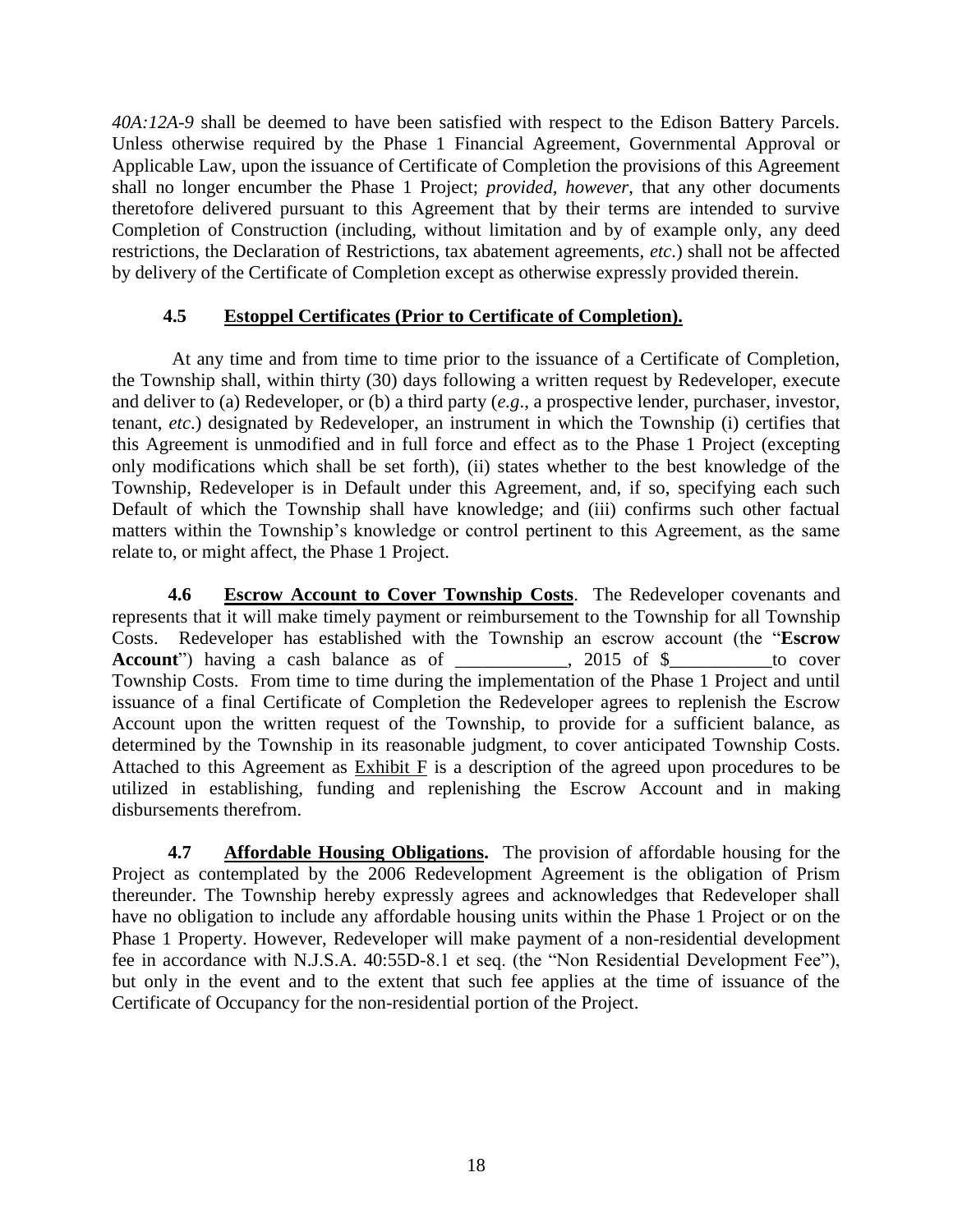#### **ARTICLE V REDEVELOPER PROTECTIONS**

**5.1 Impossibility of Performance; Changed Market Conditions.** Redeveloper's failure or refusal to develop the Phase 1 Project shall not constitute a Default by Redeveloper in the performance of its obligations hereunder if such failure or refusal is for the following reasons and on the following terms and conditions:

**5.1(a) Physical Impossibility or Economic Infeasibility as a Result of Property-Specific Matters.** Subject to the provisions of Section 5.1(c) below, Redeveloper's failure or refusal to develop Phase 1 Project shall not constitute a default hereunder if due to physical impossibility of performance or economic infeasibility due to the condition of the property or to regulatory restrictions relating to the condition of the property.

By way of example, "physical impossibility of performance" would be an irremediable environmental condition. An example of "economic infeasibility" would be a cost of Remediation of an environmental condition that would significantly and adversely affect the anticipated return of the Phase 1 Project as reflected on the Phase 1 Project *pro forma* supplied to the Township by Redeveloper, in either case such that redevelopment of the Phase 1 Project on the terms and conditions set forth herein becomes economically irrational or infeasible.

**5.1(b) Changed Market Conditions.** Subject to the provisions of Section 5.1(c) below, Redeveloper's failure or refusal to develop the Phase 1 Project shall not constitute a Default if such failure or refusal is the result of changed market conditions encompassing market or economic phenomena or conditions that are not unique to the Phase 1 Project, which changed market conditions render the development and marketing of the Phase 1 Project based upon the product type and financial assumptions currently proposed by Redeveloper economically infeasible or remote.

**5.1(c) Applicable Procedures; Ramifications for Redevelopment Plan Amendments.** In order to invoke the protections of Section 5.1(a) or (b), Redeveloper shall provide Notice to the Township of Redeveloper's intention to invoke such protections, which Notice shall include a detailed description of the facts and circumstances relied upon by Redeveloper in support of its position, as well as the commercially reasonable steps Redeveloper has taken to overcome or mitigate the impacts of those facts and circumstances.

**5.1(c)(i)** If Redeveloper's failure or refusal to develop the Phase 1 Project in accordance with the terms and conditions of this Agreement is excused by reason of physical impossibility of performance as provided in Section 5.1(a) above, then such failure or refusal shall not constitute a Default hereunder if Redeveloper relinquishes its designation as redeveloper for the Phase 1 Project, and all rights to develop the Phase 1 Project under the terms of this Agreement. In such case, the Township shall have the right (but not the obligation) to amend the Redevelopment Plan to facilitate redevelopment by a third party redeveloper.

**5.1(c)(ii)** If Redeveloper's failure or refusal to develop is excused by reason of economic infeasibility or changed market conditions as provided in Section 5.1(b)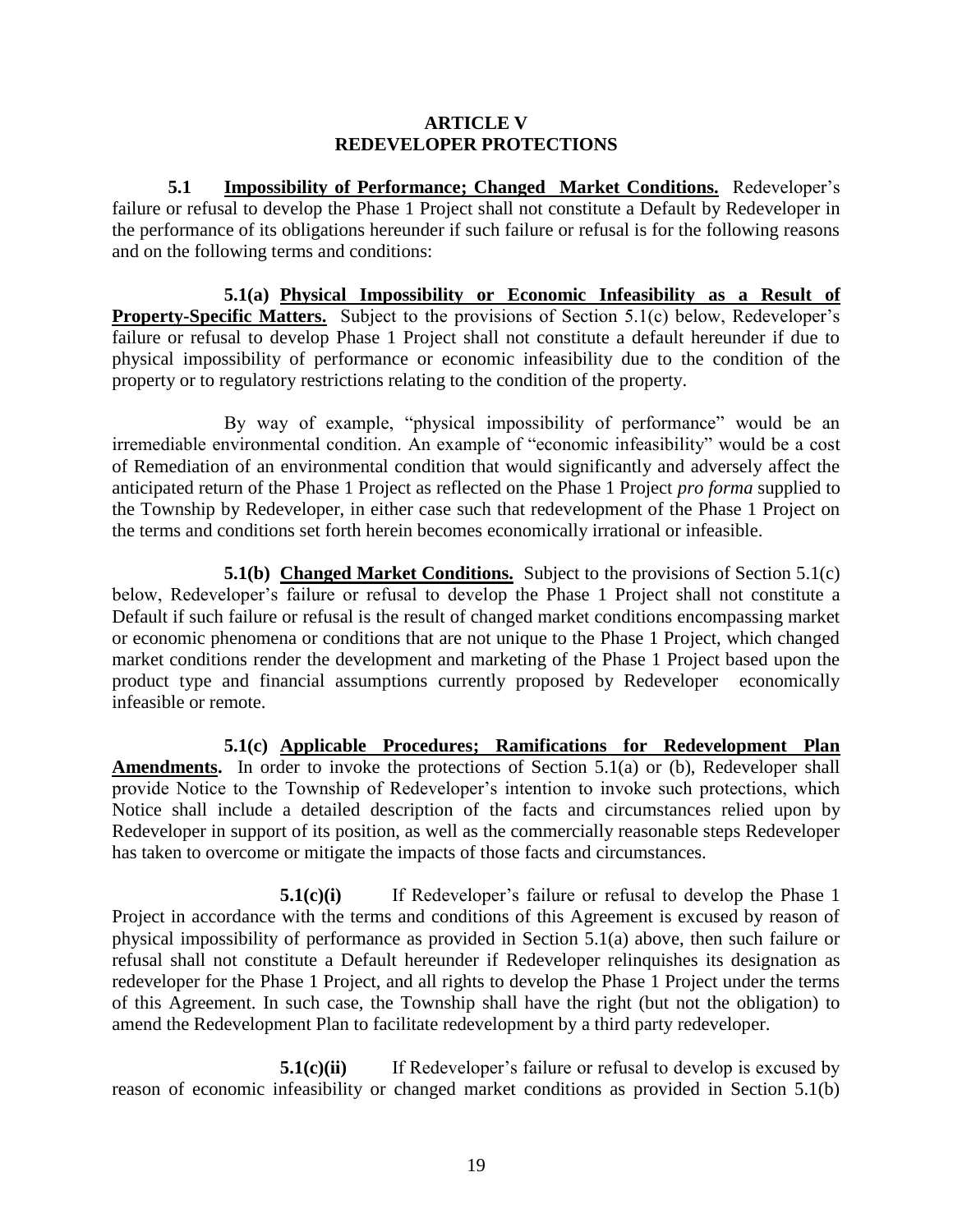above, then such failure or refusal shall not constitute a Default hereunder if Redeveloper by Notice to the Township requests to renegotiate, in good faith and within the time periods hereinafter set forth, with the objective of redefining a mutually acceptable and economically feasible project. Such negotiations could include, by way of example, consideration of modifications to this Agreement or to the use and density requirements under the Redevelopment Plan.

The Township agrees that Redeveloper's obligations hereunder with respect to the Commencement or Completion of Construction as to the Phase 1 Project shall be tolled during a period of up to twelve (12) months from the date of the Notice, and that the Parties shall renegotiate in good faith with the objective of redefining a mutually acceptable and economically feasible project. Redeveloper may request one extension of such period, which extension shall not exceed six (6) months.

During the tolling/renegotiation period, Redeveloper and the Township will attempt in good faith to renegotiate a revised redevelopment proposal that would overcome the economic barriers or adverse market conditions inhibiting the redevelopment effort. If at the end of such period the Parties do not agree, then either the Township or Redeveloper by Notice to the other may terminate Redeveloper's rights with respect to the Phase 1 Project and Redeveloper would have no further rights to develop the Phase 1 Project under the terms of this Agreement; provided however that no such termination shall operate to relieve Redeveloper of the consequences of any unrelated Event of Default or uncured Default under the terms of the Redevelopment Agreement as of the date of termination. Upon such termination, the Township shall have the right (but not the obligation): (i) to purchase the Edison Battery Parcels from Redeveloper for an amount equal to the purchase price paid for the Edison Battery Parcels, plus architectural, engineering, demolition and construction costs (in the case of architectural and engineering costs, however, the Township will reimburse Redeveloper for such costs only if the Township elects to utilize the work product), and any charges incurred by Redeveloper to investigate and remediate or otherwise respond to known or suspected environmental conditions, and including soft costs such as professional fees, and site audit costs, but specifically excluding fees paid to Redeveloper or to any affiliate of Redeveloper, and in all events less any unpaid amounts due and owing to the Township by Redeveloper pursuant to the terms of this Agreement at the time the right is exercised; and (ii) to seek proposals from other developers and to amend the Redevelopment Plan if necessary or desirable to do so (which amendments might include changes in use, density or other plan provisions affecting the redevelopment of the parcels); *provided, however,* that any such amendments or terms agreed to by the Township shall not be more favorable to the new developer than terms Redeveloper proposed during the tolling/renegotiation period but which the Township rejected; and *provided further,* that in the event more favorable terms or amendments are negotiated nothing herein shall prevent the Township from utilizing such terms or amendments to solicit bids for the redevelopment of the parcels, so long as Redeveloper is among those whose bid is solicited. Nothing herein shall prohibit the Redeveloper from conveying the Phase 1 Project to another developer subject to Section 8.1 of this Agreement.

**5.1(c)(iii)** Prior to invoking the protections and provisions of this Section 5.1, Redeveloper shall have used commercially reasonable efforts to mitigate the impacts of the facts and circumstances claimed to result in project infeasibility. The protections and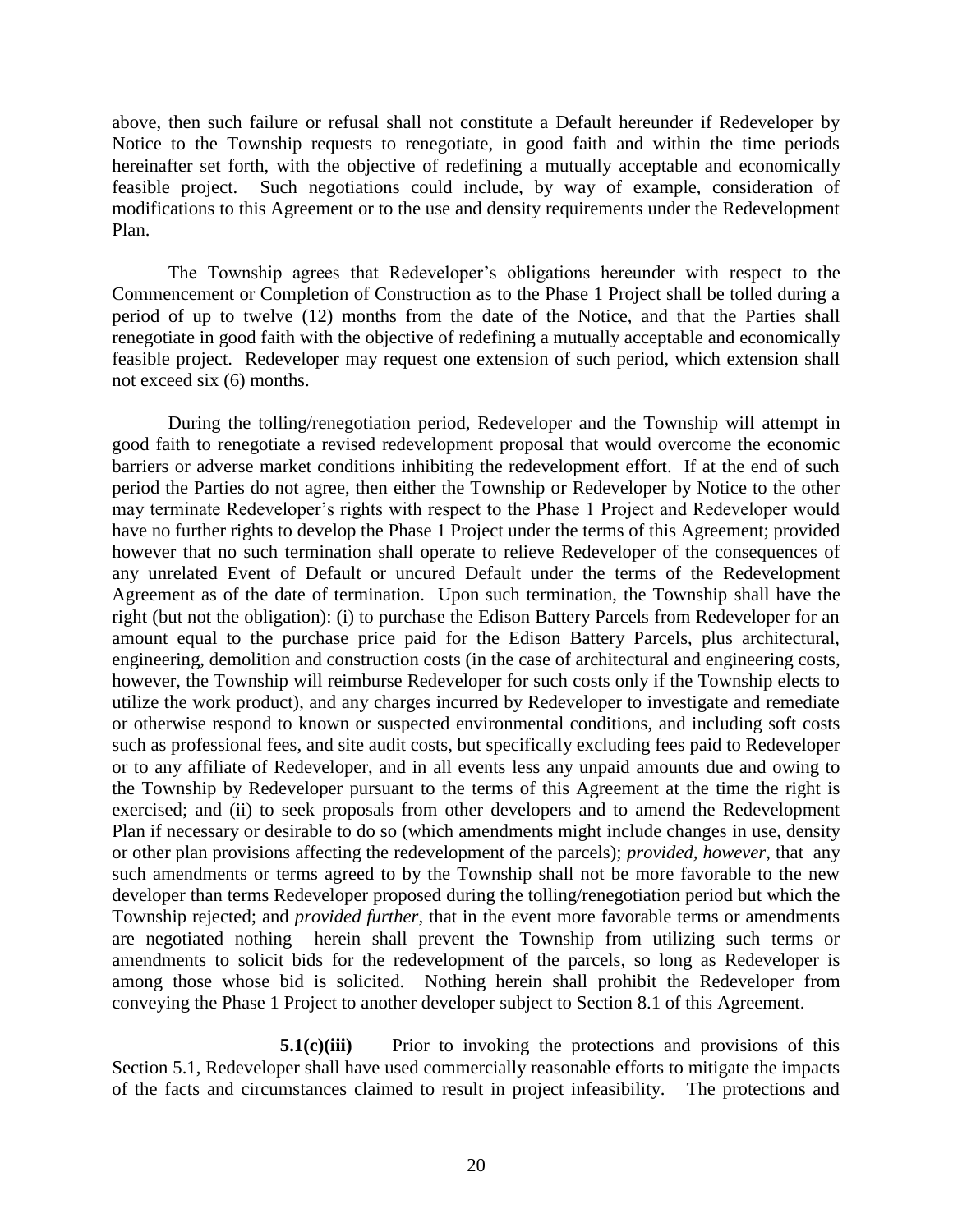provisions of this Section 5.1 shall not apply if Redeveloper's inability to proceed with the Project could have been overcome but for Redeveloper's own acts or omissions. By way of example only, Redeveloper may not claim economic infeasibility based upon unforeseen Remediation costs if Redeveloper has failed or refused to take advantage of a known economic opportunity to defray such Remediation costs, such as, *e.g*., available grant funding.

#### **ARTICLE VI REPRESENTATIONS AND WARRANTIES**

**6.1 Representations and Warranties by the Redeveloper.** The Redeveloper makes the following representations and warranties:

(A) Redeveloper represents that it has obtained or can obtain and will commit the requisite equity and debt financing in an amount necessary to perform Redeveloper's obligations hereunder.

(B) Redeveloper has the legal capacity to enter into this Agreement and perform each of the undertakings set forth herein and in the Redevelopment Plan as of the date of this Agreement.

(C) Redeveloper is duly organized and a validly existing legal entity under the laws of the State of Delaware, authorized to do business in the State of New Jersey and all necessary resolutions or authorizations have been duly adopted to authorize the execution and delivery of this Agreement and to authorize and direct the persons executing this Agreement to do so for and on the Redeveloper's behalf.

(D) No receiver, liquidator, custodian or trustee of Redeveloper has been appointed or is contemplated as of the date of this Agreement, and no petition to reorganize Redeveloper pursuant to the United States Bankruptcy Code or any similar statute that is applicable to the Redeveloper has been filed or is contemplated as of the Effective Date.

 (E) No indictment has been returned against any member, manager or officer of Redeveloper.

(F) As of the Effective Date, to the best of Redeveloper's knowledge and belief after diligent inquiry there is no action, proceeding or investigation now pending, nor any basis therefore, known or believed to exist which (i) questions the validity of this Agreement, Redeveloper's execution hereof, or any action or act taken or to be taken by the Redeveloper pursuant to this Agreement; or (ii) is likely to result in a material adverse change in the Redeveloper's property, assets, liabilities or condition which will materially and substantially impair Redeveloper's ability to perform its obligations pursuant to the terms of this Agreement.

(G) Redeveloper's execution and delivery of this Agreement and its performance hereunder will not constitute a violation of any operating agreement of the Redeveloper or of any other agreement, mortgage, indenture, instrument or judgment to which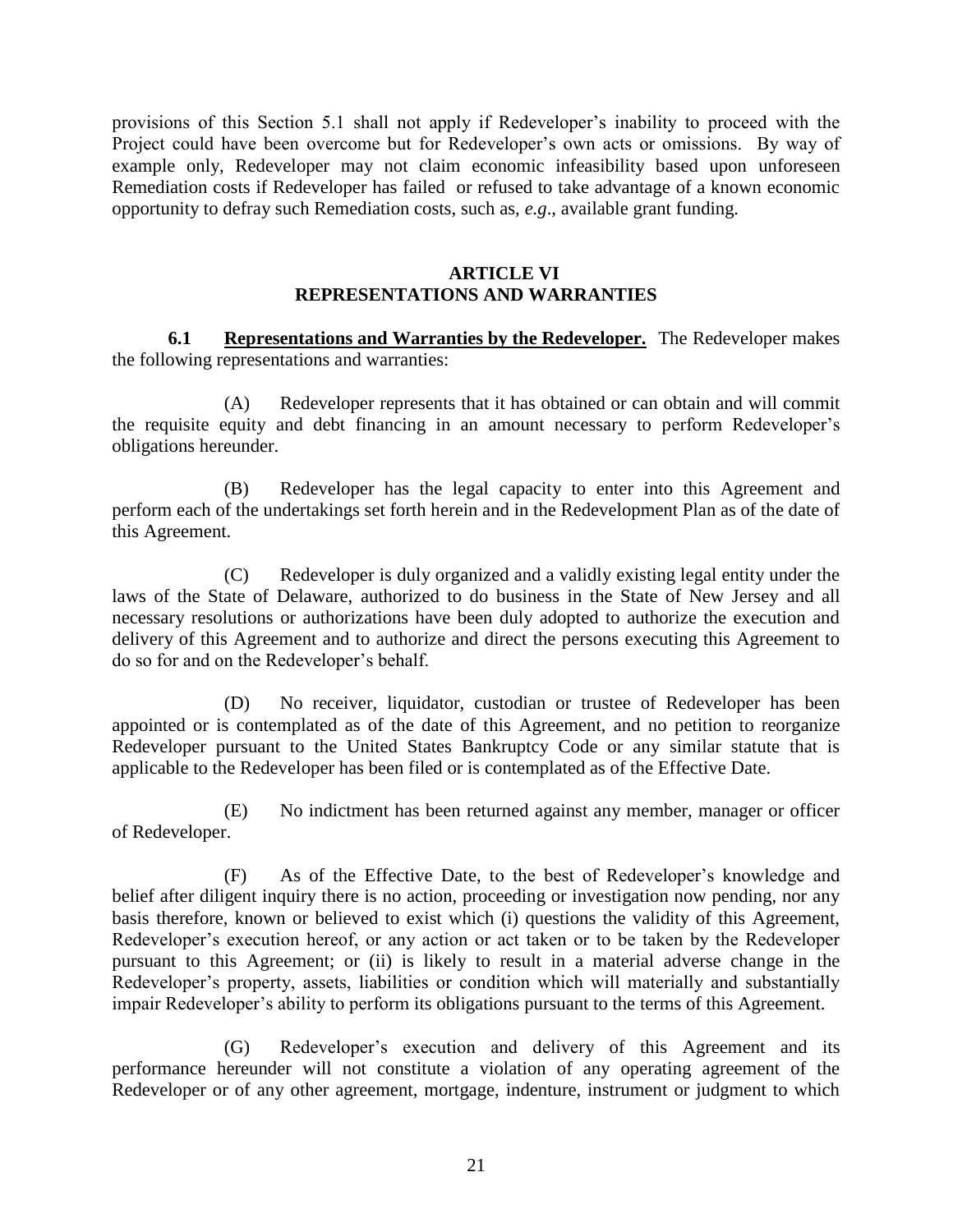the Redeveloper is a party.

(H) All factual information and statements submitted by Redeveloper or its affiliates to the Township and its agents, including, but not limited to, NW Financial and McManimon, Scotland and Baumann, LLC (collectively, the "Redeveloper Submissions") were as of the date of such submissions, complete, true and accurate in all material respects. To the extent that any information contained therein has materially changed, the Redeveloper has and will continue to inform the Township of such material changes. Redeveloper acknowledges that the facts and representations contained in the Redeveloper Submissions, as may have been supplemented, are incorporated herein by reference, are being relied upon by the Township, and are a material factor in the decision of the Township to enter into this Agreement with Redeveloper.

(I) To the best of Redeveloper's knowledge and belief, at the time of submission thereof to the Township all projections, estimates, *pro formas* and other information submitted by Redeveloper to the Township and its agents, including, but not limited to, NW Financial and McManimon, Scotland and Baumann, LLC, were materially correct and Redeveloper had no reason to believe any such information to be inaccurate or misleading in any material respect.

(J) Redeveloper is financially and technically capable of developing, designing, financing, constructing, operating and maintaining the Phase 1 Project.

(K) The party or parties signing the Agreement on behalf of Redeveloper is or are fully authorized to sign on behalf of the current members of Redeveloper and to bind them with respect thereto.

(L) As of the Effective Date the respective interests of the Greenfield Member, the Prism member and the DREF Member are as set forth in the Operating Agreement of DGP Edison LLC, a true and complete copy of which has been supplied to the Township, with the incumbency certificate attached hereto as Exhibit G.

Redeveloper's representations and warranties are intended to and shall survive the execution and delivery of this Agreement.

**6.2 Representations and Warranties by the Township.** The Township hereby makes the following representations and warranties:

(A) The Township has the legal power, right and authority to enter into this Agreement and the instruments and documents referenced herein to which the Township is a party, and (with respect to the authorization and issuance of the Phase 1 Bonds and any obligation of the Township related thereto or materially impacted thereby, subject to the Satisfactory Resolution of the Pending Litigation) to consummate the transactions contemplated hereby, to take any steps or actions contemplated hereby, and to perform their obligations hereunder, and as of the Effective Date the Township has taken all action and is in receipt of all Governmental Approvals required to consummate the transactions contemplated hereunder and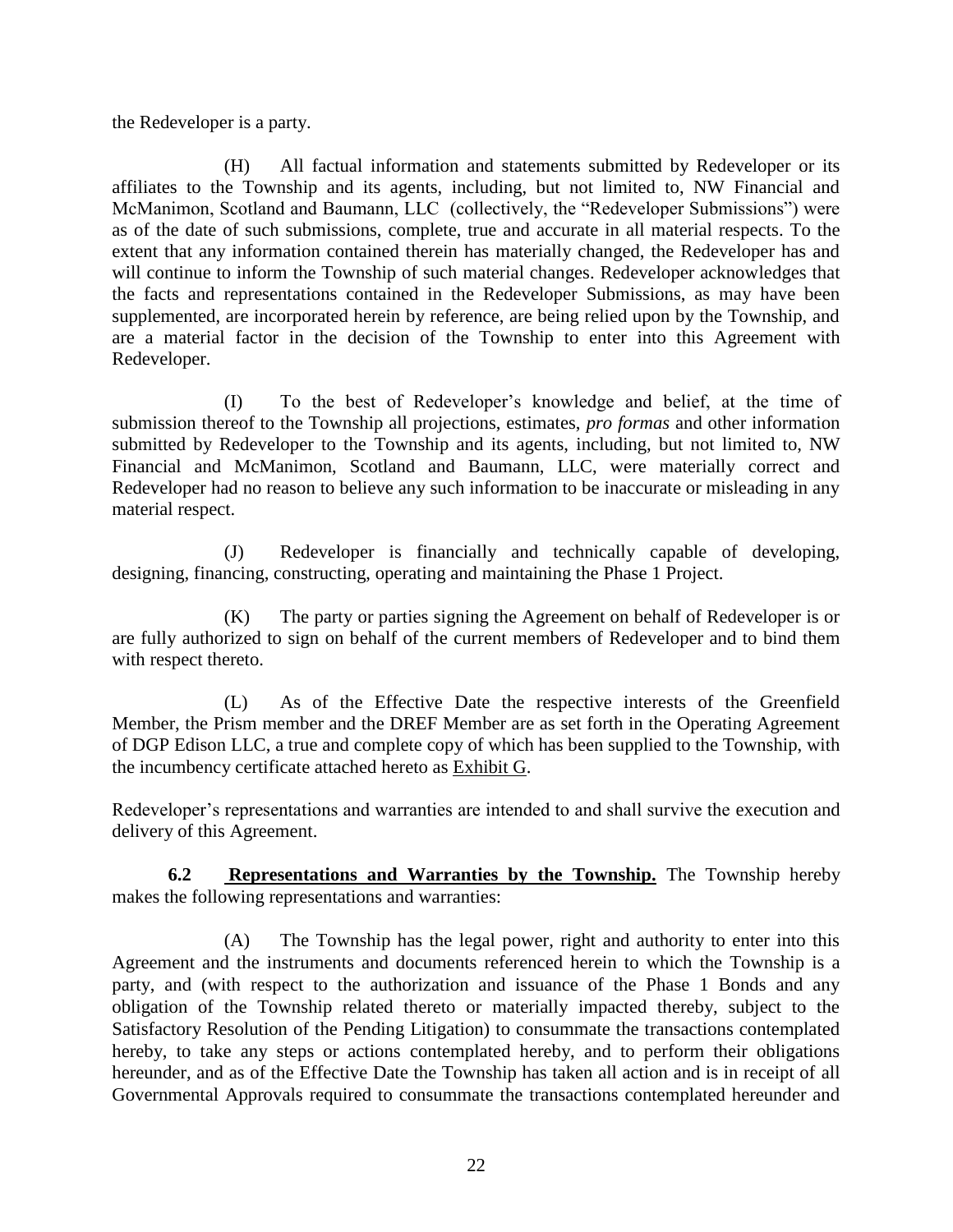to perform its obligations hereunder.

(B) This Agreement is duly executed by the Township, and (with respect to the authorization and issuance of the Phase 1 Bonds and any obligation of the Township related thereto or materially impacted thereby, subject to the Satisfactory Resolution of the Pending Litigation) is valid and legally binding upon the Township and enforceable in accordance with its terms on the basis of Applicable Laws currently in effect and the execution and delivery thereof shall not, with due notice or the passage of time, constitute a default under or violate the terms of any indenture, agreement or other instrument to which the Township is a party.

(C) Except for the Pending Litigation, as of the Effective Date, to the best of the Township's knowledge there is no action, proceeding or investigation now pending nor any basis therefor, known or believed to exist which questions the validity of this Agreement or any action or act taken or to be taken by the Township pursuant to this Agreement.

(D) To the best of the Township's knowledge, except for the Pending Litigation there is no pending litigation which affects the Downtown Redevelopment Area designation or the Redevelopment Plan.

(E) Other than the allegations in the Pending Litigation, the Township is not aware of any challenge to the validity of the Redevelopment Plan or this Agreement. Other than the allegations in the Pending Litigation, the Township knows of no statement, act or omission on the part of the Township or its employees or agents that as a matter of law would provide a basis for invalidating or nullifying the Redevelopment Plan or this Agreement.

 (F) All Township Costs including but not limited to Litigation Costs, Township fees and other charges owed by GP 177 and/or Prism have been paid in full through the Effective Date. The cash balance in the Escrow Account as of the Effective Date shall be used only to pay for Township Costs incurred by the Township after the Effective Date.

(G) All representations and warranties of the Township set forth in the Redevelopment Agreement and this Agreement with respect to the authorization and issuance of the Phase 1 Bonds and any obligation of the Township related thereto or materially impacted thereby are expressly subject to the Satisfactory Resolution of the Pending Litigation defined herein.

The Township's representations and warranties are intended to and shall survive the execution delivery of this Agreement.

### **ARTICLE VII COVENANTS AND RESTRICTIONS**

**7.1 Description of Covenants.** The covenants to be imposed upon Redeveloper, its successors and assigns are set forth below, and shall be recorded in the form of a Declaration of Covenants and Restrictions attached hereto as Exhibit E against the Edison Battery Parcels as of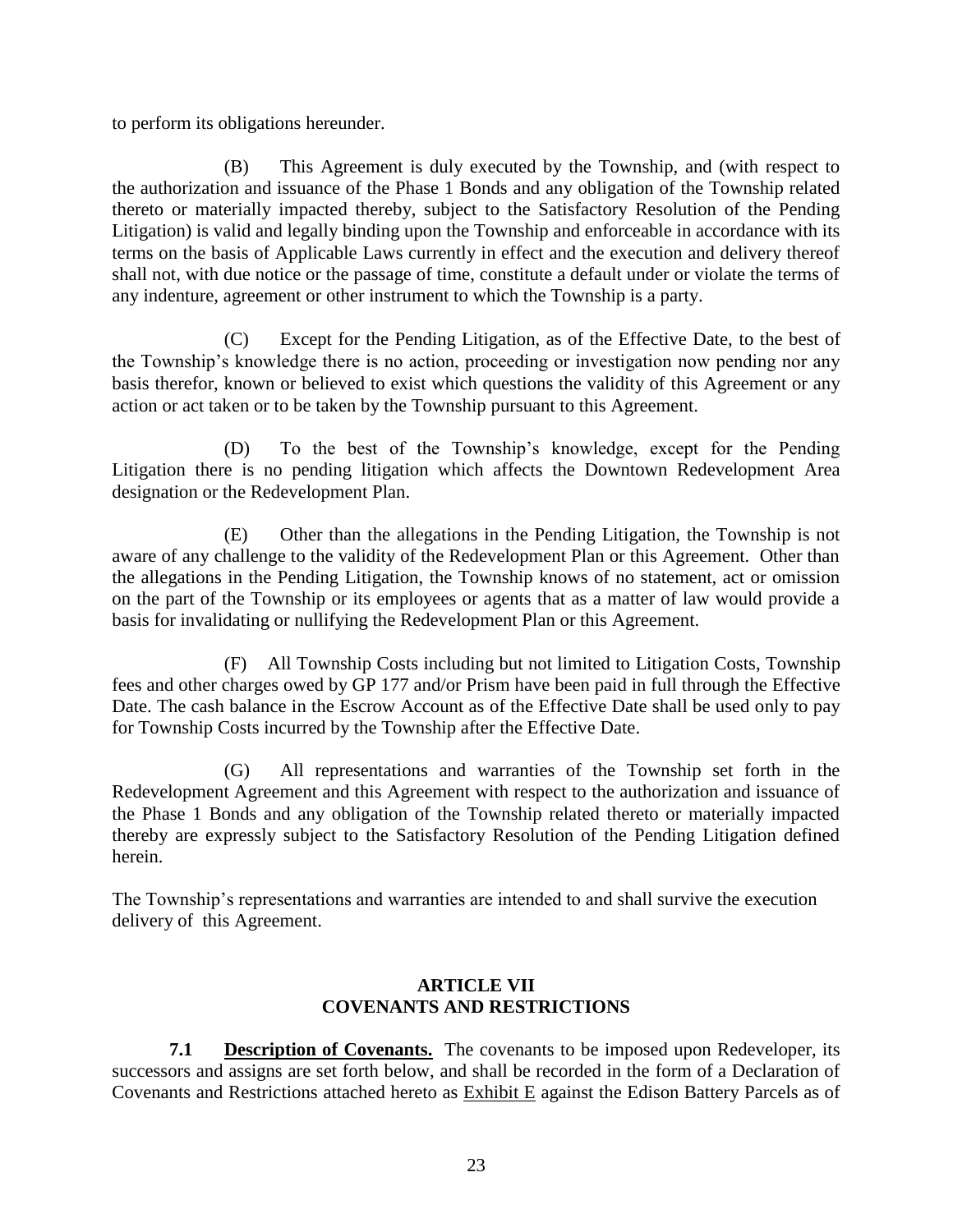the Commencement of Construction with respect thereto, with the covenants and restrictions to remain in effect for the period set forth in Section 7.2 below:

(A) in connection with its use or occupancy of the Phase 1 Project, not effect or execute any covenant, agreement, lease, conveyance or other instrument whereby any portion of the Phase 1 Project is restricted upon the basis of age (except as may be permitted pursuant to *42 USC 3607(b)(2)(C),* the federal *Fair Housing Act* for age-restricted residential units), race, color, creed, religion, ancestry, national origin, sex or familial status, and Redeveloper, its successors and assigns, shall comply with all applicable laws prohibiting discrimination or segregation by reason of age, race, color, creed, religion, ancestry, national origin, sex or familial status.

(B) comply with the applicable provisions and public purposes of the Redevelopment Law and all obligations under this Agreement and shall at all times develop, design, finance, construct and operate the Phase 1 Project or cause the Phase 1 Project to be developed, designed, financed, constructed and operated pursuant to the conditions and requirements of Applicable Laws, Governmental Approvals, this Agreement and the Redevelopment Plan and for a period of thirty (30) years from the issuance of a Certificate of Completion shall construct no other use except that established in the Redevelopment Plan, *provided however*, that Redeveloper shall not be deemed to be in breach if Redeveloper diligently contests, in good faith and by appropriate proceedings, such compliance with any of the aforesaid Applicable Laws. All uses to which the Phase 1 Project may be devoted are controlled by the Redevelopment Plan, the Governmental Approvals, Applicable Laws and this Agreement and that under no circumstances can the Redeveloper undertake any construction or development of the Phase 1 Project not in accordance with the Redevelopment Plan, the Governmental Approvals, Applicable Laws and this Agreement.

(C) in order to effectuate the purposes of this Agreement, make, execute, acknowledge and deliver any contracts, orders, receipts, writings and instructions with any other persons, firms or the Township and in general do all things which may be requisite or proper for the construction and development of the Project in accordance with this Agreement, the Redevelopment Plan, Governmental Approvals and Applicable Laws, provided however, that Redeveloper shall not be deemed to be in breach of this covenant if Redeveloper diligently contests, in good faith and by appropriate proceedings, such compliance with any of the aforesaid Applicable Laws.

(D) use diligent efforts to obtain all Governmental Approvals requisite to the construction and development of the Phase 1 Project including evidence satisfactory to the Township that its use of the Phase 1 Project is in compliance with this Agreement, the Redevelopment Plan and all Applicable Laws, and use diligent and commercially reasonable efforts to ensure timely performance of its obligations hereunder, including but not limited to Completion of Construction of the Phase 1 Project within the time periods specified in the Construction Schedule.

(E) to use diligent efforts to obtain all Governmental Approvals authorizing the occupancy and uses of the Phase 1 Project for the purposes contemplated herein. Redeveloper shall enter into such other commercially reasonable agreements with respect to its development,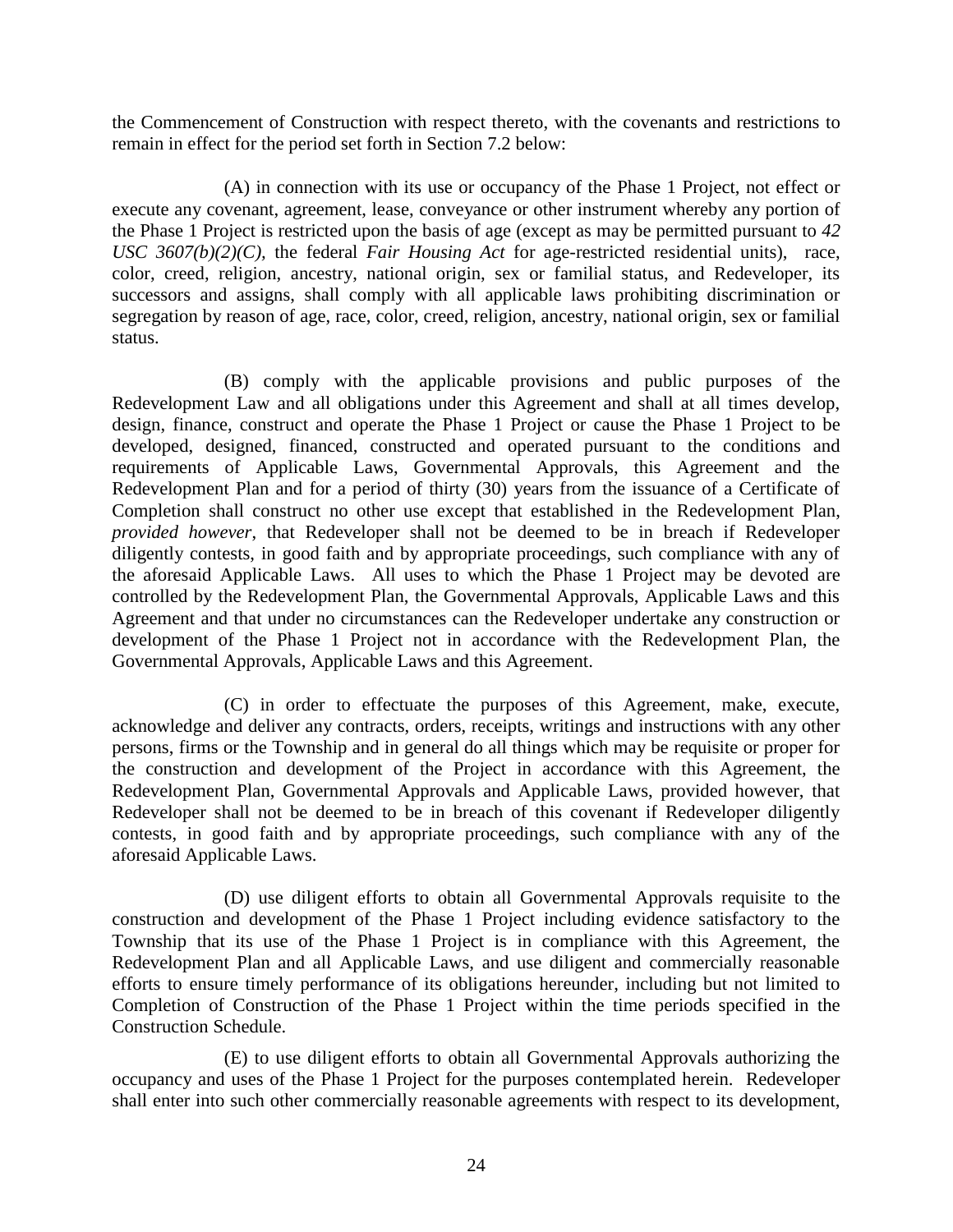financing, construction and management and operation of the Phase 1 Project, containing such provisions as may be required by Applicable Law or as may reasonably be required by Governmental Approvals.

(F) except as otherwise permitted hereunder, not suspend or discontinue the performance of its obligations under this Agreement (other than in the manner provided for herein) for any reason, including, without limiting the generality of the foregoing, any acts or circumstances that may constitute failure of consideration, commercial frustration of purpose, or any damage to or destruction of the Phase 1 Project.

(G) diligently undertake the construction and development of each individual component of the Phase 1 Project throughout the Construction Period and to use commercially reasonable efforts to complete each component of the Phase 1 Project on or before the applicable Completion Date.

(H) not encumber, hypothecate or otherwise use the Phase 1 Project, or any part thereof, as collateral for an unrelated transaction; nor sell, lease or otherwise transfer all or any portion of a Phase 1 Project without the Township's consent, except as otherwise specifically set forth in this Agreement.

(I) during construction of the Phase 1 Project, take commercially reasonable steps to minimize or mitigate impacts on the surrounding neighborhood (such as, for example, noise and dust controls), and keep debris and/or waste materials containerized and/or stored and disposed of, all within normal industry standards.

(J) cause the Phase 1 Project to be developed, designed, financed and constructed at its sole cost and expense, except as otherwise set forth in this Agreement.

(K) immediately notify the Township of any material adverse change in its financial condition from the information provided to the Township by the Redeveloper, including any material adverse change in Redeveloper's financial capability to design, develop, finance, construct and operate the Phase 1 Project in furtherance of the Township's consideration in executing this Agreement with Redeveloper if such change will materially impair Redeveloper's ability to perform its obligations pursuant to the terms of this Agreement.

(L) keep and maintain in good condition any improvements required under the Governmental Approvals, including but not limited to any landscaping required to be planted or cause an entity in control of the Phase 1 Project to maintain such improvements.

**7.2 Effect and Duration of Covenants.** It is intended and agreed that the agreements and covenants set forth in this Article shall be covenants running with the land and that they shall, in any event, and without regard to technical classification or designation, legal or otherwise, and except only as otherwise specifically provided in this Agreement, be binding, to the fullest extent permitted by law and equity, for the benefit and in favor of, and enforceable by, the Township, their successors and assigns, against the Redeveloper, its successors and assigns and every successor in interest therein, and any party in possession or occupancy of the Phase 1 Project or any part thereof. The covenants shall cease and terminate when a Certificate of Completion for such improvements has been issued, provided however, that the covenants in Sections 7.1(A), (B), and (L) shall remain in effect without limitation as to time.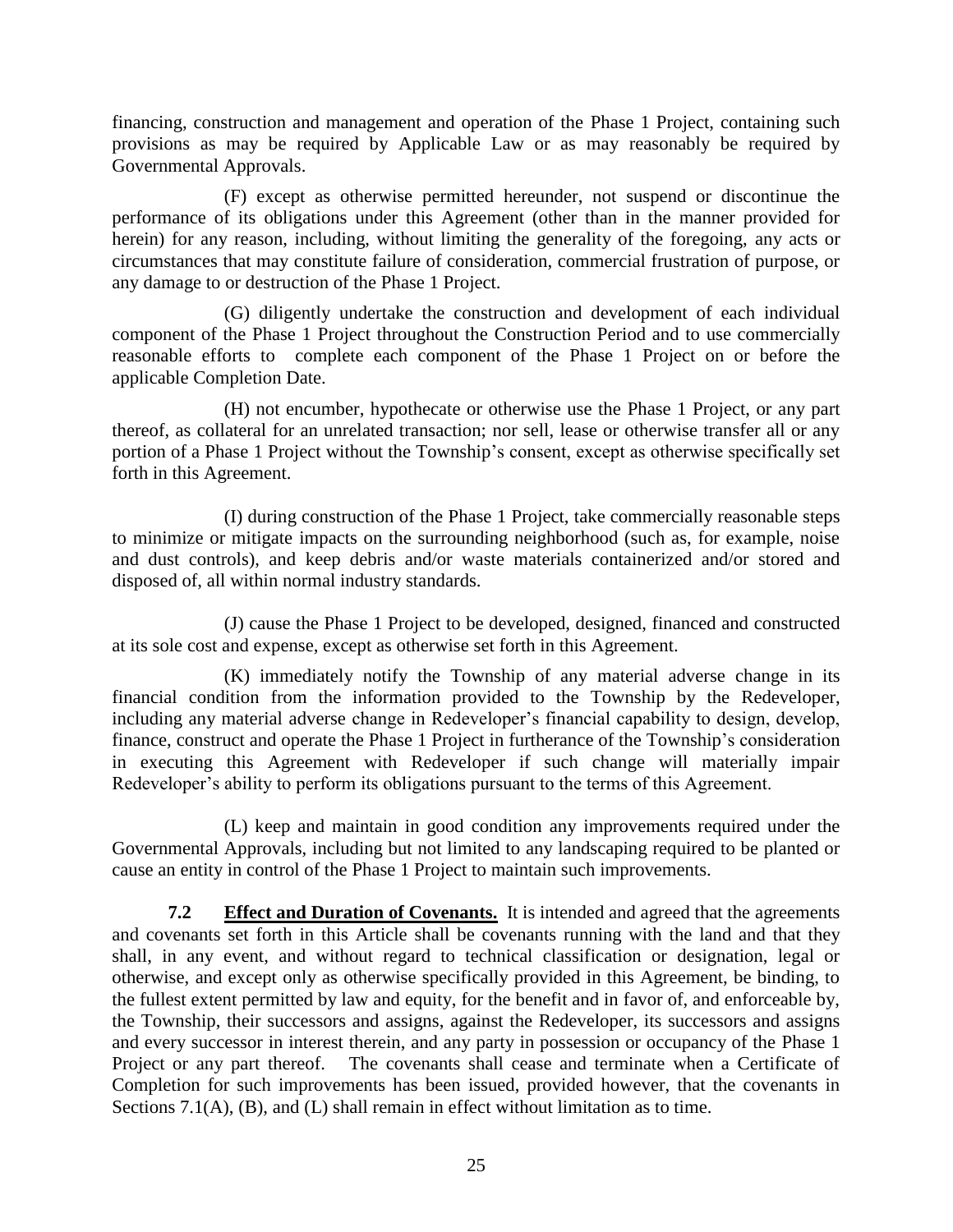#### **ARTICLE VIII PROHIBITION AGAINST ASSIGNMENT AND TRANSFER**

**8.1 Prohibition Against Transfers of Interests in Redeveloper.** Redeveloper recognizes the importance of the Phase 1 Project to the general welfare of the community and that the identity of the Redeveloper and its qualifications are critical to the Township in entering into this Agreement, particularly in view of the public aids that have been or will be made available for the purpose of making such redevelopment possible. The Township considers that a Transfer of the ownership in Redeveloper or of a substantial part thereof, or any other act or transaction involving or resulting in a significant change in the ownership of or with respect to the parties in control of the Redeveloper or the degree thereof, is for practical purposes a Transfer or disposition of the Phase 1 Project. Redeveloper recognizes that it is because of such qualifications and identity that the Township is entering into this Agreement with Redeveloper, and in so doing, the Township is relying on the obligations of Redeveloper and not some other person or entity for the faithful performance of all undertakings and covenants to be performed by Redeveloper hereunder.

As a result, except as provided herein including as provided in Section 8.2 hereof, prior to the completion of the Phase 1 Project as evidenced by the issuance of a Certificate of Completion, and without the prior written approval of the Township (which approval shall not be unreasonably withheld) Redeveloper agrees for itself and all successors in interest that there shall be no Transfer of (i) any equity interest in Redeveloper, nor (ii) any direct or indirect change in control of Redeveloper as it exists on the Effective Date, whether by changes in capitalization, merger or otherwise. The Township recognizes that implementation of the Phase 1 Project is likely to involve one or more joint venture arrangements between Redeveloper and other developers having particular development expertise and financial capabilities. The Township agrees to consider such joint venture arrangements in good faith, and will not unreasonably withhold its consent to any such arrangement provided (A) that such joint venture entity assumes all of the obligations of Redeveloper under the terms of this Agreement and under all applicable Governmental Approvals as to the applicable component of the Phase 1 Project, provided that Redeveloper shall not be released from and shall remain liable for the performance of Redeveloper's and the joint venture's obligations; (B) that the creation and existence of the joint venture does not materially and negatively affect the Township's ability to enforce its rights under this Agreement; and (C) that the proposed joint venture partner and structure is acceptable to the Township, in its reasonable discretion. With respect to this provision, Redeveloper and the party or parties signing this Agreement on behalf of Redeveloper represent that each has authority to agree to this provision on behalf of the current members of Redeveloper and to bind them with respect thereto.

**8.2 Exemption from Prohibited Transfers**. Notwithstanding the foregoing, the following shall not constitute a prohibited Transfer for purposes of Section 8.1:

(A) the Transfer or Transfers of interests in the Prism Member so long as the Prism Member is controlled by Eugene Diaz or Ed Cohen; or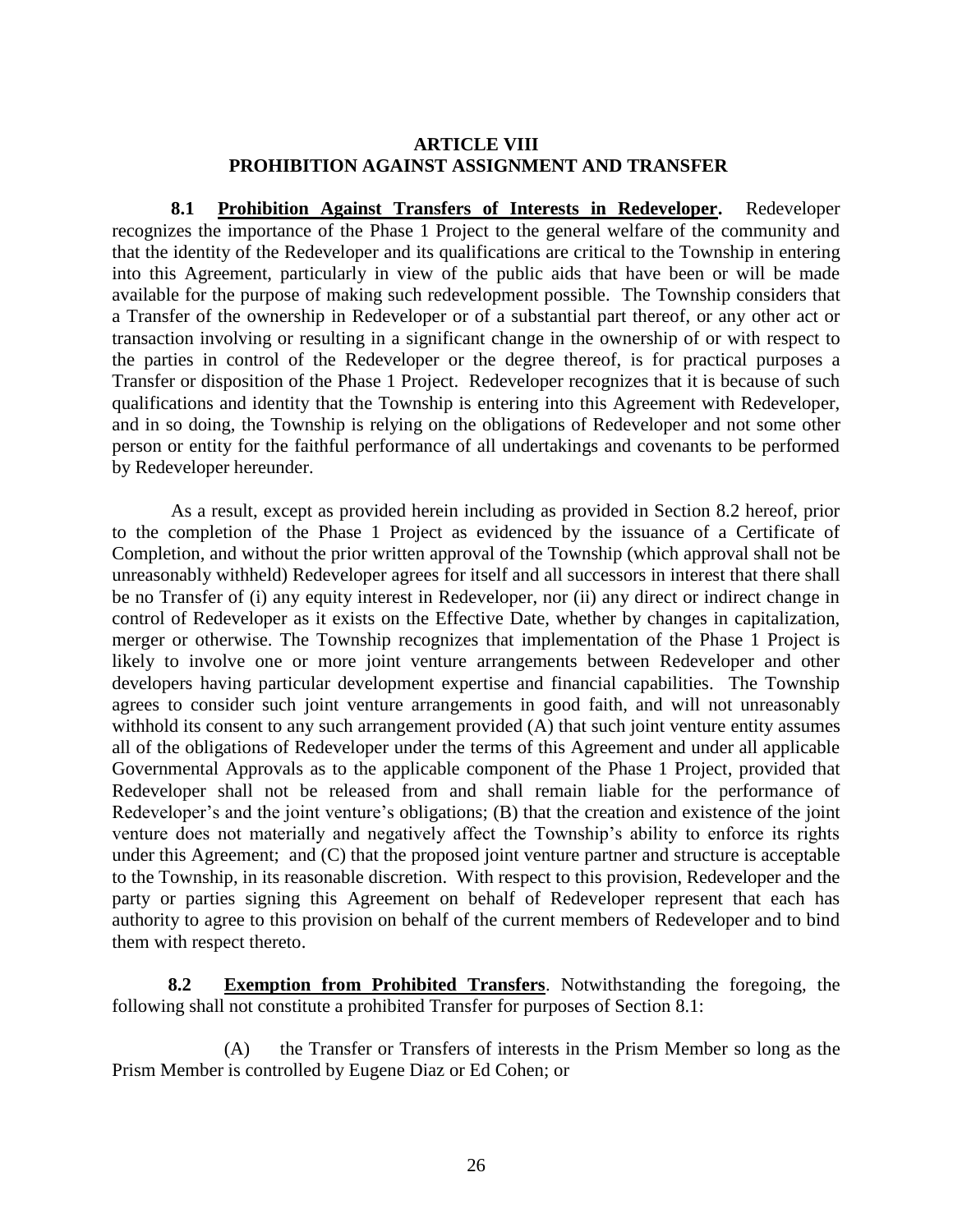(B) the Transfer or Transfers of interests in the Greenfield Member so long as the Greenfield Member is controlled by Greenfield Acquisition Partners IV, LP; or

(C) the Transfer or Transfers of (direct or indirect) interests in the DREF Member so long as the DREF Member is controlled (directly or indirectly) by (x) Dune Real Estate Partners III LLC, a Delaware limited liability company ("DREP"), or (y) an affiliate of DREP; or

(D) the death or incapacity of a principal of a DREF Member, the Prism Member, or the Greenfield Member, including related transfers as a result thereof which comply with Section 8.2(A), (B) or  $(C)$ , above; or

(E) (i) with seven (7) days' prior written notice to the Township, the Transfer or Transfers of management or other control rights in DGP Edison LLC among the DREF Member, the Greenfield Member and the Prism Member, so long as the Redeveloper is controlled (directly or indirectly) by (x) DREF Member or its affiliates, (y) Greenfield Member or its affiliates or (z) a combination of any of the foregoing parties; and (ii) with fourteen (14) days' prior written notice to the Township, without limiting subsections (A) through (C) above, the Transfer or Transfers of ownership interests in DGP Edison LLC among the DREF Member, the Greenfield Member and the Prism Member, so long as not more than ten percent (10%) of the direct or indirect beneficial ownership of Redeveloper is so Transferred; and (iii) without limiting subsections (A) through (C) above, with the consent of the Township, the Transfer or Transfers of more than ten percent (10%) of the direct or indirect beneficial ownership of Redeveloper among the DREF Member, the Greenfield Member and the Prism Member.

**8.3 Prohibition of Transfer of Agreement**. Redeveloper further agrees for itself, its successors and assigns, that prior to the Completion of the Phase 1 Project, as evidenced by the issuance of a Certificate of Completion, Redeveloper will not make or create, or suffer to be made or created, any assignment or other Transfer of its interests in this Agreement, without the prior written approval of the Township, except as provided in Section 8.1 above, Section 8.2 above or Section 8.4 below (including a Transfer as a result of a foreclosure or a deed in lieu given to a lender).

**8.4 Consent to Permitted Transfers**. The Township hereby consents, without the necessity of further approvals from any entity, to the following Transfers each hereinafter a "Permitted Transfer":

(i) a Mortgage or related security granted by Redeveloper to a Mortgagee for the purpose of obtaining the financing necessary to enable Redeveloper to perform its obligations under this Agreement, including any Mortgage or Mortgages and other liens and encumbrances granted by Redeveloper to a Mortgagee for the purpose of financing costs associated with the acquisition, development, construction, or marketing of the Phase 1 Project; *provided, however,* that Redeveloper shall give the Township at least fifteen (15) days prior written notice of such Permitted Transfer, including a description of the nature of such Transfer, and the name(s) and address(es) of the mortgagee and any parties, individuals or entities involved in such Permitted Transfer; and *provided further*, that Redeveloper shall simultaneously provide to the Township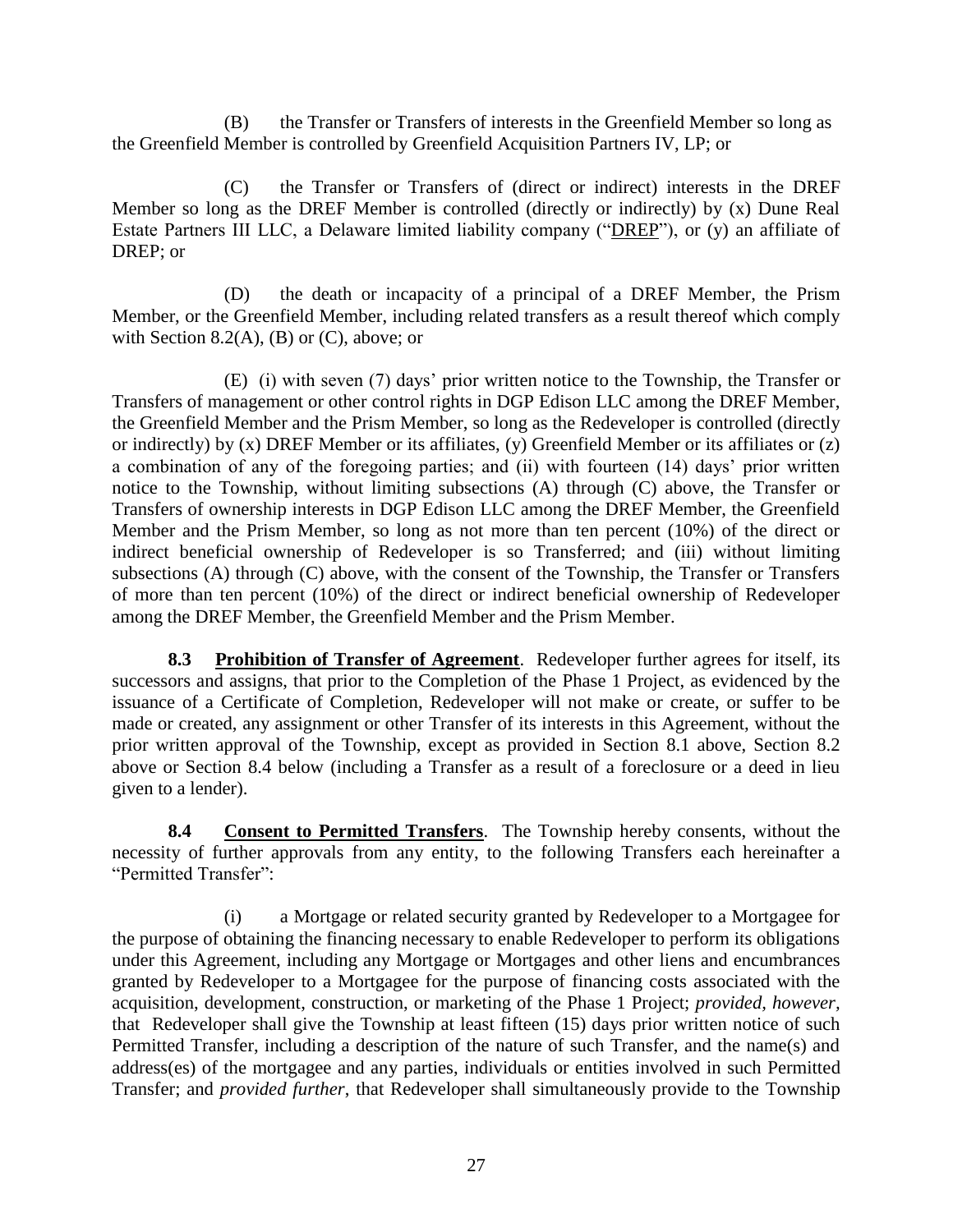true and complete copies of all construction schedules and project budgets submitted to such Mortgagee; or

(ii) an equity interest or other interest granted by Redeveloper to a historic preservation tax credit investor in order to facilitate historic tax credit financing, *provided, however,* that Redeveloper shall give the Township at least fifteen (15) days prior written notice of such Permitted Transfer, including a description of the nature of such Transfer, and the name(s) and address(es) of the transferee and any parties, individuals or entities involved in such Permitted Transfer; and *provided further*, that Redeveloper shall simultaneously provide to the Township true and complete copies of all construction schedules and project budgets submitted to such investor; or

(iii) Transfers of easements or dedications of property as may be required as conditions of Governmental Approvals; or

(iv) Sale of individual units to the extent that all, or a portion of, the Phase 1 Project shall be converted to "for sale"; or

 (v) a pledge of membership interests of the Redeveloper, DGP Edison LLC, or related security interest granted by Redeveloper, DGP Edison LLC, to a lender for the purpose of obtaining the financing necessary to enable Redeveloper to perform its obligations under this Agreement, including any liens and encumbrances granted by Redeveloper, DGP Edison LLC, to a lender for the purpose of financing costs associated with the acquisition, development, construction, or marketing of the Phase 1 Project; provided, however, that Redeveloper shall give the Township at least fifteen (15) days prior written notice of such Permitted Transfer, including a description of the nature of such Transfer, and the name(s) and address(es) of the lender and any parties, individuals or entities involved in such Permitted Transfer; and provided further, that Redeveloper shall simultaneously provide to the Township true and complete copies of all construction schedules and project budgets submitted to such lender; or

(vi) Any Transfers permitted pursuant to the provisions of Section 8.2 hereof.

The Township recognizes and acknowledges that financing of the Phase 1 Project is likely to include one or more of equity participations, "mezzanine" debt, and other financing arrangements in addition to a Mortgage and/or the historic preservation tax credits described above. The Township agrees to consider such financing arrangements in good faith and, unless such transfer is already permitted by Section 8.2 (in which case the Township's consent is not required) will not unreasonably withhold or delay its consent to such arrangements if they do not result in a change in control of Redeveloper or materially and negatively affect the Township's ability to enforce its rights under this Agreement.

**8.5 Prohibition Against Speculative Investment**. Because of the importance of the Project to the general welfare of the community, Redeveloper represents and agrees that its acquisition of the Edison Battery Parcels and Redeveloper's undertakings pursuant to this Agreement are, and will be used, for the purpose of the Phase 1 Project and redevelopment of the Downtown Redevelopment Area as provided herein, and not for speculation in land holding.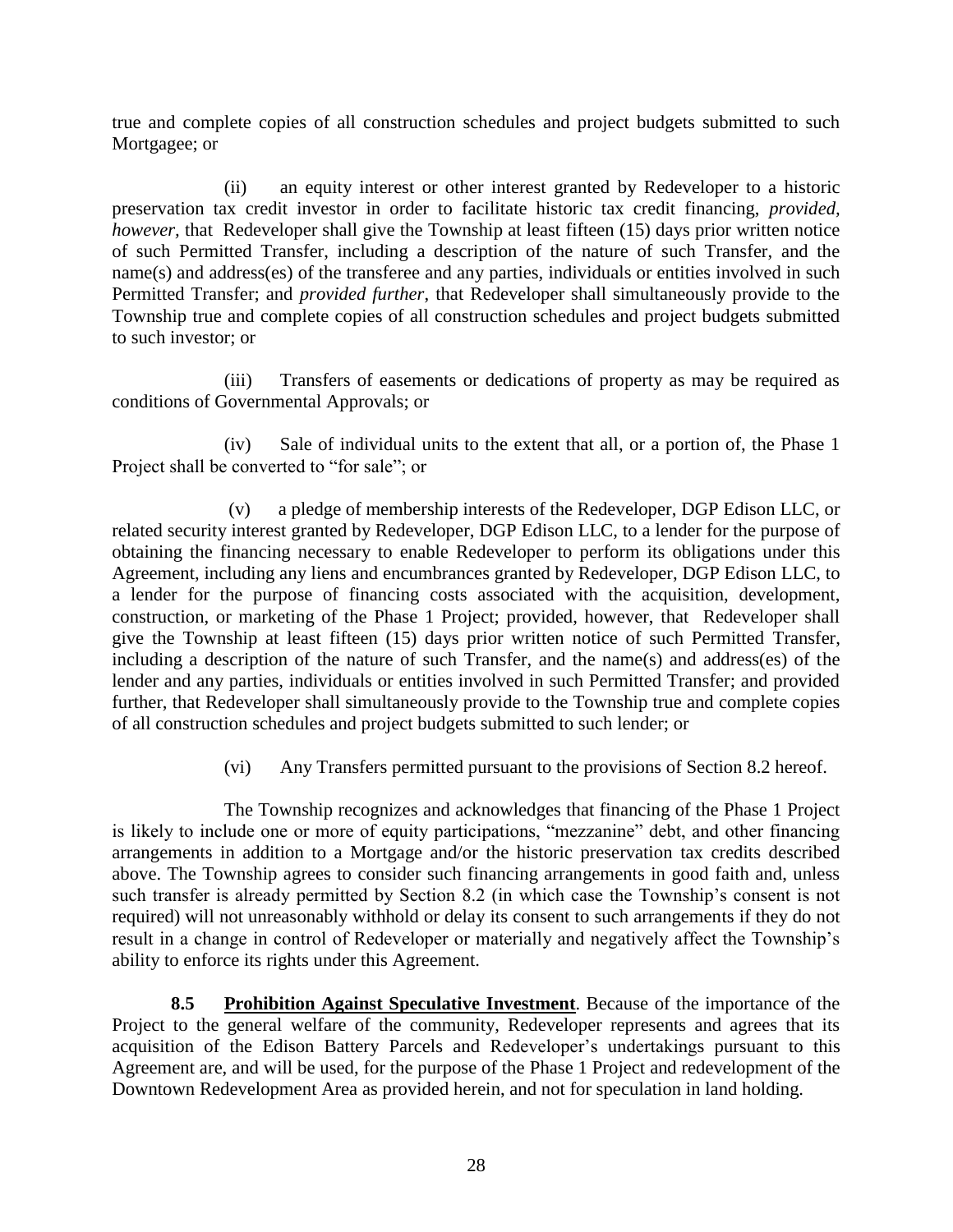**8.6 Information as to Ownership of Redeveloper**. In order to assist in the effectuation of the purpose of this Article VIII, Redeveloper represents that the certificate attached to this Agreement as Exhibit G is an incumbency certificate of Redeveloper as of the Effective Date, subscribed and sworn to by a manager or authorized member of Redeveloper, setting forth the name(s) and address(es) of all entities owning at least a 10% interest in Redeveloper (it being acknowledged and agreed that in no event shall Redeveloper be required to disclose any owners of any interests in a DREF Member, the Greenfield Member or the Prism Member).

(A) Subject to subparagraph (D), below, at least annually during the period between the Effective Date and Completion of the Phase 1 Project as evidenced by the issuance of a Certificate of Completion, and at such other times as reasonably requested by the Township, Redeveloper will update the incumbency certificate and keep Exhibit G current as to Redeveloper.

(B) Subject to subparagraph (D), below, Redeveloper will immediately notify the Township in writing of any and all changes whatsoever in the ownership of Redeveloper resulting in any change in such ownership or in the relative distribution thereof, or with respect to the identity of the parties in control of Redeveloper or the degree thereof, of which it or any of its officers or members have been notified or otherwise have knowledge or information.

(C) Subject to subparagraph (D), below, Redeveloper shall, at such time or times as the Township may request, furnish the Township with a complete statement subscribed and sworn to by managing member of Redeveloper, setting forth the names of all of managing members, or other owners of equity interests of Redeveloper, and the extent of their respective holdings.

(D) Notwithstanding the provisions of Section 8.6 (A), (B) and (C) or anything in this Agreement to the contrary, Redeveloper shall not be required to disclose the identities or interests of investors, including but not limited to limited partners, in the Greenfield Member, the Prism Member or a DREF Member pursuant to this Agreement.

**8.7 Transfer or Assignment Fee**. Any reasonable costs incurred by the Township in connection with a request made by the Redeveloper for the Township's consent to transfer or assign this Agreement shall constitute a Township Cost for purposes of this Agreement.

### **ARTICLE IX MORTGAGE FINANCING**

**9. 1 Mortgages, Liens, or other Encumbrances.** Prior to the issuance of a Certificate of Completion Redeveloper shall promptly notify the Township of any encumbrance or lien that has been created on or attached to the Phase 1 Project, by mortgage, membership interest pledge, or involuntary act of the Redeveloper or others, upon obtaining knowledge or notice of same. Within ten (10) days of the Township's receipt of a written request from the Redeveloper or a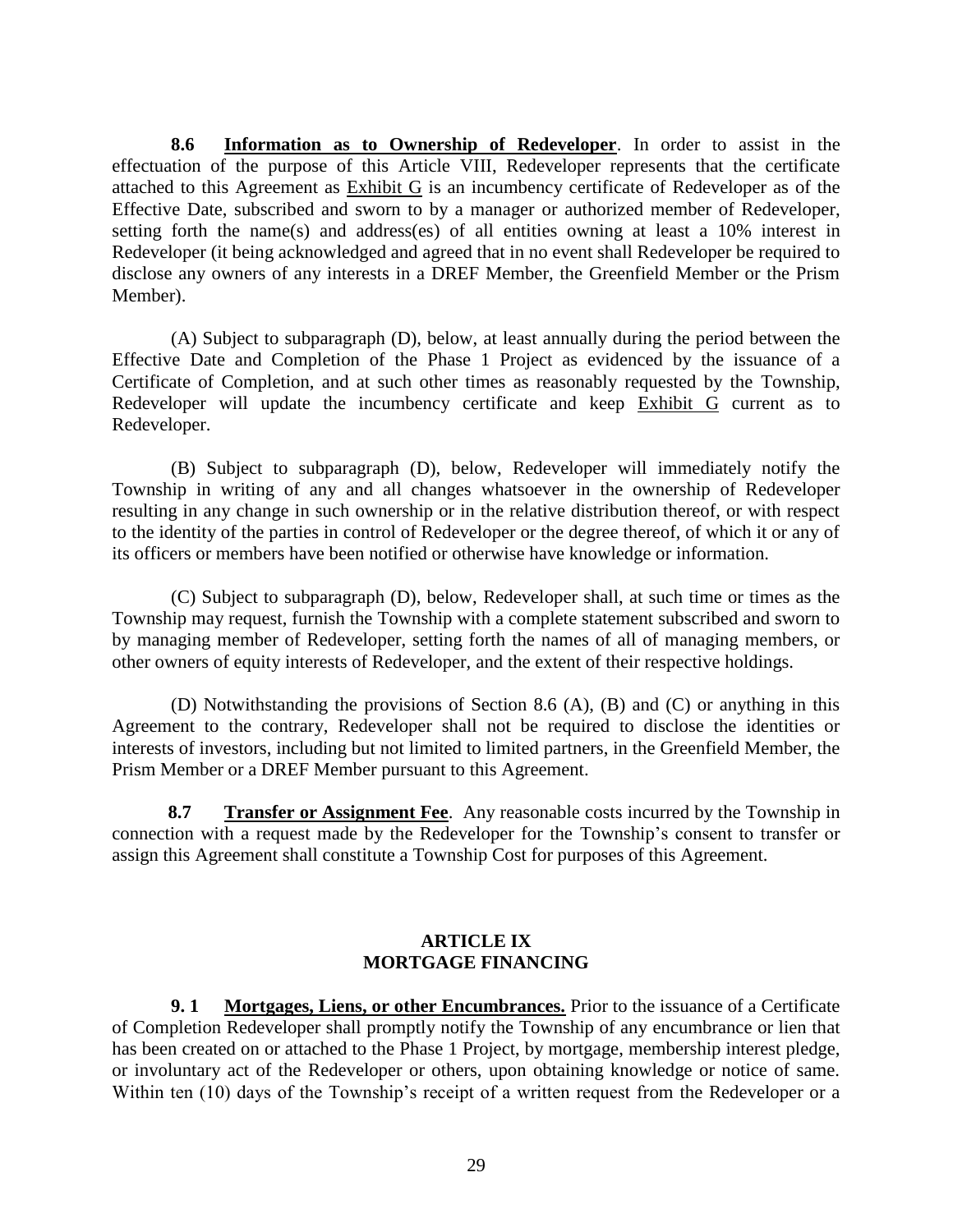lender offering Redeveloper financing that is permitted under Article VIII, Section 8.4 (i) the Township will issue to such lender a written certificate acknowledging that it has received notice of such mortgage, lien or encumbrance.

**9.2 Obligations of Mortgagee.** Notwithstanding any of the provisions of this Agreement, including but not limited to those which are or are intended to be covenants running with the land, the holder of any mortgage or membership interests (including but not limited to any such holder who obtains title to one or more of the Edison Battery Parcels, the membership interests of the Redeveloper, DGP Edison LLC, or to any part thereof as a result of foreclosure proceedings, or action in lieu thereof, but not including (a) any other party who thereafter obtains title from or through any such holder or (b) any other purchaser at foreclosure sale, other than the holder of the mortgage or membership interest pledge itself) shall in no way be obligated by the provisions of this Agreement to construct or complete the Phase 1 Project or to guarantee such construction or completion; *provided* that nothing in this Article or any other Article or provision of this Agreement shall be deemed or construed to permit or authorize any such holder to devote the Edison Battery Parcels or any part thereof to any uses, or to construct any project thereon, other than those uses provided or permitted under this Agreement, the Redevelopment Plan, Governmental Approvals and Applicable Laws.

**9.3 Notice of Default to Mortgagee and Right to Cure**. Subject to *N.J.S.A*. 55:17-1 *et seq.*, whenever the Township shall deliver any notice or demand to the Redeveloper with respect to any breach or default by the Redeveloper under this Agreement, the Township shall at the same time deliver to each lender (or equity participant in Redeveloper) a copy of such notice or demand, provided that the Redeveloper has delivered to the Township a written notice in accordance with Section 14.9 hereof setting forth the name and address of such lender and equity participant. Each such lender shall (insofar as the rights of the Township are concerned) have the right at its option within ninety (90) days after the receipt of such notice, to cure or remedy, or to commence to cure or remedy, any such default with respect to that portion of the Phase 1 Project which is being financed by such lender and which is subject to being cured and to add the cost thereof to the debt and the lien which it holds, or to the obligations of the lessees under any lease-back or of the guarantor under any other conveyance for financing.

**9.4 Estoppel Certificate; Mortgagee Request for Modifications**. (i) Within thirty (30) days following written request by the Redeveloper, or of any Mortgagee, lender, purchaser, tenant or other party having an interest in the Phase 1 Project, the Township shall issue a signed estoppel certificate stating (i) that this Agreement is unmodified and in full force and effect as to the Phase 1 Project (excepting only modifications which shall be set forth), (ii) whether to the best knowledge of the Township Redeveloper is in default under this Agreement, and, if so, specifying each such default of which the Township shall have knowledge; and (iii) confirming such other factual matters within the Township's knowledge or control pertinent to this Agreement, as the same relate to, or might affect, the Phase 1 Project. In the event the estoppel certificate discloses such a default, breach or event, it shall also state the manner in which such default, breach or event may be cured. No more than a reasonable number of estoppel certificates may be requested per year.

(ii) In the event that a permitted Mortgagee reasonably requests changes to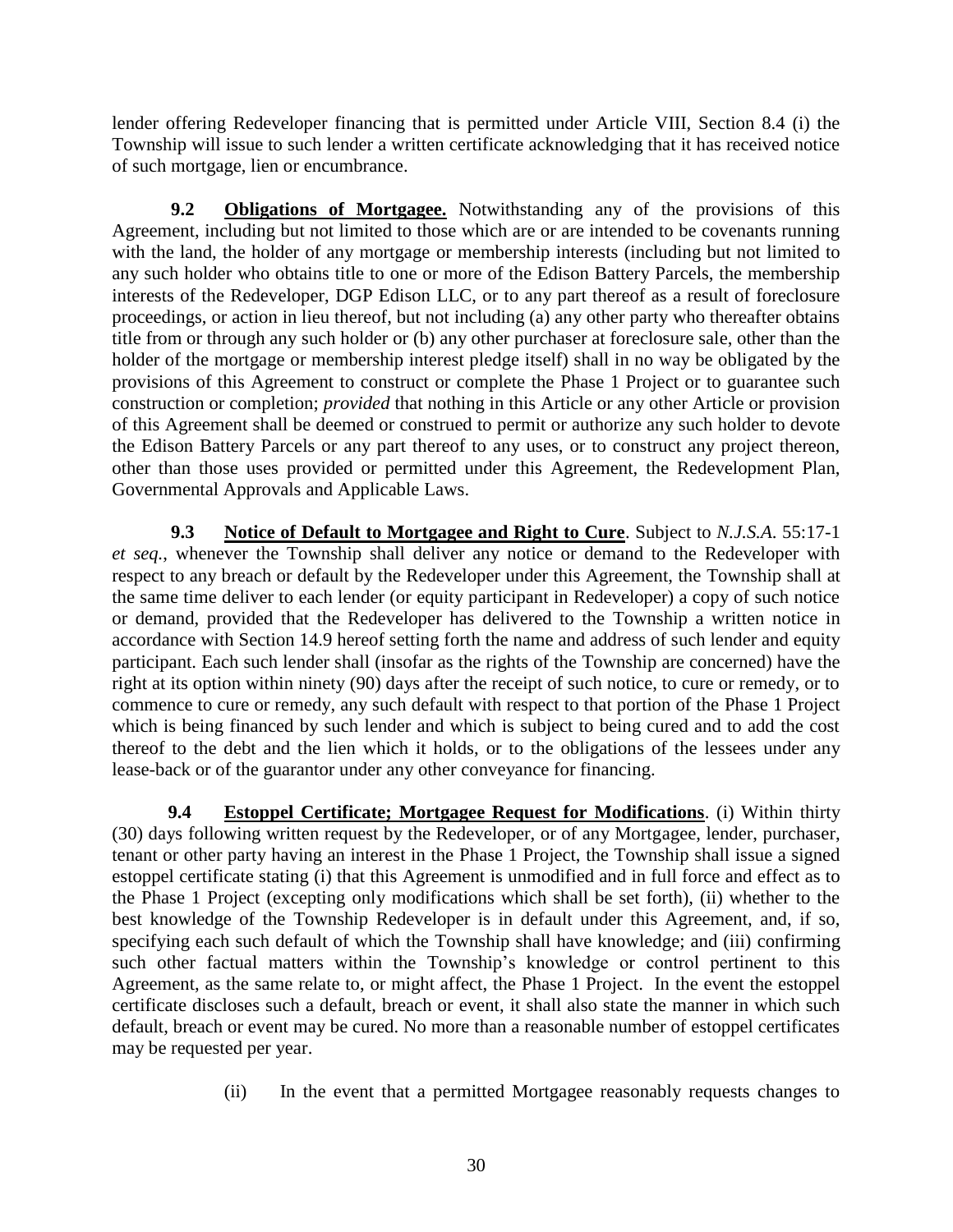this Agreement in order to make the same acceptable to the Mortgagee, the Township agrees to consider such changes in good faith and to consent to such changes if they do not materially and adversely affect the Township's rights nor increase the Township's obligations, which consent will not be unreasonably withheld, conditioned or delayed.

#### **ARTICLE X EVENTS OF DEFAULT; TERMINATION**

**10.1 Events of Default**. Any one or more of the following shall constitute an "**Event of Default**" hereunder, subject to Force Majeure Extension and tolling as provided elsewhere in this Agreement:

**10.1(a) Redeveloper Events of Default**. (i) Failure of Redeveloper to observe or perform any covenant, condition, representation, warranty or agreement hereunder and any other failure, act or omission by Redeveloper designated elsewhere in this Agreement as a "Default" or a "default", and except as otherwise specified below the continuance of such Default for a period of thirty (30) days after Notice from the Township specifying the nature of such Default and requesting that such Default be remedied; *provided, however*, if the Default is one that cannot be completely remedied within thirty (30) days after such Notice, it shall not be an Event of Default as long as Redeveloper is proceeding in good faith and with due diligence to remedy the same as soon as practicable, but in no event later than ninety (90) days after such Notice unless this Agreement specifically provides otherwise.

(ii) Redeveloper's failure or refusal to make any payment or deposit of funds required hereunder as and when required, and the failure to make such payment or deposit within fifteen (15) business days after Notice from the Township, including but not limited to any failure or refusal to pay the Township Costs in accordance herewith or to refresh the Escrow Account or to reimburse the Township for properly reimbursable Township Costs not cured within fifteen (15) business days of Notice by the Township.

(iii) (A) Redeveloper shall have applied for or consented to the appointment of a custodian, receiver, trustee or liquidator of all or a substantial part of its assets; (B) a custodian shall have been legally appointed with or without consent of Redeveloper; (C) Redeveloper, (1) has made a general assignment for the benefit of creditors, or (2) has filed a voluntary petition in bankruptcy or a petition or an answer seeking an arrangement with creditors or has taken advantage of any insolvency law; (D) Redeveloper has filed an answer admitting the material allegations of a petition in any bankruptcy or insolvency proceeding; or (E) Redeveloper shall take any action for the purpose of effecting any of the foregoing; (F) a petition in bankruptcy shall have been filed against Redeveloper, and shall not have been dismissed for a period of ninety (90) consecutive days; (G) an Order for Relief shall have been entered with respect to or for the benefit of Redeveloper, under the Bankruptcy Code; (H) an Order, judgment or decree shall have been entered, without the application, approval or consent of Redeveloper, by any court of competent jurisdiction appointing a receiver, trustee, custodian or liquidator of Redeveloper, or a substantial part of its assets and such order, judgment or decree shall have continued unstayed and in effect for any period of ninety (90) consecutive days; or (I)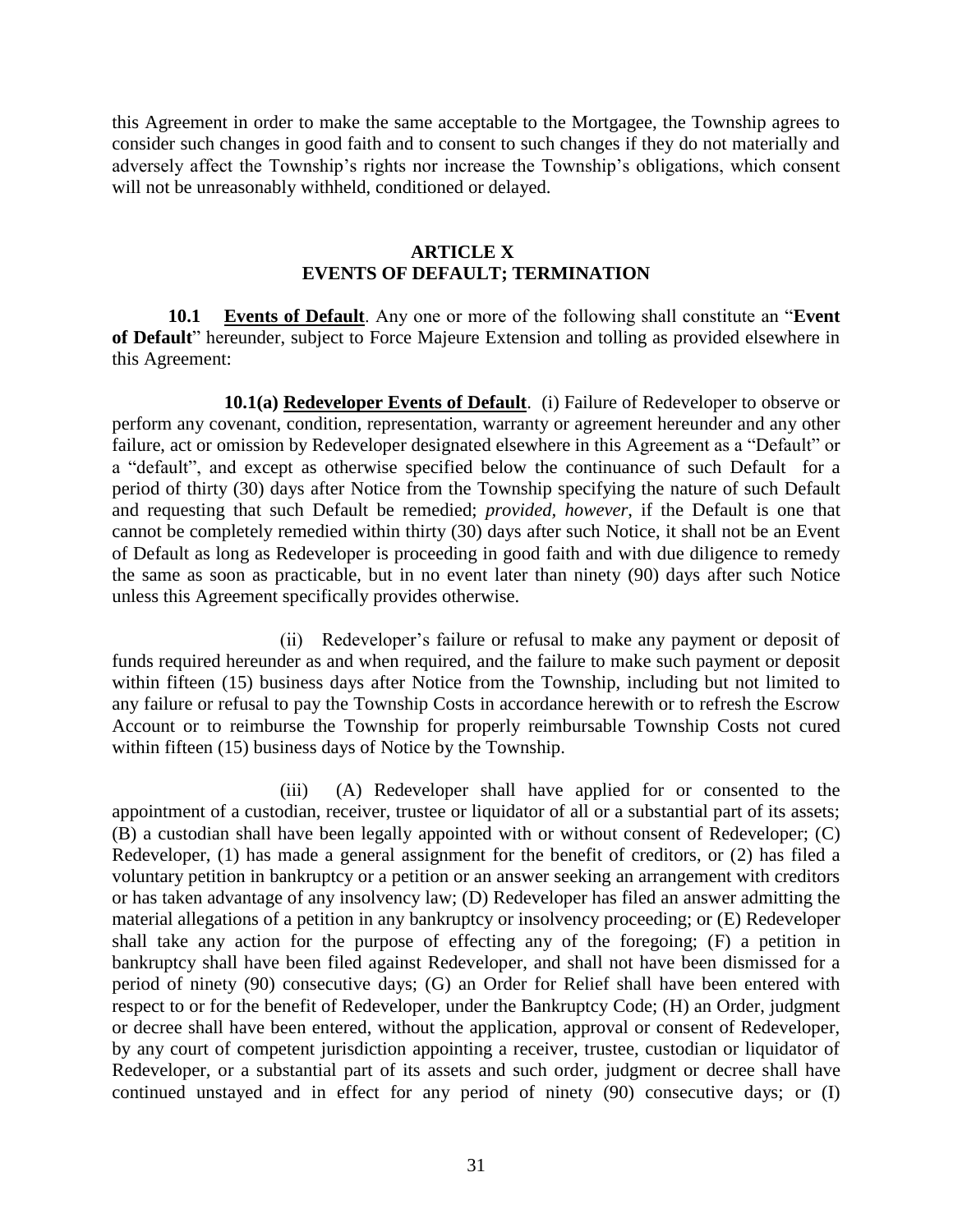Redeveloper shall have suspended the transaction of its usual business.

(iv) Redeveloper (A) except as otherwise permitted hereunder fails to perform its obligations with respect to the implementation of the Phase 1 Project in accordance with this Agreement and the Construction Schedule, the Redevelopment Plan, Governmental Approvals or Applicable Laws, including but not limited to failure to Commence Construction or Complete Construction in accordance with the Construction Schedule; or (B) abandons the Phase 1 Project or suspends construction work for three (3) consecutive months without the prior knowledge and consent of the Township (unless such suspension arises out of a Force Majeure Event or other tolling provision as provided for in this Agreement), and any such failure, abandonment or suspension shall not be cured, ended, or remedied within thirty (30) days after Notice by the Township; *provided, however*, if the Default is one that cannot be completely remedied within thirty (30) days after such Notice has been given, it shall not be an Event of Default as long as the Redeveloper is proceeding in good faith and with due diligence to remedy the same as soon as practicable, but in no event later than ninety (90) days after such Notice.

(v) There is a prohibited Transfer, immediately upon such Transfer with no Notice or opportunity to cure.

Redeveloper.

(vi) Material breach of any warranty or representation made by

(vii) Violation by Redeveloper of any covenant or restriction contained in the Declaration of Covenants and Restrictions.

(viii) Redeveloper's failure to pay or delinquency in the payment of real property taxes or assessments, which failure or delinquency is not cured within thirty (30) days of Notice by the Township.

(x) Cancellation or termination by reason of any act or omission of Redeveloper of any insurance policy, performance or completion, letter of credit, guaranty or other surety required hereunder to be provided by Redeveloper for the benefit of the Township, immediately upon cancellation or termination thereof if not replaced with no resulting gaps in coverage.

**10.1(b) Township Events of Default.** (i) Failure of the Township to reimburse Redeveloper for Litigation Costs as provided in Section 13.5, and the continuance of such Default for a period of forty-five (45) days after the Township's receipt of written notice from Redeveloper specifying the Default and requesting that such Default be remedied;

(ii) Failure of the Township to perform its obligations with respect to Redeveloper Protections as set forth in Article V, and the continuance of such Default for a period of thirty (30) days after Notice from the Redeveloper specifying the nature of such Default and requesting that such Default be remedied; *provided, however*, if the Default is one that cannot be completely remedied within thirty (30) days after such Notice, it shall not be an Event of Default as long as the Township is proceeding in good faith and with due diligence to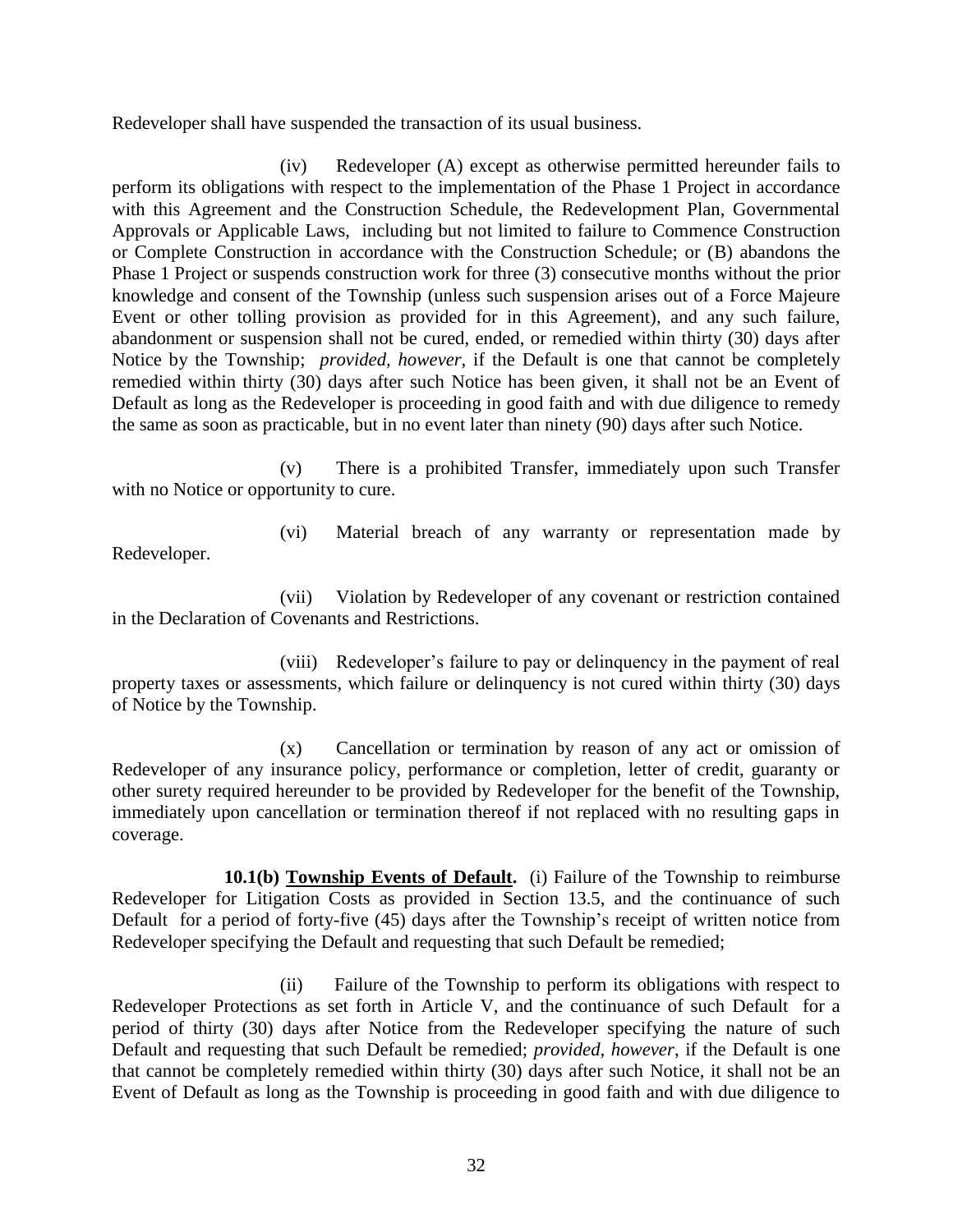remedy the same as soon as practicable, but in no event later than ninety (90) days after such Notice unless this Agreement specifically provides otherwise.

(ii) Material breach of any warranty or representation made by the Township and the continuance thereof for a period of thirty (30) days after Notice from the Redeveloper specifying the nature of such Default and requesting that such Default be remedied; *provided, however*, if the Default is one that cannot be completely remedied within thirty (30) days after such Notice, it shall not be an Event of Default as long as the Township is proceeding in good faith and with due diligence to remedy the same as soon as practicable, but in no event later than ninety (90) days after such Notice unless this Agreement specifically provides otherwise.

**10.2 Remedies Upon Event of Default.** Whenever any Event of Default of Redeveloper shall have occurred, the Township may, on written notice to Redeveloper (a "**Termination Notice**") terminate this Agreement and Redeveloper's designation as Redeveloper for the Phase 1 Project hereunder, and take whatever other action at law or in equity as may appear necessary or desirable to enforce the performance or observance of any rights, remedies, obligations, agreements, or covenants of Redeveloper under this Agreement. Whenever any Event of Default of the Township shall have occurred, Redeveloper may take whatever action at law or in equity may be available to enforce the performance or observance of any rights, remedies, obligations, agreements, or covenants of the Township under this Agreement. The Township shall also be entitled to terminate the Redeveloper's designation as Redeveloper for any other Phases of the Redevelopment Project as defined and pursuant to the Redevelopment Agreement, so long as the Redeveloper has not entered into a Mortgage (as defined in the Redevelopment Agreement) with respect to such Phase or has otherwise Commenced Construction of such Phase in accordance with the terms of the Redevelopment Agreement.

Neither the Township nor the Redeveloper shall be liable for indirect, consequential or special damages of any kind. In the event of a finally adjudicated dispute regarding an Event of Default or Termination Notice, then in addition to damages and other relief the prevailing Party shall be entitled to recover its reasonable attorney's fees from the other Party.

**10.3 Force Majeure Extension.** For the purposes of this Agreement, neither the Township nor Redeveloper shall be considered in breach or in default with respect to its obligations hereunder because of a delay in performance arising from a Force Majeure Event. It is the purpose and intent of this provision that in the event of the occurrence of any such delay, the time or times for performance of the obligations of the Township or Redeveloper shall be extended for the period of the delay; *provided, however*, that such delay is actually caused by or results from the Force Majeure Event. The time for completion of any specified obligation hereunder shall be tolled for a period of time up to but not exceeding the period of delay resulting from the occurrence of a Force Majeure Event plus a reasonable period of time not to exceed sixty (60) days, or such other period of time which may be agreed to by the Township and the Redeveloper, for Redeveloper to re-mobilize its contractors and agents to complete the Project or affected Phase thereof, and Redeveloper's non-performance of such obligation during any such period of time shall not be deemed a default by Redeveloper of its obligations under this Agreement. To invoke the tolling provisions hereunder the party invoking the provisions hereof must give Notice to the other party of the occurrence of a Force Majeure Event as soon as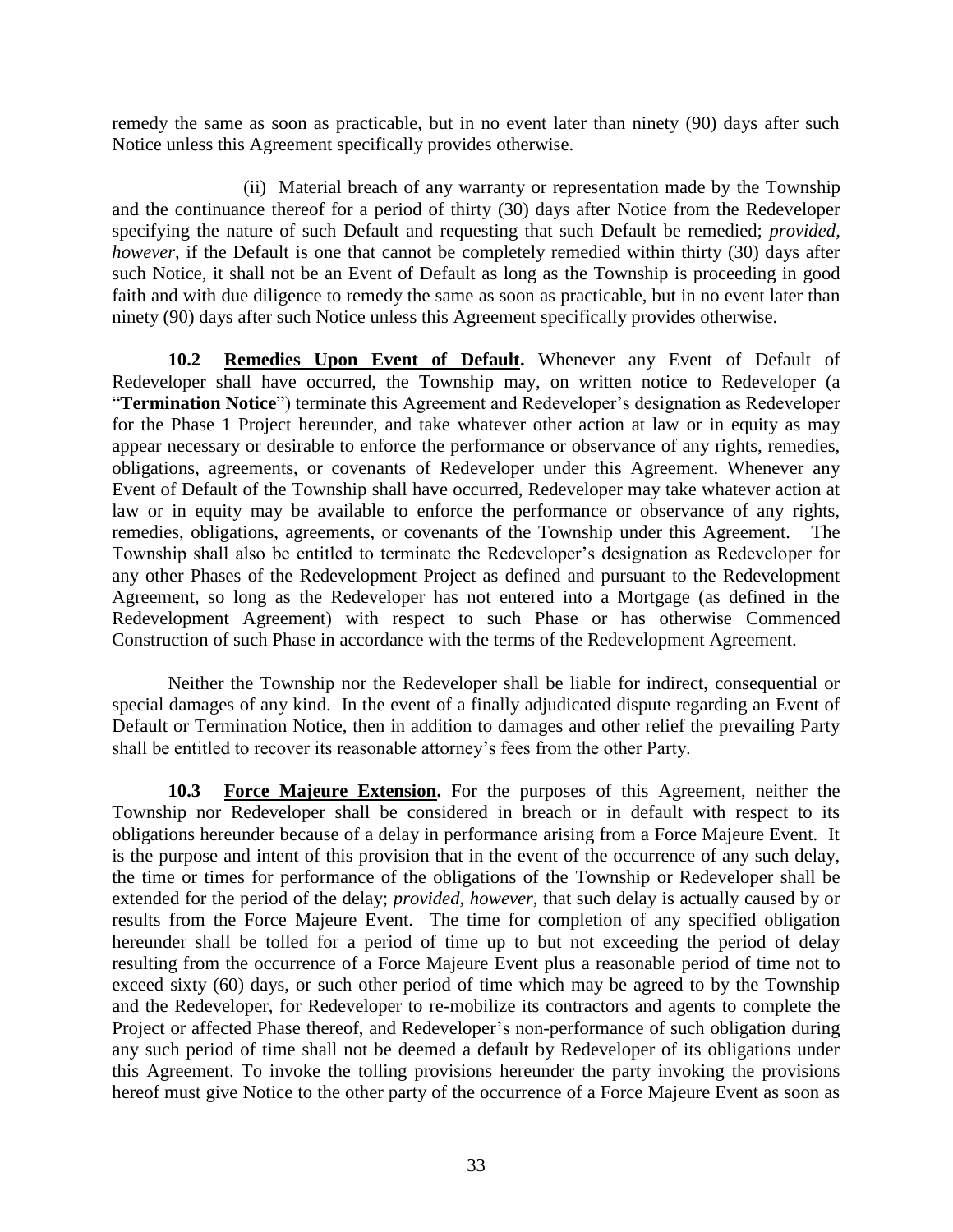practicable. The tolling period shall be calculated from the date of the Notice. In the event the Force Majeure Event is third party litigation, any and all time frames, deadlines, and periods set forth in this Agreement including the Construction Schedule attached hereto as Exhibit D and the Construction Schedule attached to the Amendment to the Phase 1 Financial Agreement as Schedule 1.1 shall be tolled indefinitely until the date of the Final Adjudication of such action. A "Final Adjudication" shall have occurred upon the passing of 10 days from the expiration date of any applicable appeal period of any final judgment entered by a court of competent jurisdiction with no further appeal have been filed with the court.

**10.4 No Waiver**. Except as otherwise expressly provided in this Agreement, any failure or delay by the Township in asserting any of its rights or remedies as to any default by Redeveloper, shall not operate as a waiver of such default, or of any such rights or remedies, or to deprive the Township of its right to institute and maintain any actions or proceedings which it may deem necessary to protect, assert or enforce any such rights or remedies.

**10.5 Remedies Cumulative**. No remedy conferred by any of the provisions of this Agreement is intended to be exclusive of any other remedy and each and every remedy shall be cumulative and shall be in addition to every other remedy given hereunder or now or hereafter existing at law or in equity or by statute or otherwise. The election of any one or more remedies shall not constitute a waiver of the right to pursue other available remedies.

**10.6 Failure or Delay by Either Party**. Except as otherwise expressly provided in this Agreement, any failure or delay by either party in asserting any of its rights or remedies as to any default, shall not operate as a waiver of any default, or any such rights or remedies, or deprive either such party of its right to institute and maintain any actions or proceedings which it may deem necessary to protect, assert or enforce any such rights or remedies as established by this Agreement.

**10.7 Replacement of Redeveloper.** Upon termination of this Agreement by the Township due to an Event of Default by the Redeveloper, the Township shall, pursuant to their responsibilities under Applicable Law, use reasonable efforts to designate a replacement developer for the Phase 1 Project. Such replacement redeveloper shall be designated as soon and in such a manner as the Township shall find feasible and consistent with the objectives of the Applicable Law and of the Redevelopment Plan. Consistent with Section 4.3(a), Redeveloper shall deliver to the Township originals of all Plans and Specifications and other Phase 1 Project documents to the extent in the possession and control of the Redeveloper or its consultants, contractors, engineers, architects or agents, and shall upon request execute assignments of all Phase 1 Project documents and other rights and agreements pertaining to the Phase 1 Project in favor of the Township. Any proceeds resulting from the designation of the replacement redeveloper shall be applied as follows:

- (1) First, to all Township Costs;
- (2) Second, to reimburse the Redeveloper, its successors or transferees up to the amount equal to the Redeveloper's actual costs (exclusive of profit and development or management fees paid to Redeveloper or its affiliates) associated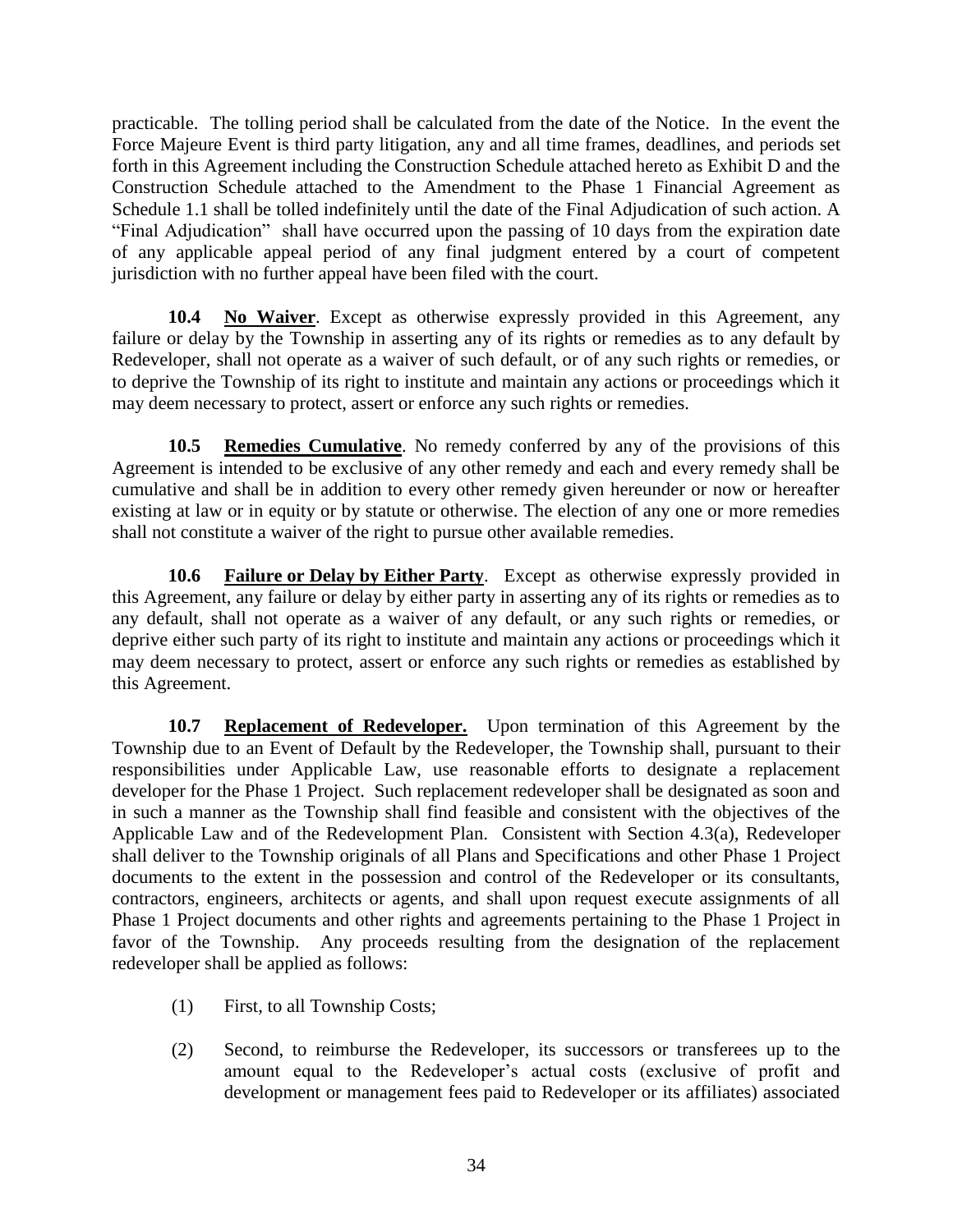with the Phase 1 Project, for land acquisition, engineering, site improvement, development costs and other costs expressly required by this Agreement; and

(3) Any remaining balance after such reimbursements shall be remitted to the Township.

**10.8 Termination Rights Related to Litigation.** If third party litigation other than the Pending Litigation is commenced challenging the validity of (i) the designation of the Redevelopment Area, (ii) the Redevelopment Plan, or (iii) the execution of this Agreement by the Township, the commencement of such litigation shall be a Force Majeure Event effective as of the date of the filing of the summons and complaint if Redeveloper invokes the Force Majeure provisions of Section 10.3; *provided, however,* that (a) if such litigation (other than the Pending Litigation), is finally determined in favor of the plaintiff with no further opportunity for appeal, then either Party may terminate this Agreement by written notice to the other, and (b) if such litigation is not finally determined (inclusive of the expiration of any applicable appeal period) but the Force Majeure Extension has been in effect for at least eighteen (18) months from the date the complaint was filed, either Party may elect to terminate this Agreement by Notice to the other.

**10.9 Event of Default Specific to Phase.** The Parties hereby expressly acknowledge and agree that in accordance with this Agreement, the Phase 1 Project will be undertaken by Redeveloper. In an Event of Default by the Redeveloper with respect to the Phase 1 Project, the Township shall have the right to exercise its remedies as enumerated at Section 10.2 hereof. The Township agrees that in the event of a default by a another redeveloper on another phase of, or part of, the Project, such default shall not constitute an Event of Default under this Agreement even if the Prism Member, the Greenfield Member or DREF Member is a member of such other redeveloper.

#### **ARTICLE XI INSURANCE**

**11.1 Insurance – General Requirements**. At all times during the term of this Agreement the Redeveloper shall maintain, or cause to be maintained, insurance for the mutual benefit of the Township and Redeveloper as their interests may appear:

(A) Loss or damage by fire, and such other risks as may be included in the standard form of extended coverage insurance from time to time available, in amounts sufficient to prevent the Township or Redeveloper from becoming a co-insurer within the terms of the applicable policies, and in any event, in amounts not less than 100% of the then full insurable value of the Phase 1 Project;

(B) War risks, when and to the extent that such insurance is generally obtainable from the United States Government or an agency thereof, in an amount sufficient to prevent the Township or Redeveloper from becoming a co-insurer within the terms of the applicable policy, and, in any event, in an amount not less than 100% of the then full such lesser amount as insurable value of either the Phase 1 Project or the amount that the United States Government or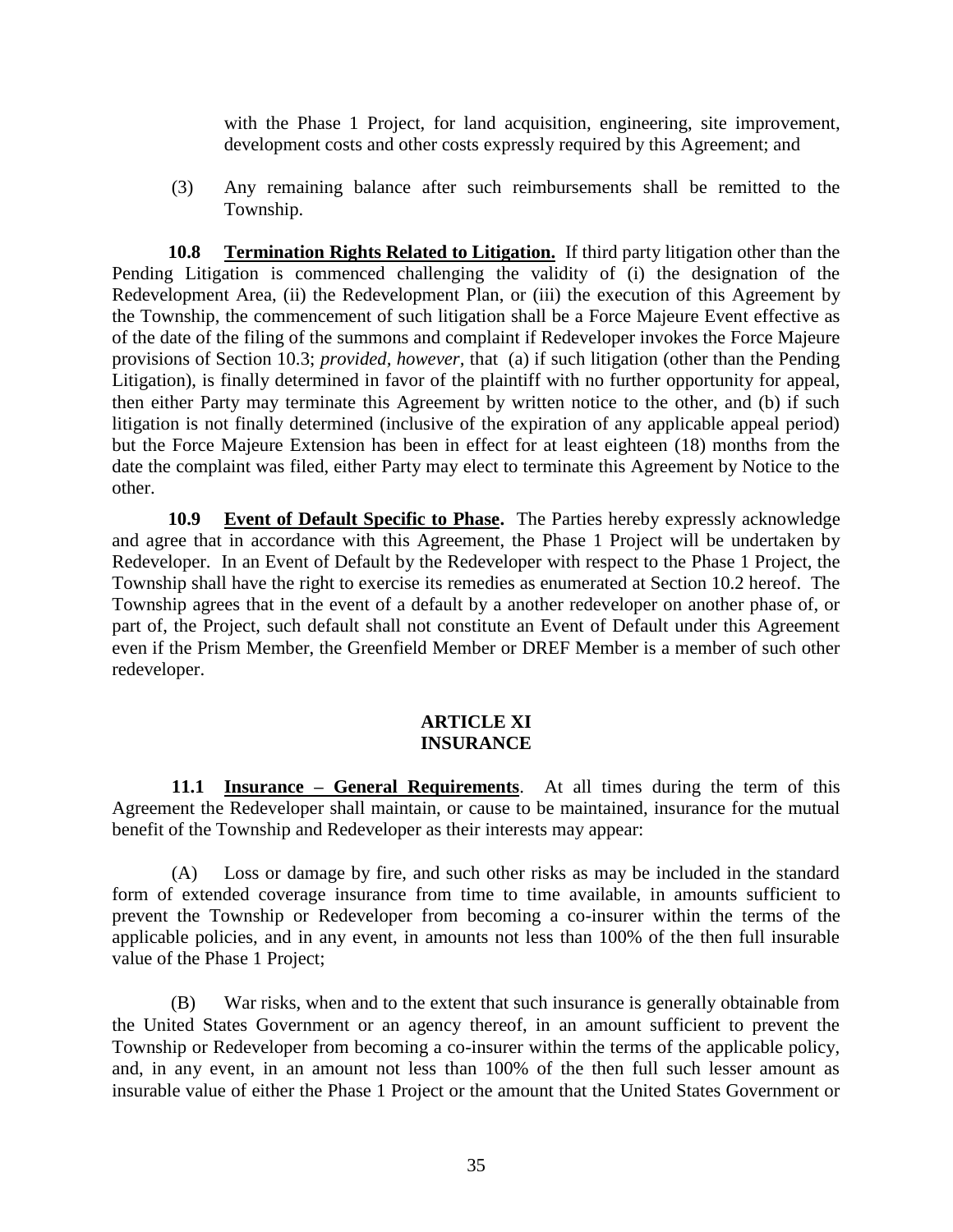an agency thereof limits the insured to obtaining;

(C) All claims for bodily injury and property damage, under a policy of comprehensive general public liability insurance, with such limits as may reasonably be required by the Township from time to time, but not less than \$1 million per occurrence in respect of injury or death and \$2 million per occurrence for property damage, plus excess ("umbrella") liability policies with coverage of not less than \$10 million.

(D) Workers compensation insurance in an amount not less than \$1,000,000 or such greater amount as may be required under Applicable Laws for employees of Redeveloper and contractors.

(E) Such other hazards and in such amounts as the Township may reasonably require provided that such insurance is then customarily maintained in buildings of similar construction, use and class in the area in which the Edison Battery Parcels are located.

**11.2 Insurance – Restrictions**. All insurance provided for under this Agreement will be reasonably effected under valid enforceable policies issued by insurers rated "A" or better by A.M. Best and reasonably acceptable to the Township; *provided, however,* that if such insurance is not commercially available Redeveloper's failure to procure such insurance shall not constitute a Default hereunder. On or before the Commencement Date, a certificate procured by Redeveloper pursuant to Article 11.1 (or certificates thereof) will be delivered to the Township. At least 30 days prior to the expiration date of any policy, the original renewal policy (or certificates thereof) for such insurance will be delivered by the Redeveloper to the Township as aforesaid, together with satisfactory evidence of payment of the premium thereon. All policies referred to in Article 11.1 will, to the extent then generally obtainable, contain agreements by the insurers that (a) any loss will be payable to the Township, notwithstanding any act or negligence of the Redeveloper which might otherwise result in forfeiture of said insurance, (b) such policies may not be canceled except upon 30 days prior written notice to each named insured and loss payee, and (c) the coverage afforded thereby must not be affected by the performance of any work in or about the Edison Battery Parcels.

**11.3 Township as Insured**. Each policy of insurance required herein shall name the Township as an insured or as an additional insured, as its interests may appear.

**11.4 Additional Insurance**. Nothing in this Article shall prevent the Redeveloper from taking out insurance of the kind and in the amounts and with companies provided for under Article 11.1 or 11.2 under a blanket insurance policy or policies which can cover other properties as well as the Edison Battery Parcels; provided, however, that any such policy of insurance provided for under Article 11.1 must (a) specify therein, or the Redeveloper shall furnish the Township with a written statement from the insurers under such policies specifying the amount of the total insurance allocated to the Phase 1 Project, which amount will not be less than the amount required by Article 11.1 to be carried, and (b) not contain any clause which would result in the insured thereunder being required to carry insurance with respect to the property covered thereby in an amount equal to a minimum specified percentage of the full insurable value of such property in order to prevent the insured therein named from becoming a co-insurer of any loss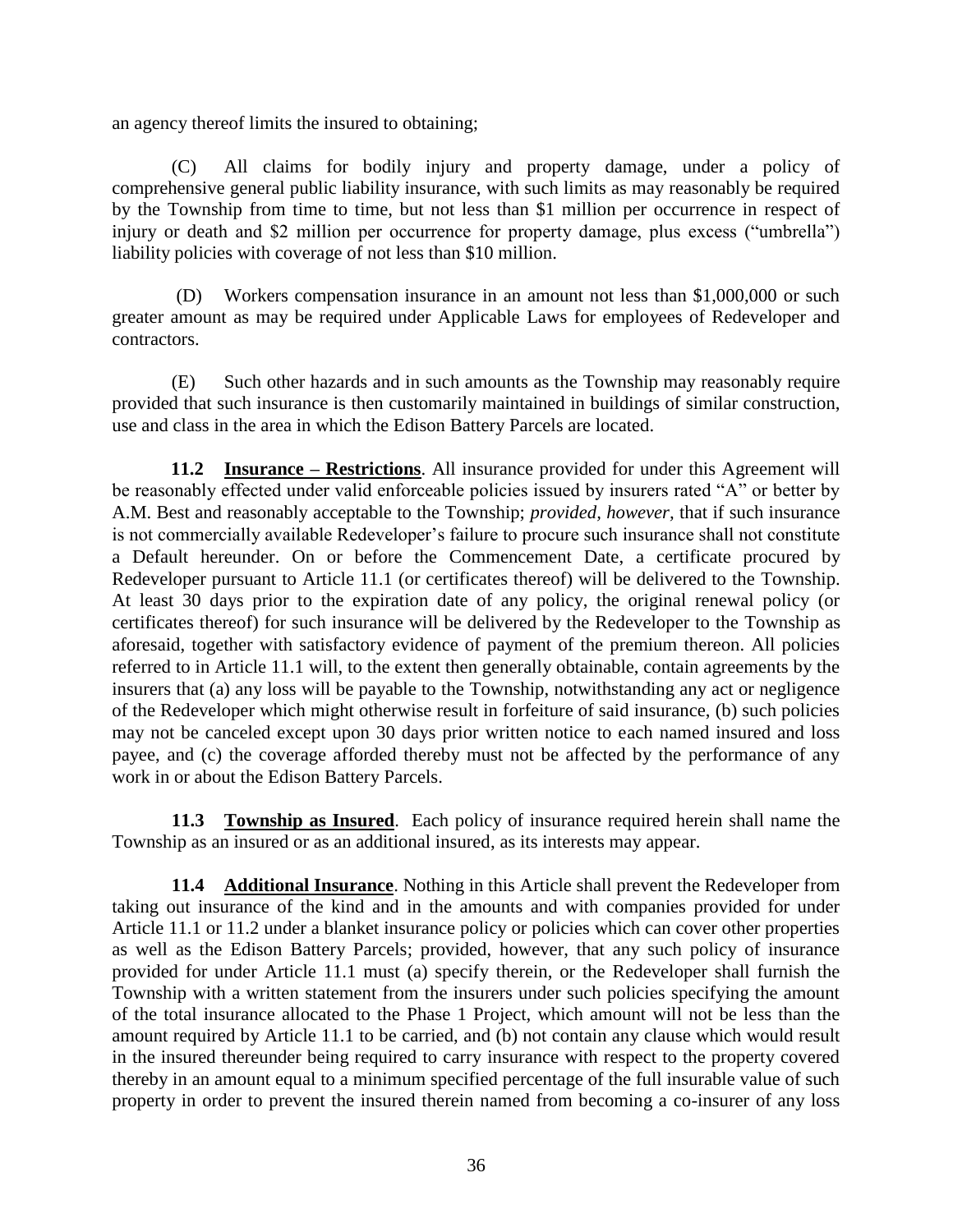with insurer under such policy.

**11.5 Deductibles**. All insurance provided under this Article XI may contain loss deductible clauses in such maximum amounts as the Township approves in its reasonable discretion.

**11.6 Subrogation.** All insurance policies obtained pursuant to this Article must include waivers of subrogation against the Township and Redeveloper.

#### **ARTICLE XII COMMUNITY INITIATIVES**

**12.1 Equal Employment Opportunity.** Redeveloper agrees that during construction of the Project:

 (1) Redeveloper will not discriminate against any employee of Redeveloper or applicant for employment because of race, color, religion, sex, or national origin. Redeveloper will take affirmative action to ensure that applicants are employed, and that employees are treated during employment, without regard to their race, color, religion, sex, or national origin. Such action shall include, but not be limited to, the following: employment, upgrading, demotion, or transfer; recruitment or recruitment advertising, layoff or termination; rates of pay or other forms of compensation; and selection for training, including apprenticeship. Redeveloper agrees to post in conspicuous places, available to employees and applicants for employment, notices setting forth the provisions of this nondiscrimination clause and any such notices provided by the Township that are consistent therewith.

 (2) Redeveloper will, in all solicitations or advertisements for employees placed by or on behalf of Redeveloper, state that all qualified applicants will receive consideration for employment without regard to race, color, religion, sex or national origin.

 (3) Subcontractors and suppliers to the Project shall include qualified and certified minority enterprises, to the extent qualified subcontractors and suppliers are available consistent with the Construction Schedule.

(4) The obligations contained in this Article shall be binding on all contractors and subcontractors to the extent that any work is done by any contractor or subcontractor, and any contract entered into by Redeveloper shall so provide.

**12.2 First Source Employment.** The Redeveloper shall make good faith efforts to employ and shall provide in its contracts with its contractors and subcontractors that they must make good faith and commercially reasonable efforts to employ qualified residents of Township in the construction of the Phase 1 Project, consistent with market wages and the financial success of the Phase 1 Project. If so requested by the Township, Redeveloper agrees (i) to cooperate with the Township or its designee in developing a plan to coordinate training programs and employment recruitment efforts for Township residents; (ii) to cooperate with efforts to recruit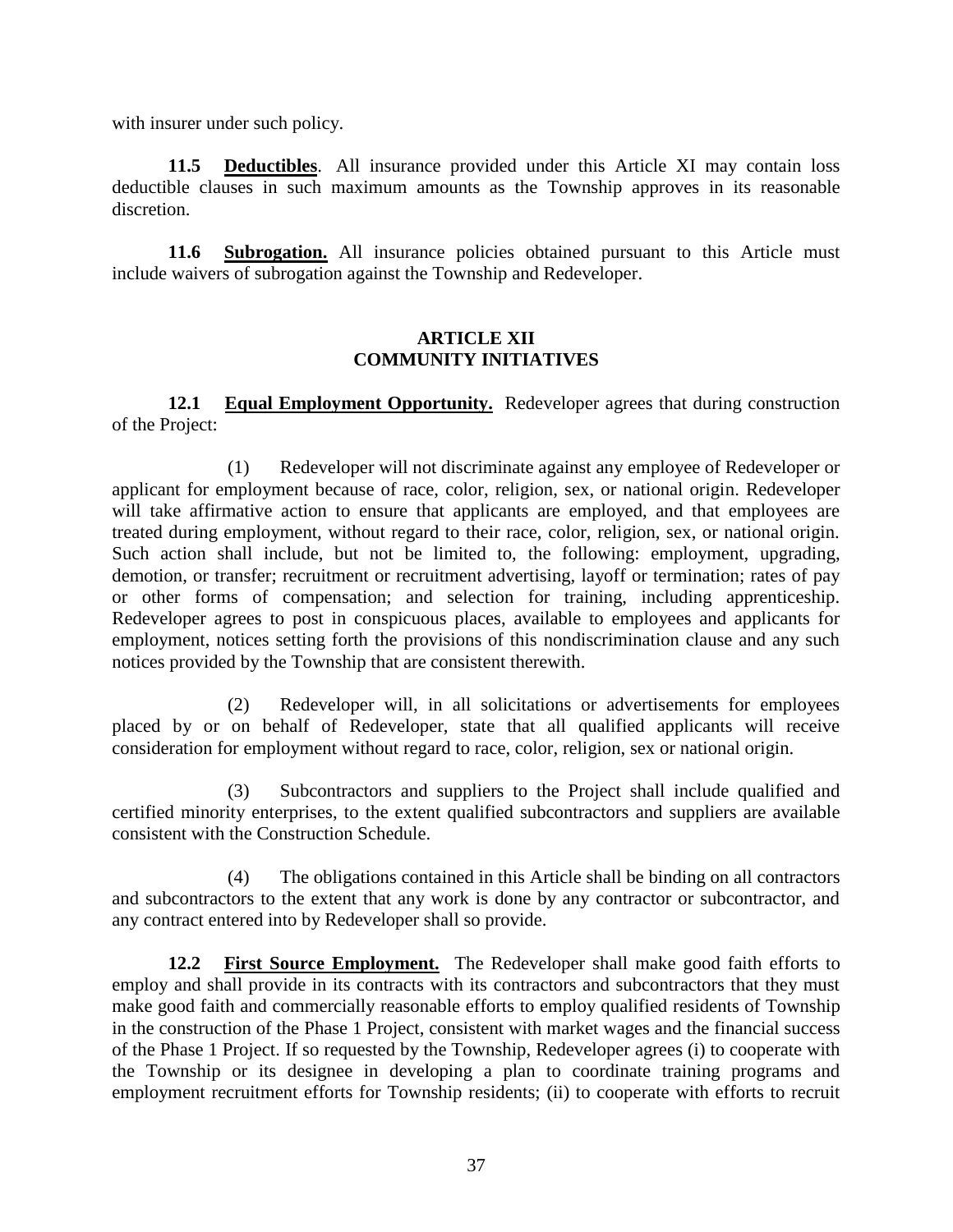Township residents for all employment opportunities in connection with the Phase 1 Project, including participation in Township job fairs or similar events; and (iii) to meet with appropriate Township officials to determine the status of recruitment and training efforts, and to plan future employment training and recruitment activities.

**12.3 Affirmative Action.** Redeveloper during the construction of the Phase 1 Project covenants that it will comply with, and shall provide in its contracts with its contractors and subcontractors, the following:

(1) When hiring workers in each construction trade, or when engaging contractors, Redeveloper agrees to use its good faith efforts to employ Minority workers and Township residents.

(2) Redeveloper will undertake a program of local preference to facilitate entering into contracts with and/or purchasing good and services from local merchants and businesses located within the Township, including preferences for local retail and restaurant businesses;

(3) Where applicable, Redeveloper will at all times conform to the laws, regulations, policies of the State, the Federal government, and other governmental bodies with respect to affirmative action and equal employment opportunities requirements, and particularly those which are imposed as a condition to receipt of any government sponsored funding for the Phase 1 Project, notwithstanding any other provision of this Agreement to the contrary.

## **12.4 Reporting and Enforcement.**

(1) All contracts entered into by the Redeveloper for the construction of the Phase 1 Project shall contain appropriate language to effectuate this Article.

(2) If and as reasonably requested by the Township, or if otherwise required by Applicable Law, Redeveloper and its contractors and subcontractors shall submit periodic reports regarding their compliance with this Article.

(3) Redeveloper covenants to enforce its contracts with its contractors and subcontractors if such parties are not in compliance with this Article.

#### **ARTICLE XIII FINANCIAL AGREEMENT; PHASE 1 BONDS; BOND CONTINGENCY; LITIGATION COSTS**

**13.1 Phase 1 Financial Agreement.** The Redeveloper has applied for, and the Township has approved, an assignment, assumption and amendment of the Phase 1 Financial Agreement. A copy of the Phase 1 Financial Agreement is attached hereto as Exhibit C and a copy of the Assignment, Assumption and Amendment is attached hereto as **Exhibit H**.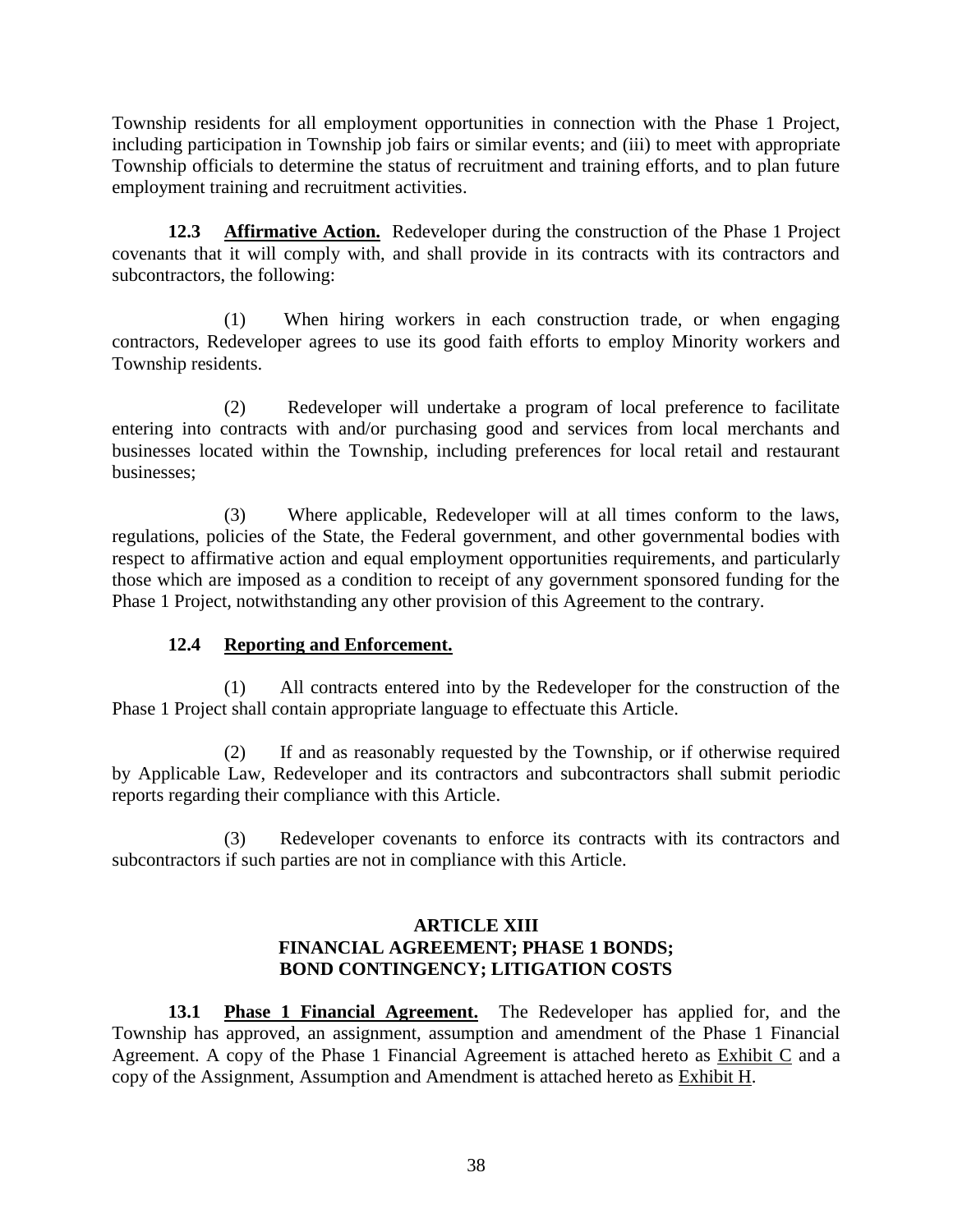**13.2 Phase 1 Bonds.** (a) Subject to the Satisfactory Resolution of the Pending Litigation, the Township agrees to pursue in good faith, and in accordance with the procedures set forth in the Applicable Laws, the issuance of the Phase 1 Bonds as general obligation municipal bonds pursuant to the Local Bond Law, *N.J.S.A.* 40A:2-1 *et seq.*, in a total par amount of not to exceed \$6,300,000, at such rate or rates of interest as are deemed reasonable by the Township, in its sole discretion. Such Phase 1 Bonds shall be issued to provide funds for costs of the Phase 1 Infrastructure Improvements, environmental remediation and public parking improvements pursuant to Section 4.1(c) hereof, as well as the costs of issuing the Phase 1 Bonds, and shall be utilized by the Redeveloper on behalf of the Township at the times and in the manner set forth in the Trust Agreement and the Phase 1 Infrastructure Construction Agreement, as applicable, along with the funding of the costs of issuing the Phase 1 Bonds.

(b) The Redeveloper hereby agrees and acknowledges that the conditions precedent to the issuance of the Phase 1 Bonds by the Township shall be as follows:

(i) Satisfactory Resolution of the Pending Litigation, or the Township has undertaken a separate authorization for the issuance of the Phase 1 Bonds ("Substitute Phase 1 Bonds"), which authorization shall not have been the subject of a legal challenge, or if challenged, such challenge shall have been resolved in a manner that, in the opinion of counsel to the Township, does not adversely affect the Township's ability to issue the Substitute Phase 1 Bonds;

(ii) forty-five days shall have elapsed from the execution of this Agreement and either no litigation with respect hereto shall have been filed, or the Redeveloper shall have waived its right pursuant to Section 10.8 hereof to terminate this Agreement as a result thereof;

(iii) Redeveloper shall have entered into a special assessment agreement with the Township, a form of which is attached hereto as Exhibit I, providing for a special assessment in an amount equal to 50% of the debt service on the Phase 1 Bonds, the term of which agreement shall be coterminous with the term of the Phase 1 Bonds, including any notes issued in anticipation thereof, provided however, that if there shall be insufficient qualified costs to support a special assessment in an amount equal to 50% of the debt service of the Phase 1 Bonds, then the Redeveloper hereby agrees to make payments to the Township of an amount equal to the difference between the amount of the special assessment and 50% of the debt service on the Phase 1 Bonds;

(iv) the Redeveloper shall have provided a letter of credit, other liquid security or a guaranty from a credit worthy entity, reasonably acceptable to the Township, naming the Township as the beneficiary thereunder, that secures the repayment of that portion of the debt service on the Phase 1 Bonds not offset by the special assessment, for the period commencing as of the date of issuance of the Phase 1 Bonds and continuing through the later of (x) the date that the Phase 1 Project shall have received a Certificate of Occupancy; or (y) the completion of the work financed with the Phase 1 Bonds, provided that, in the event that the portion of the debt service on the Phase 1 Bonds not offset by the special assessment shall be in excess of fifty percent, such security shall continue in force and effect during the life of the Phase 1 Bonds in such an amount that when combined with the portion of debt service offset by the special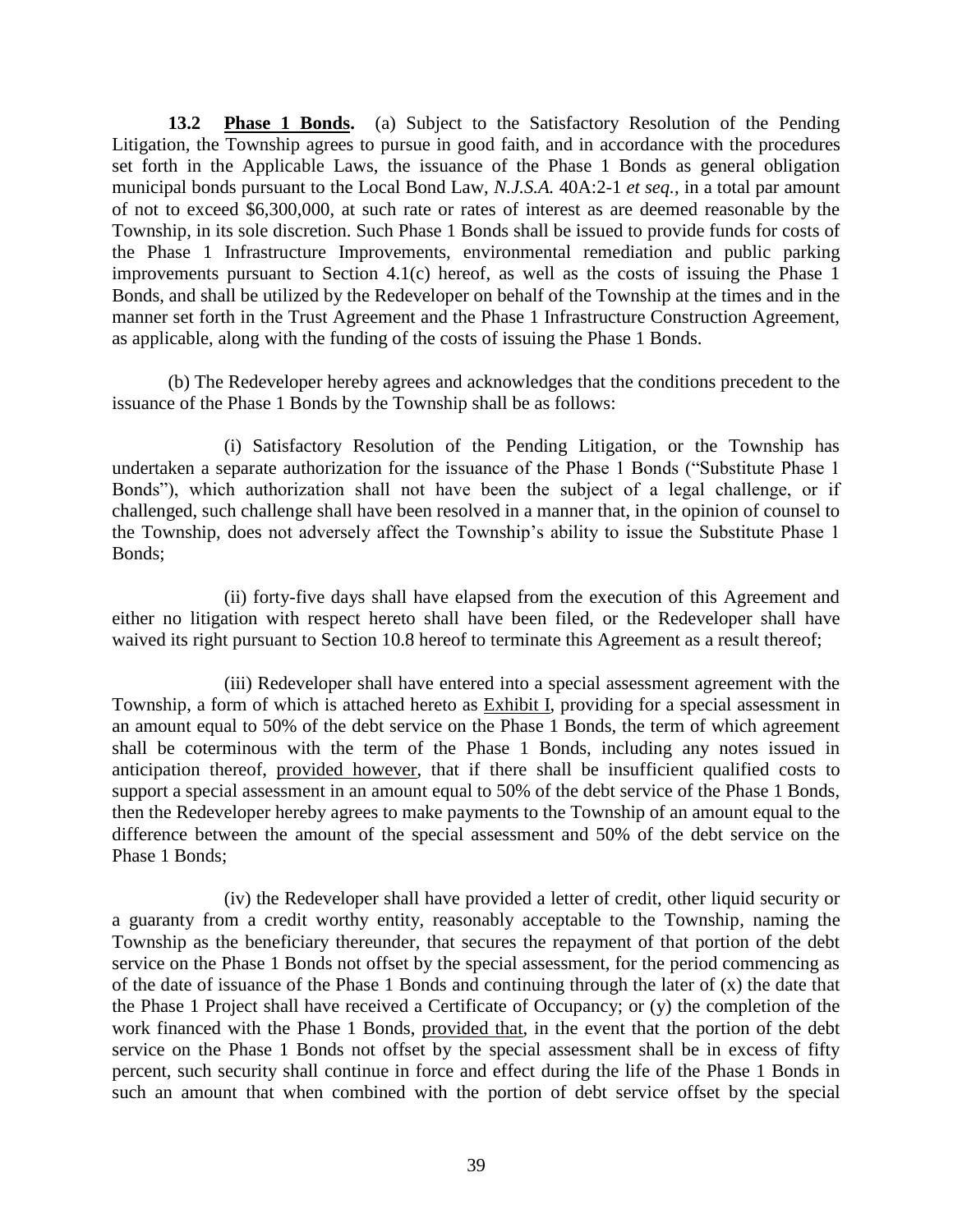assessment shall equal fifty percent of the debt service on the Phase 1 Bonds, notwithstanding that the events set forth at  $(x)$  and  $(y)$  above may have occurred;

(v) the Redeveloper, for the purpose of financing the construction of the Phase 1 Project, shall have entered into a binding loan agreement with an institutional lender, or some other agreement, which other agreement shall be acceptable to the Township in its sole discretion; and

(vi) the Redeveloper shall have provided evidence or assurances reasonably acceptable to the Township that Redeveloper equity will be expended prior to the use of proceeds of the Phase 1 Bonds.

**13.3 Bond Contingency.** Subject to the Satisfactory Resolution of the Pending Litigation, the Township agrees to pursue the issuance of the Phase 1 Bonds in good faith, provided however, the Redeveloper acknowledges that market conditions may adversely impact the Township's ability to issue the Phase 1 Bonds within the parameters set forth in Section 13.2 above. If the Township shall be unable to issue the Phase 1 Bonds whether due to the Pending Litigation or market conditions, it will use its best efforts to pursue any other funding alternative in a gross amount not to exceed \$3,150,000 (the "**Funding Alternative**"), provided however, that: (i) the Township shall not be obligated to pursue the Funding Alternative until resolution of the Pending Litigation shall be final and non-appealable (including proceedings resulting from a remand of the Pending Litigation by the New Jersey Supreme Court); and (ii) the payments to be made by the Township pursuant to the Funding Alternative shall be on terms no less favorable to the Township that those set forth in Exhibit J hereto.

Notwithstanding anything contained herein to the contrary, but subject to the Satisfactory Resolution of the Pending Litigation, in the event that the Redeveloper, or any third party, including without limitation, an underwriter or other bond purchaser, shall agree to purchase the Phase 1 Bonds on terms and parameters that are customary and reasonable in the reasonable judgment of the Township, together with its financial advisor, with respect to the municipal bond market as of such date, the Township shall issue the Phase 1 Bonds and take such other actions and issue such other instruments, certificates, documents, agreements and opinions as may be necessary, reasonable or customary in connection thereto. Subject to the Pending Litigation, failure of the Township to issue the Phase 1 Bonds in accordance with the terms hereof shall constitute an Event of Default hereunder.

**13.4 Importance of Tax Exemption and Phase 1 Bonds**. The Parties hereto each hereby expressly acknowledge, represent, understand and agree that the Redeveloper would not undertake the Phase 1 Project but for the tax exemption that is the subject of the Phase 1 Financial Agreement attached hereto as **Exhibit C**, the Assignment, Assumption and Amendment thereof attached hereto as Exhibit H, and Township's commitment, as specified in Sections 13.2 and 13.3 above, to undertake the issuance of the Phase 1 Bonds or the Funding Alternative as set forth therein.

**13.5 Litigation Costs**. (a) All litigation costs incurred by the Township arising out of or in connection with third party litigation challenging this Agreement or the Phase 1 Bonds, the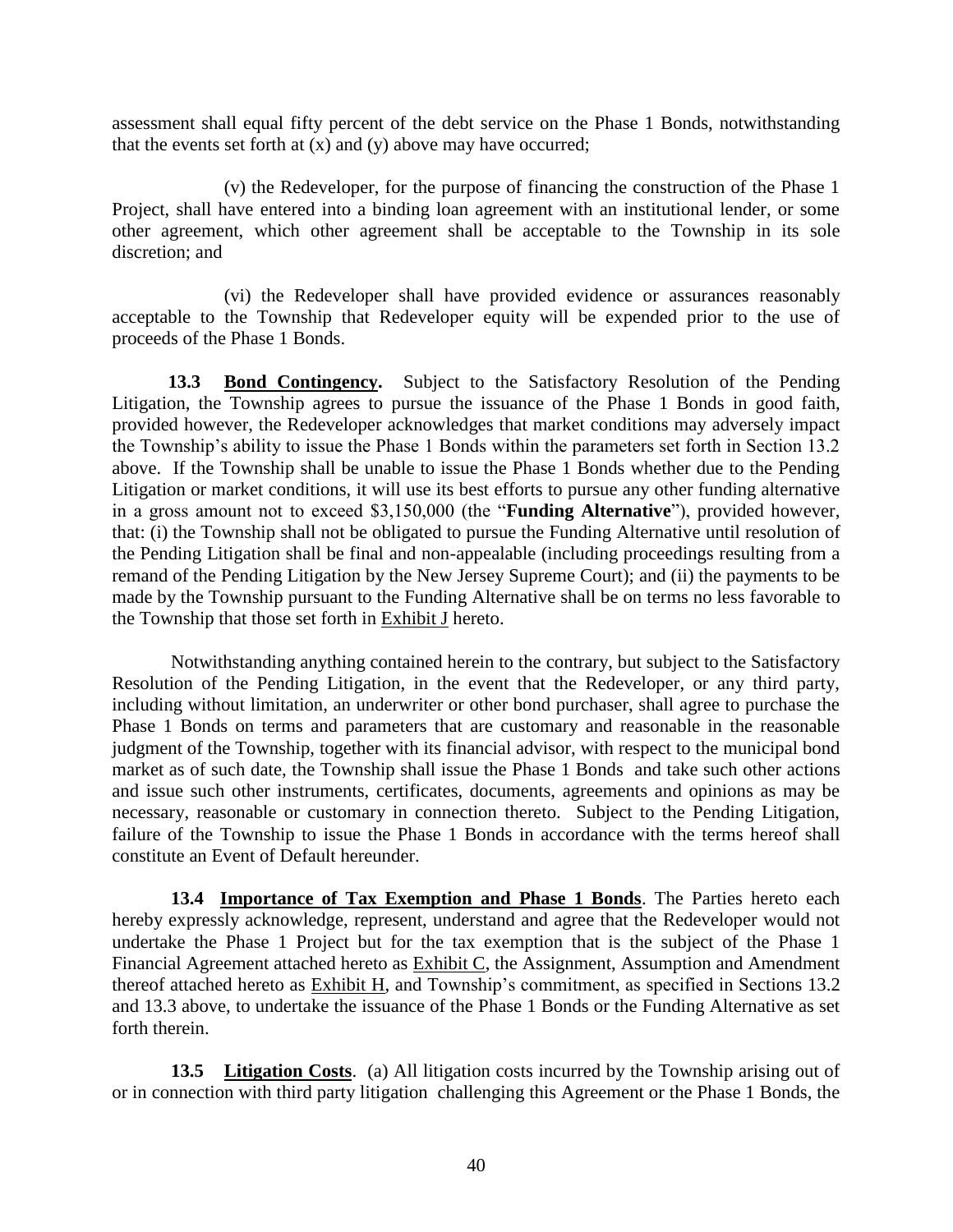PILOT or the Phase 1 Financial Agreement and the Assignment, Assumption and Amendment thereof hereunder or implementation thereof (including but not limited to reasonable attorneys' fees and other reasonable out of pocket costs incurred in the defense of such litigation or dispute resolution in connection therewith, **"Litigation Costs"**) shall constitute Township Costs that Redeveloper is obligated to pay pursuant to the terms of this Agreement. The Township agrees to cooperate with Redeveloper in the defense of such litigation.

(b) With respect to third party litigation challenging (i) execution of this Agreement or the designation hereunder of Redeveloper by the Township; (ii) designation of the Redevelopment Area as an area in need of redevelopment; or (iii) the Redevelopment Plan, then from time to time during the pendency of such litigation and as requested by the Township Redeveloper shall deposit into the Escrow Account an amount reasonably estimated by the Township to cover one half  $(1/2)$  of the Litigation Costs in connection therewith. If such litigation is finally and conclusively resolved in favor of the Township, Redeveloper shall reimburse the Township for the Township's share of the Litigation Costs. If such litigation is finally and conclusively adversely resolved, the Township shall reimburse Redeveloper for Redeveloper's share of the Litigation Costs. The reimbursement obligations of the Parties pursuant to this Section 13.5 shall survive termination of this Agreement.

**13.6 Redeveloper's Indemnification of Township**. In amplification and not limitation of the definition of Township Costs and any other indemnity obligation pursuant to this Agreement, and except as otherwise set forth above in Section 13.5 with regard to certain Litigation Costs, Redeveloper hereby agrees to indemnify and shall pay, protect and hold the Township harmless from and against all liabilities, losses, claims, demands, costs, expenses (including reasonable attorneys' fees and expenses) and judgments of any nature arising, or alleged to arise, from or in connection with this Agreement; *provided, however,* that such liability, loss, claim, demand, cost or expense is not the result of gross negligence or willful misconduct of the Township or its officers, employees, agents or representatives. Redeveloper's obligation to indemnify the Township pursuant to this Section shall survive any termination of this Agreement.

#### **ARTICLE XIV MISCELLANEOUS**

**14.1 Cooperation**. The Parties hereto agree to cooperate with each other and to provide all necessary and reasonable documentation, certificates, consents in order to satisfy the terms and conditions hereof and the terms and conditions of this Agreement. The Township further agrees to cooperate as may be reasonably requested by any mortgagee of the Redeveloper in connection with obtaining financing for the Phase 1 Project; *provided*, *however,* that all costs and expenses of such cooperation by the Township shall constitute Township Costs.

**14.2 Conflict of Interest**. No member, official or employee of the Township shall have any direct or indirect interest in this Agreement or the Phase 1 Project, nor participate in any decision relating to the Agreement or the Phase 1 Project which is prohibited by law.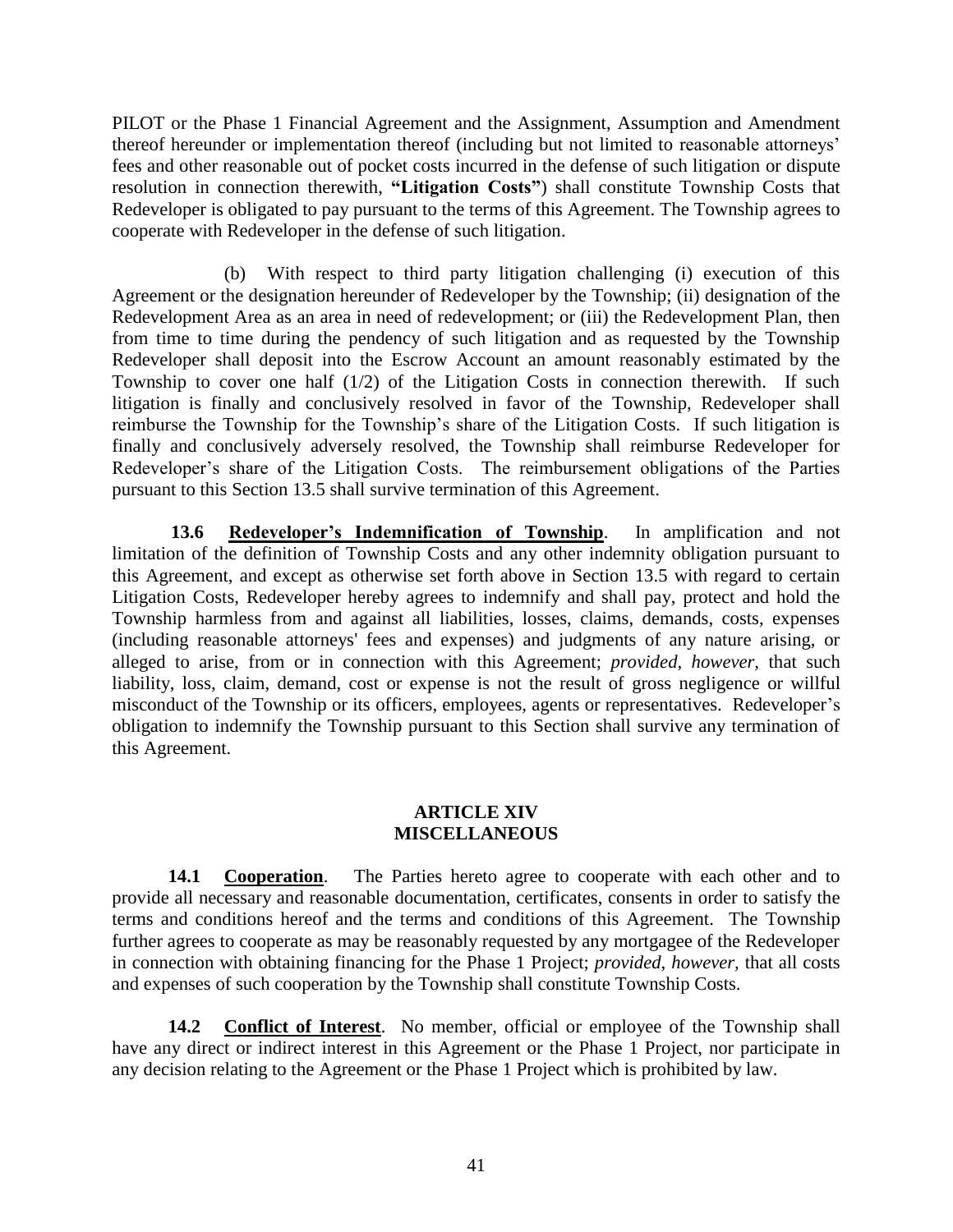**14.3 No Improper Consideration For Agreement**. The Redeveloper warrants it has not paid or given, and will not pay or give, any third person any money or other consideration for obtaining this Agreement, other than normal costs of conducting business and costs of professional services such as architects, engineers, financial consultants and attorneys. The Redeveloper further warrants it has not paid or incurred any obligation to pay any officer or official of the Township, any money or other consideration for or in connection with this Agreement.

**14.4 Non-Liability of Officials and Employees of the Township**. No member, official or employee of the Township shall be personally liable to the Redeveloper, or any successor in interest, in the event of any default or breach by the Township, or for any amount which may become due to the Redeveloper or its successor, or on any obligation under the terms of this Agreement.

**14.5 Non-Liability of Officials and Employees of the Redeveloper**. No member, officer, shareholders, director, partner or employee of the Redeveloper, and no member, officer, shareholders, director, partner or employee of the members of the Redeveloper or the members of the Redeveloper shall be personally liable to the Township, or any successor in interest, in the event of any default or breach by the Redeveloper or for any amount which may become due to the Township, or their successors, on any obligation under the terms of this Agreement.

## **14.6 Inspection of Books and Records**.

(a) The Township shall have the right upon reasonable request and at all reasonable times to inspect the books and records of the Redeveloper pertinent to the purposes of this Agreement.

(b) The Redeveloper shall have the right at all reasonable times to inspect the books and records of the Township pertinent to the purposes of this Agreement.

(c) Such inspections must be for a legitimate business purpose affecting the material interest of the party seeking the inspection.

(c) Such inspections must be performed at a time and in a manner as to not unreasonably interfere with the business operations of the party whose books and records are being inspected.

**14.7 Time of the Essence**. Any other provision of this Agreement notwithstanding, the Township reserves its right to serve a "time of the essence" notice as permitted under and in accordance with Applicable Law.

**14.8 Modification of Agreement**. No modification, waiver, amendment, discharge, or change of this Agreement shall be valid unless the same is in writing, duly authorized, and signed by the Redeveloper and the Township.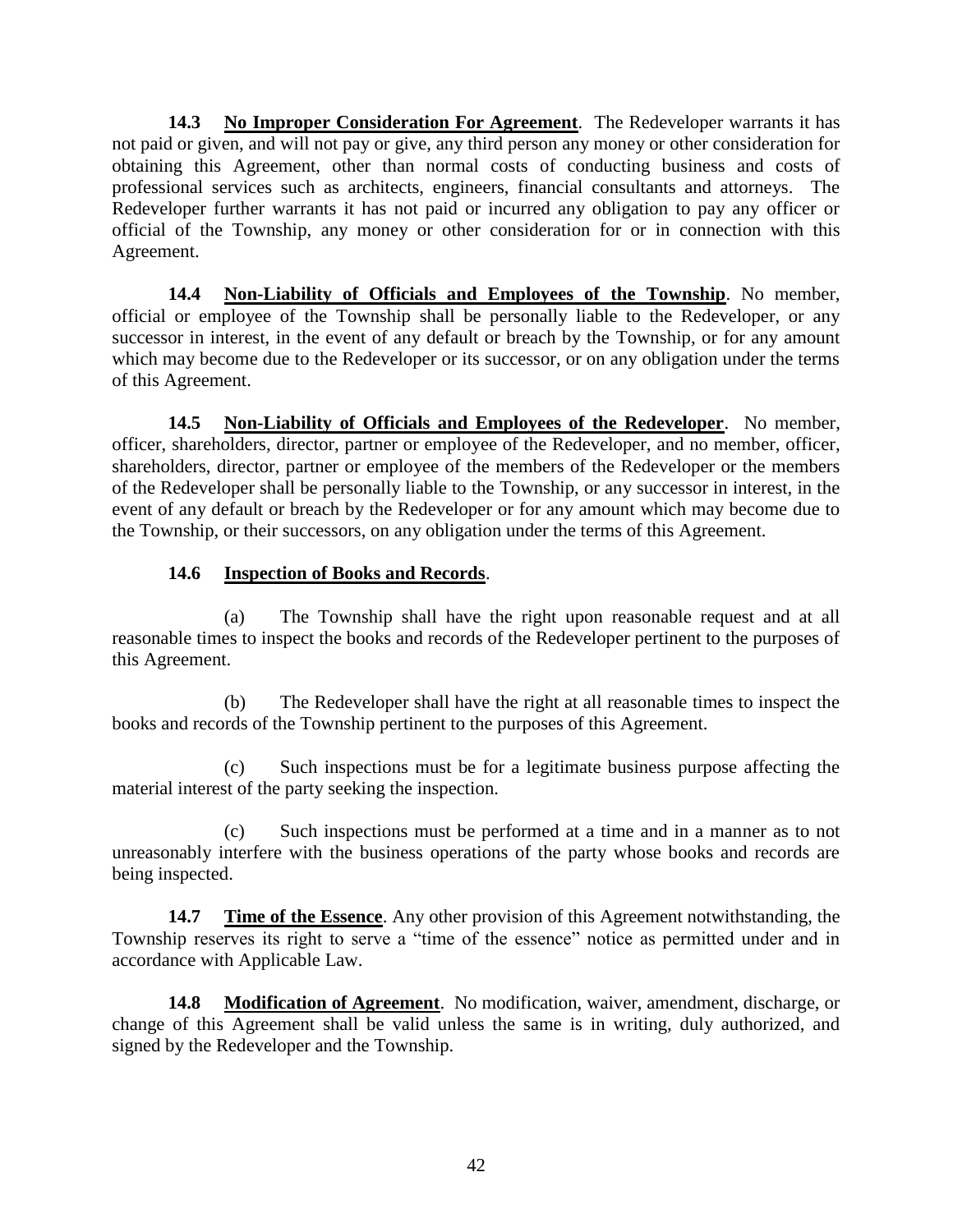**14.9 Notices**. A notice, demand or other communication required to be given under this Agreement by any Party to the other (**"Notice"**) shall be in writing and shall be sufficiently given or delivered if dispatched by United States Registered or Certified Mail, postage prepaid and return receipt requested, or delivered by overnight courier or delivered personally (with receipt acknowledged), or by facsimile transmission (with receipt acknowledged) to the parties at their respective addresses set forth herein, or at such other address or addresses with respect to the parties or their counsel as any party may, from time to time, designate in writing and forward to the others as provided in this Section.

#### **As to the Township:**

Township of West Orange 66 Main Street West Orange, New Jersey 07052-5313 ATTN: Mayor Robert Parisi and John Sayers, Business Administrator

#### **With a copy to:**

Glenn F. Scotland, Esq. McManimon, Scotland & Baumann, LLC 75 Livingston Avenue Roseland, New Jersey 07068

#### **As to the Redeveloper:**

Prism Green Associates IV, LLC c/o Prism Capital Partners, LLC 200 Broadacres Drive, Suite 180 Bloomfield, NJ 07003 ATTN: Eugene Diaz

DREF III Edison LLC  $623$  Fifth Avenue,  $30<sup>th</sup>$  Floor New York, New York 10019

### **With a copy to**:

Matthew C. Karrenberg, Esq. DeCotiis, FitzPatrick & Cole, LLP 500 Frank W. Burr Boulevard, Suite 31 Teaneck, New Jersey 07666

#### **and**

Barry Marcus Senior Vice-President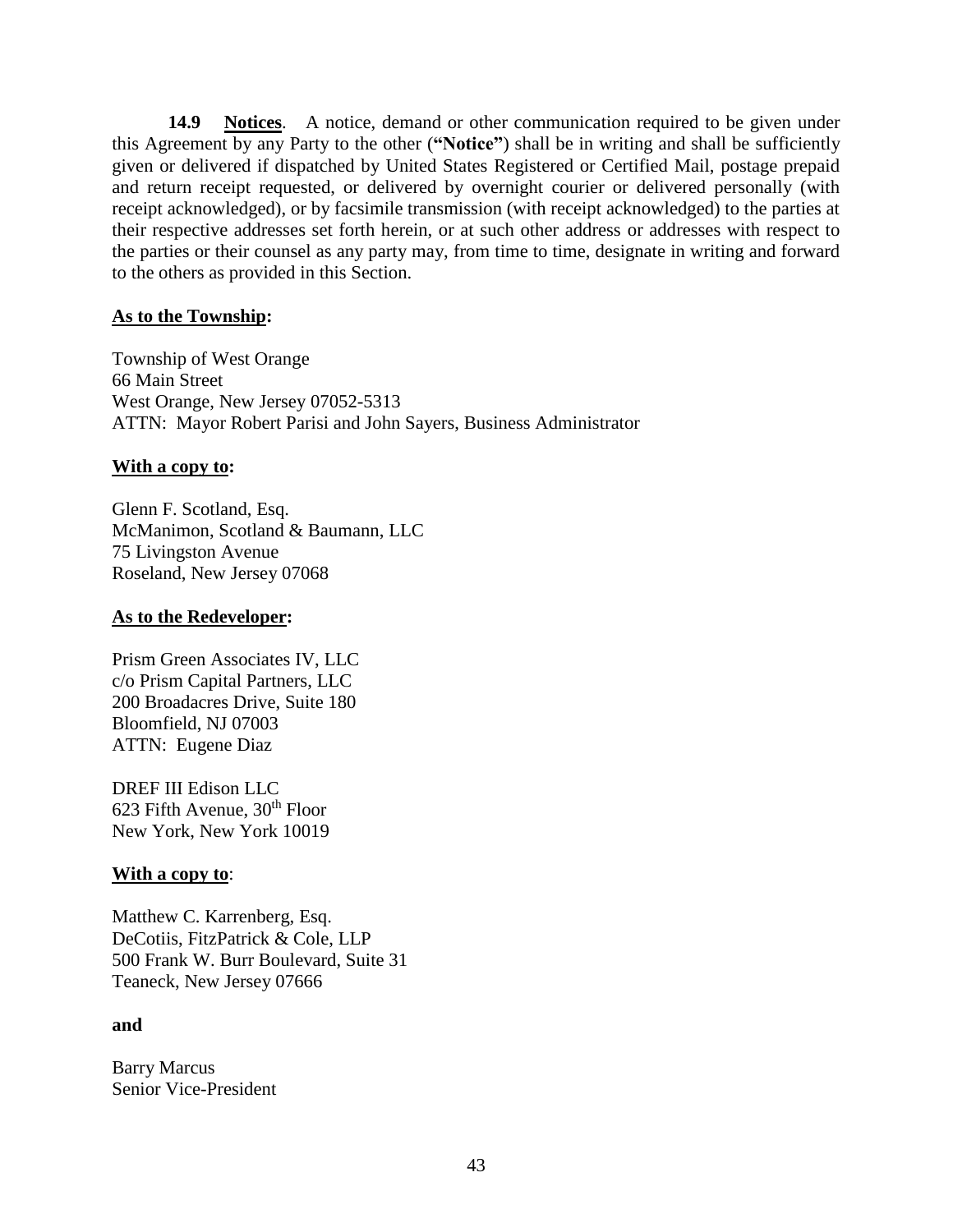Greenfield Partners 50 North Water Street South Norwalk, CT 06854

and

James C. McCann, Esq. Connell Foley LLP Harborside Financial Center 2510 Plaza Five Jersey City, NJ 07311

From time to time either party may designate a different person or address for all the purposes of this Notice provision by giving the other party no less than ten (10) days notice in advance of such change of address in accordance with the provisions hereof. Notices shall be effective upon receipt or rejection of delivery by the addressee.

**14.10 Titles of Articles and Sections**. The titles of the several Articles and Sections of this Agreement, as set forth in the Table of Contents or at the heads of said Articles and Sections, are inserted for convenience of reference only and shall be disregarded in construing or interpreting any of its provisions.

**14.11 Severability**. The validity of any Articles and Section, clause or provision of this Agreement shall not affect the validity of the remaining Articles and Section, clauses or provisions hereof.

**14.12 Successors Bound.** This Agreement shall be binding upon the respective parties hereto and their permitted successors and assigns.

**14.13 Governing Law; Jurisdiction and Venue; Jury Trial Waiver.** This Agreement shall be governed by and construed and enforced pursuant to the laws of the State of New Jersey, without regard to its conflict of laws principles. Any action hereunder shall be brought exclusively in a court of the State of New Jersey or in a United States Court having jurisdiction in the District of New Jersey, in either case sitting in Essex County, New Jersey, and Redeveloper hereby waives all objections to such venue. Redeveloper and the Township, for themselves and their successors and assigns, hereby waive trial by jury in any action arising out of or in connection with this agreement.

**14.14 Counterparts**. This Agreement may be executed in counterparts. All such counterparts shall be deemed to be originals and together shall constitute but one and the same instrument.

**14.15 Exhibits**. Any and all Exhibits annexed to this Agreement are hereby made a part of this Agreement by this reference thereto.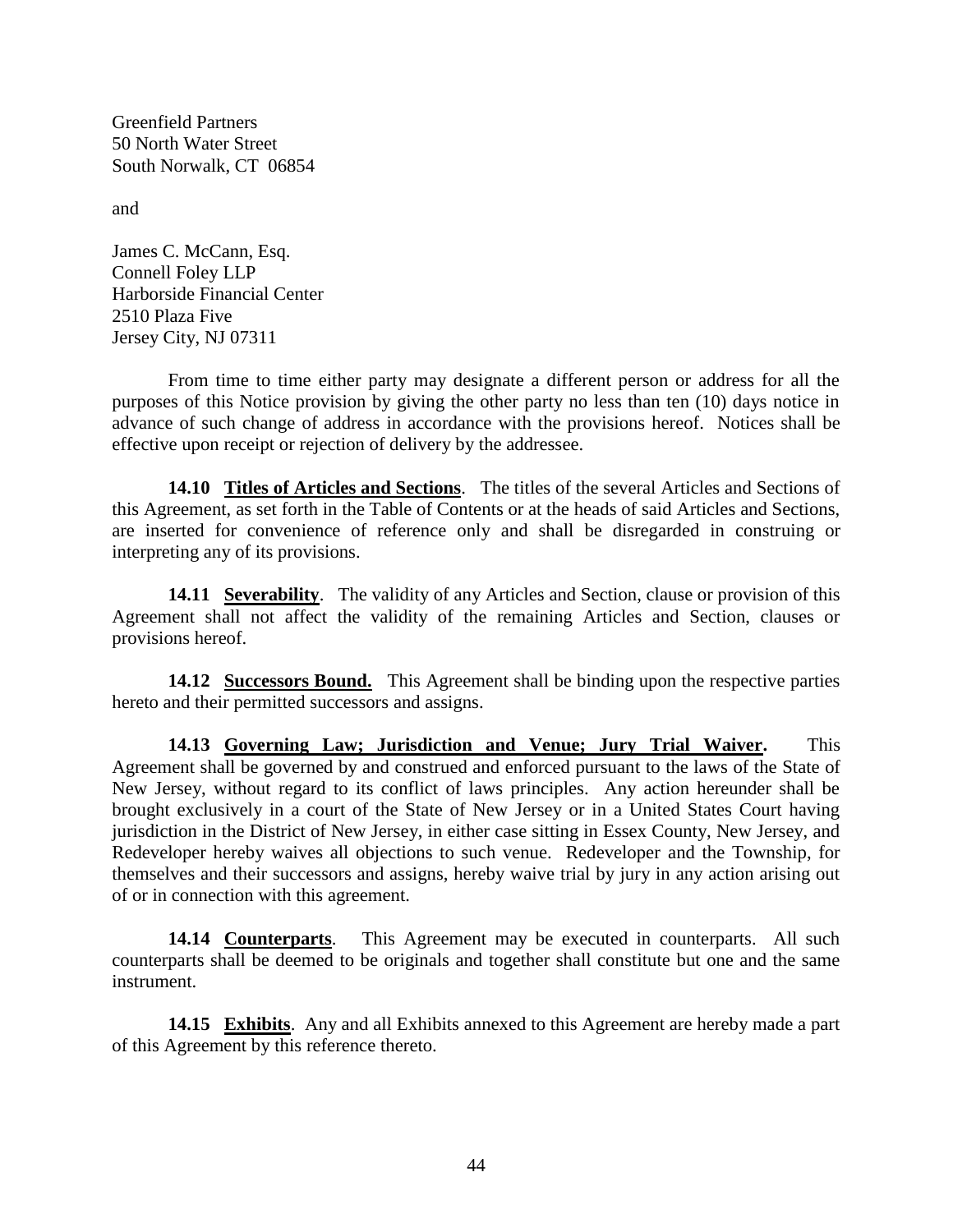**14.16 Entire Agreement**. This Agreement constitutes the entire Agreement between the parties hereto and supersedes all prior oral and written agreements between the parties with respect to the subject matter hereof.

**14.17 Waiver.** No waiver made by any party with respect to any obligation of any other party under this Agreement shall be considered a waiver of any other rights of the party making the waiver beyond those expressly waived in writing and to the extent thereof.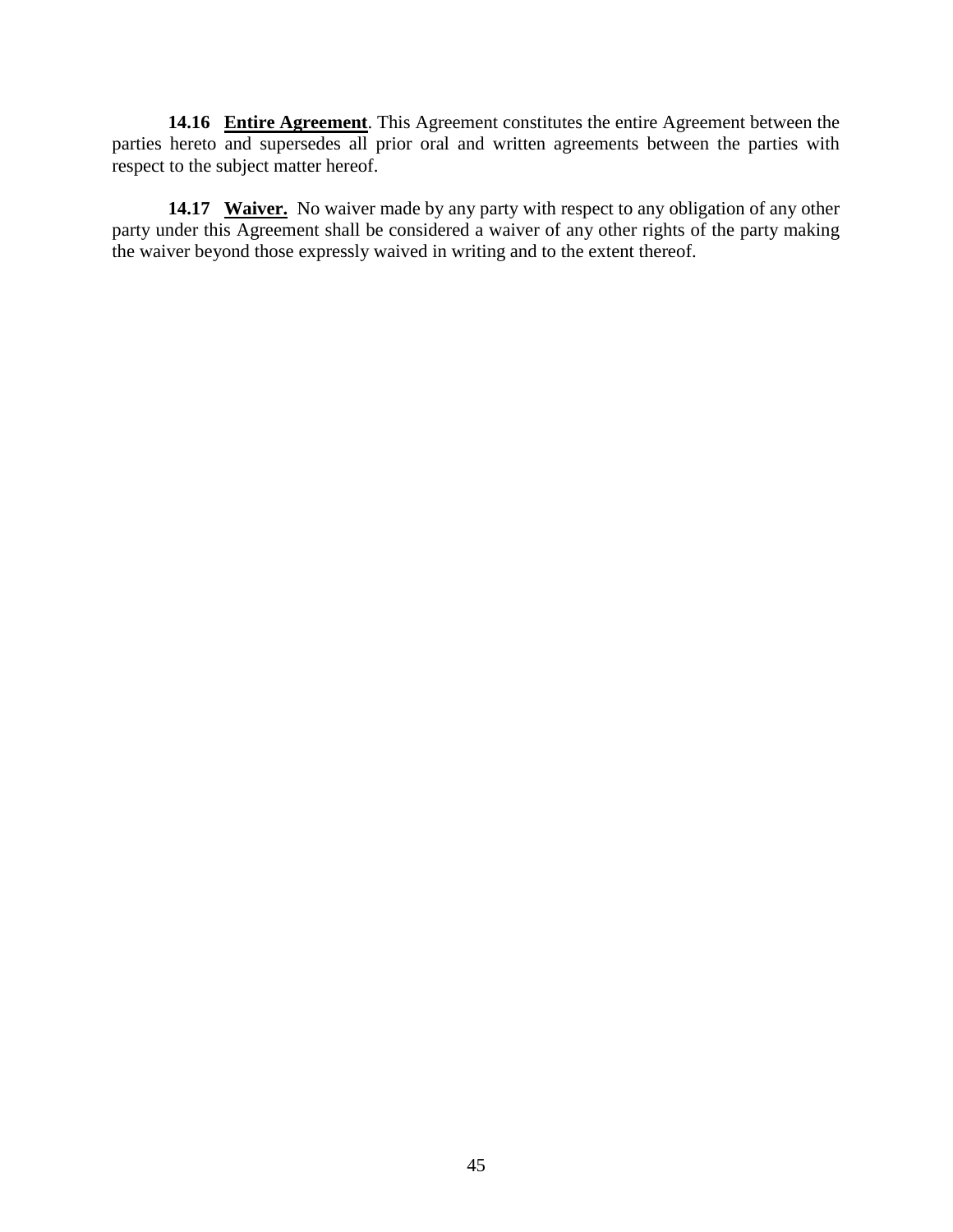**IN WITNESS WHEREOF**, the parties hereto have caused this Agreement to be properly executed and their corporate seals affixed and attested as of the date first written above.

| <b>Attest</b> | TOWNSHIP OF WEST ORANGE,<br><b>NEW JERSEY</b> |
|---------------|-----------------------------------------------|
|               | By: $\overline{\phantom{a}}$                  |
| Witness:      | DGP URBAN RENEWAL LLC                         |
|               | $\rm\,By:$                                    |

46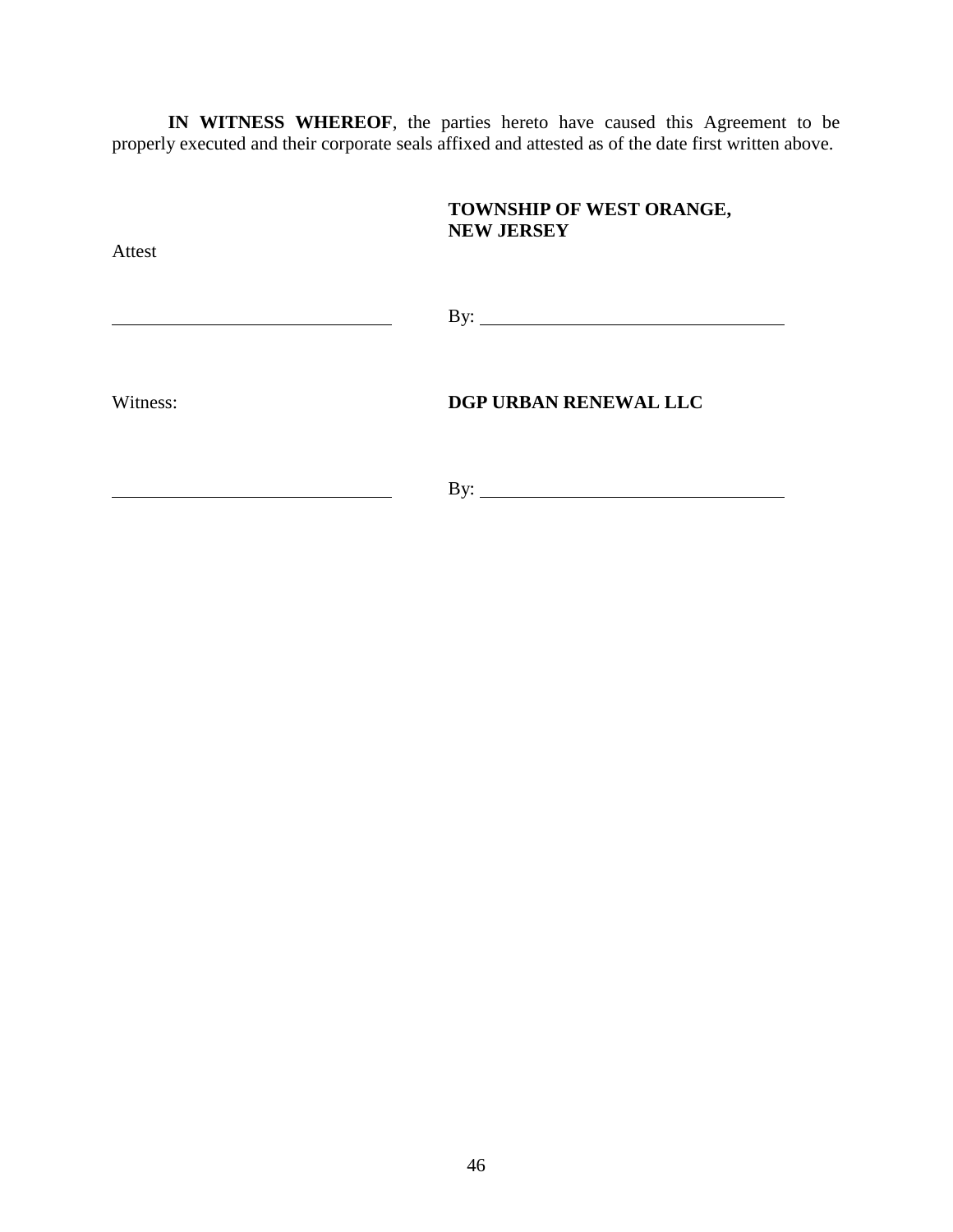## **Exhibit A**

**Reserved**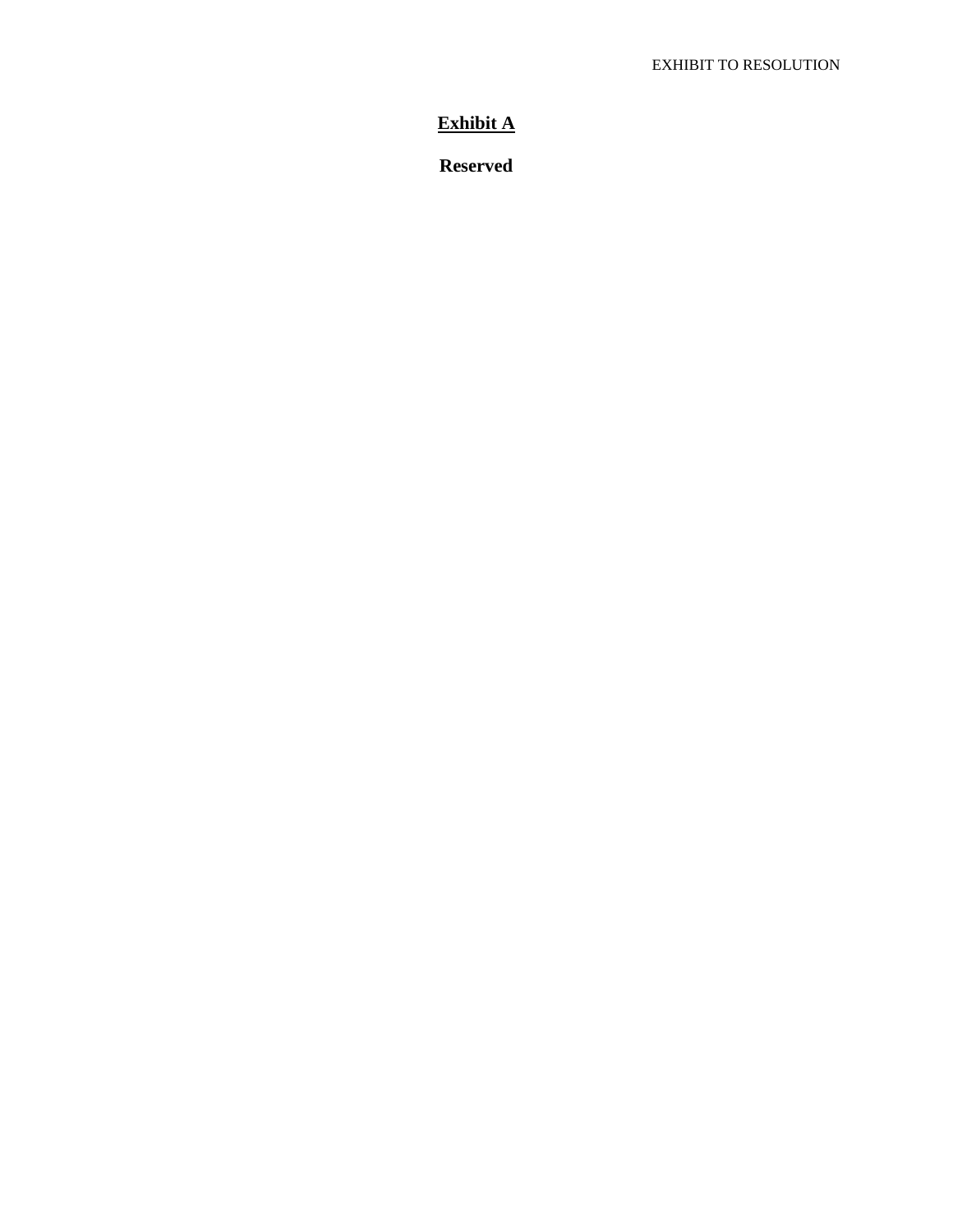# **Exhibit B**

**Phase 1 Infrastructure Construction Agreement**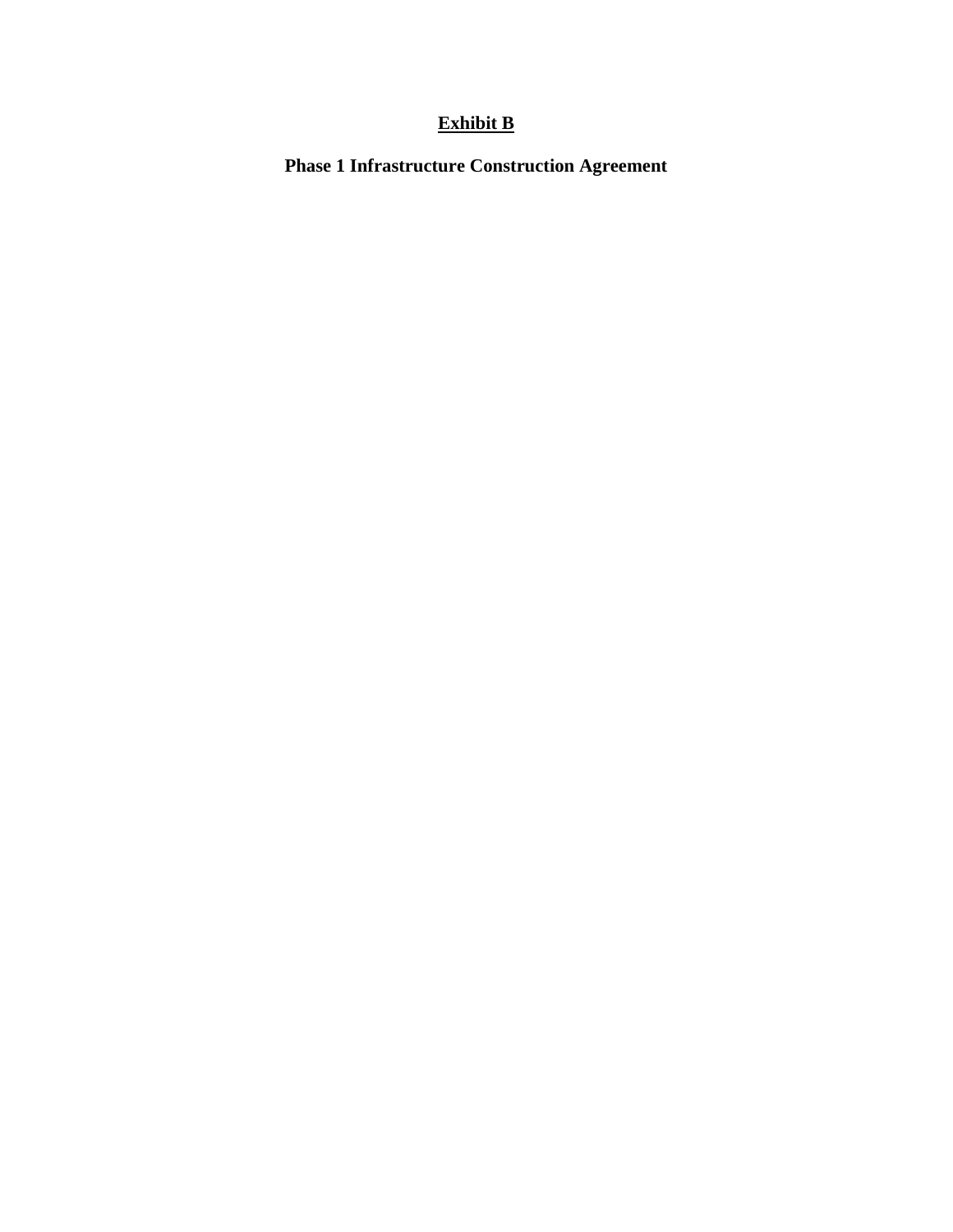# **Exhibit C**

**Phase 1 Financial Agreement**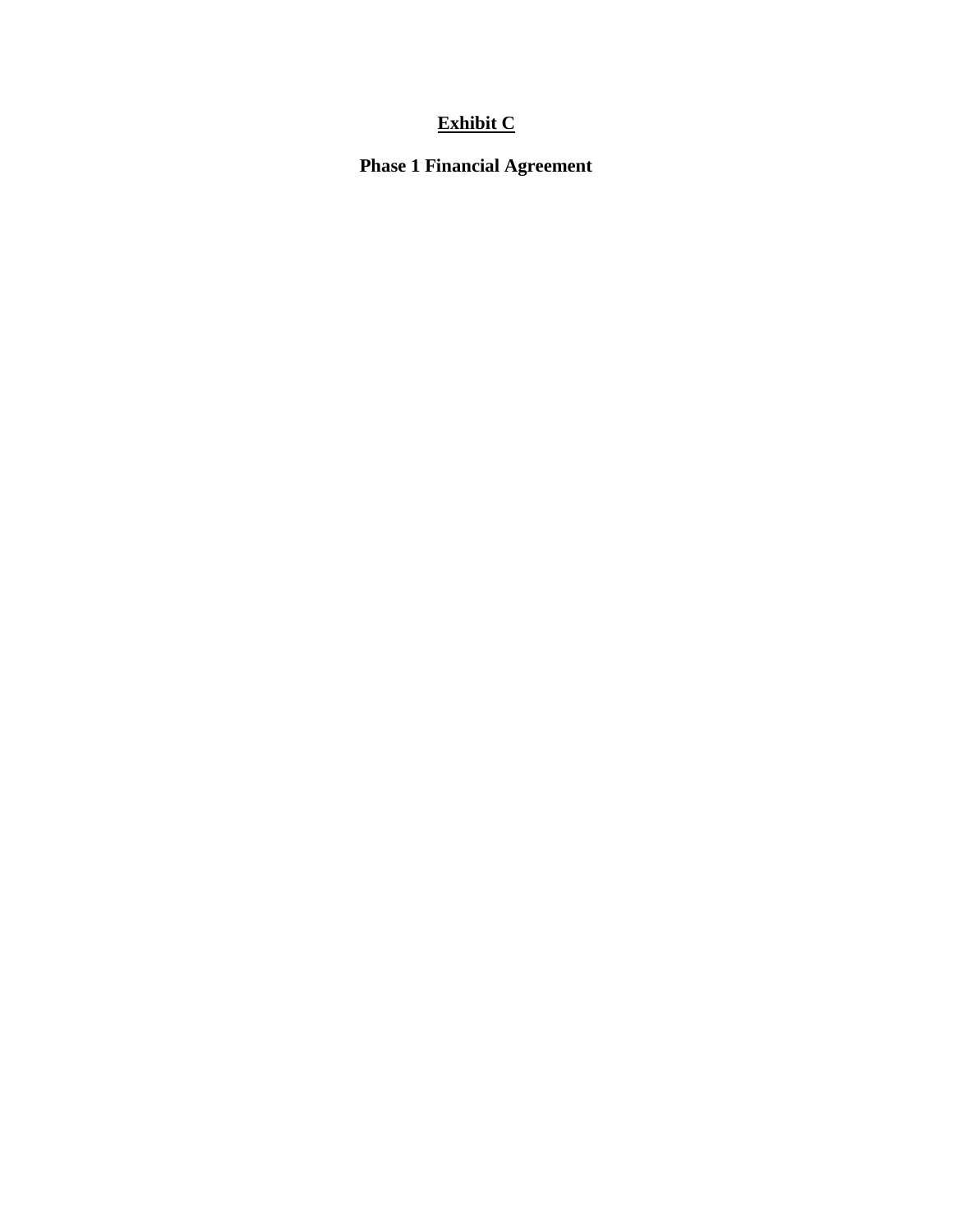### **Exhibit D**

#### **Construction Schedule**

Certain demolition, remediation and site work originally commenced in 2009. Construction of the Phase 1 Project is scheduled to commence no later than September 30, 2015 with an anticipated substantial completion date of on or about September 30, 2017.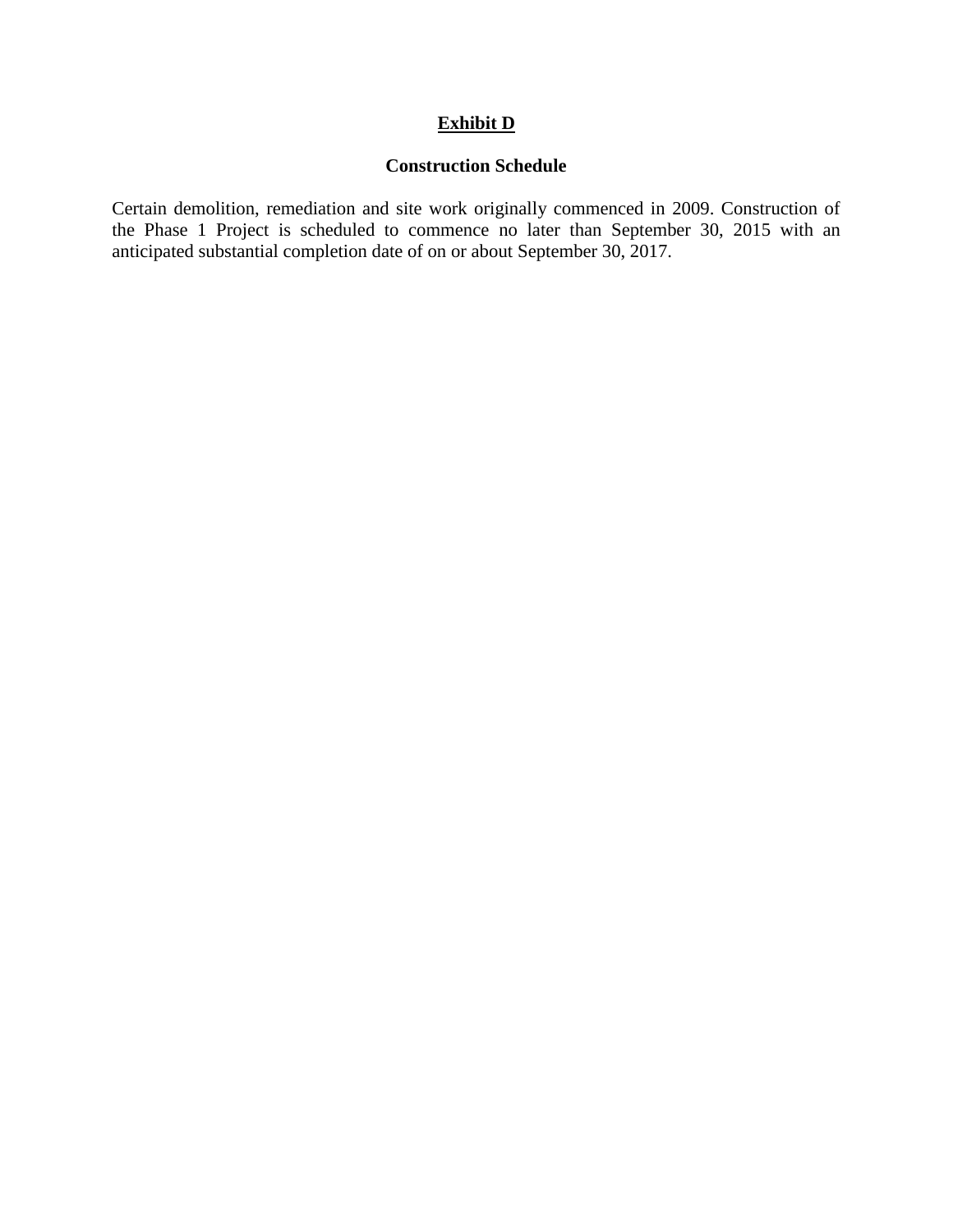## **Exhibit E**

**Declaration of Covenants and Restrictions**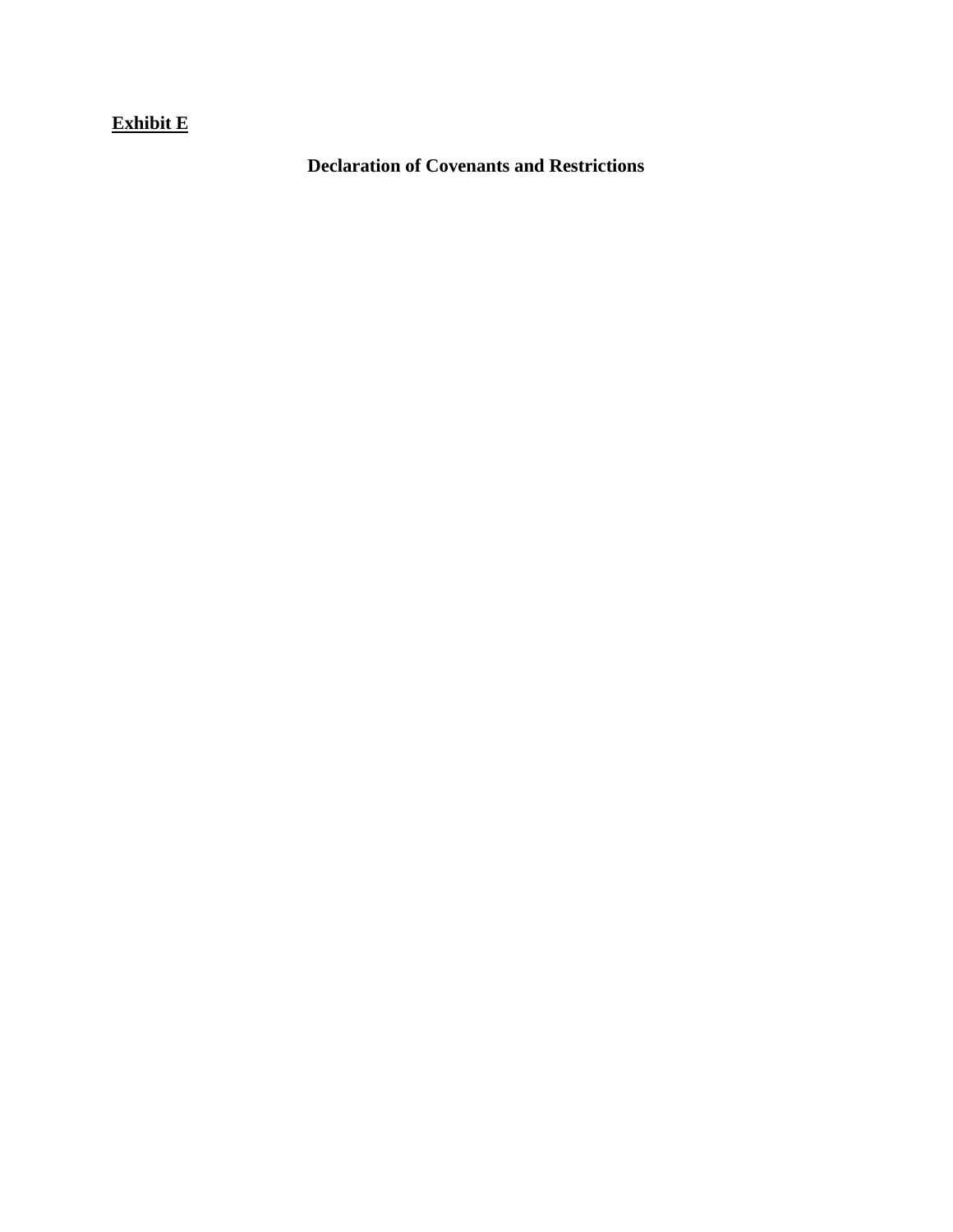## **Exhibit F**

**Escrow Procedures**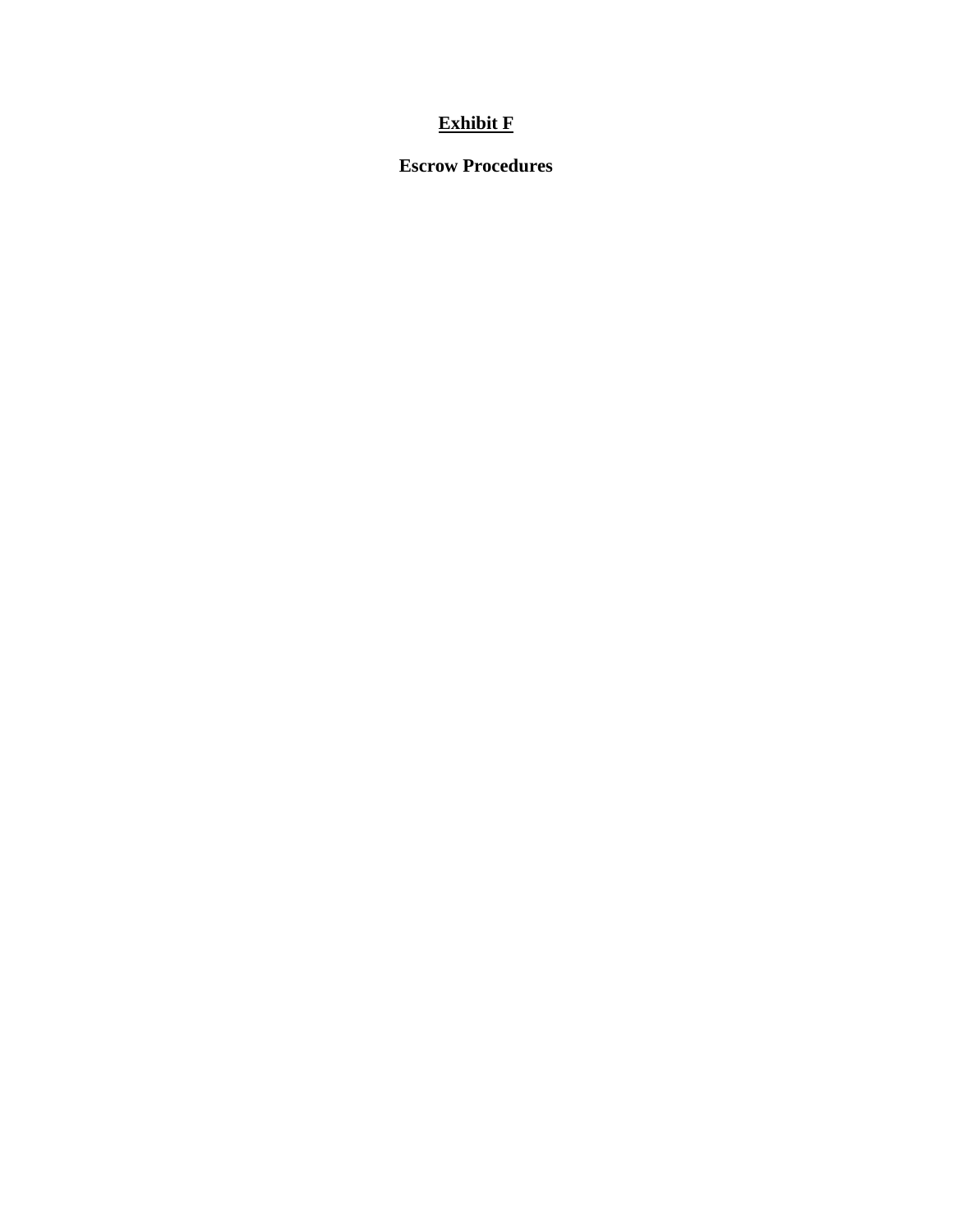## **Exhibit G**

**Incumbency Certificate**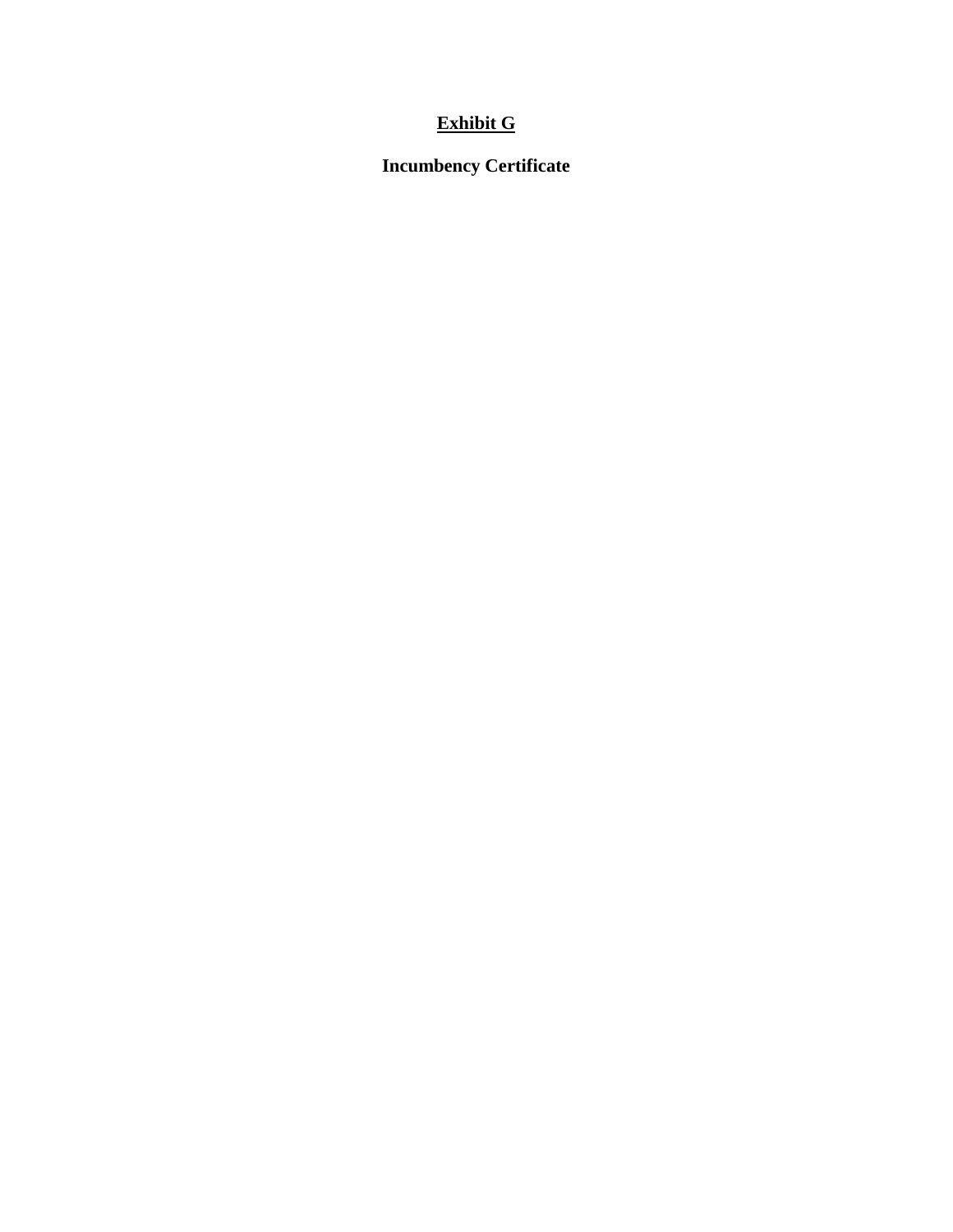# **Exhibit H**

**Amendment, Assignment and Assumption of Financial Agreement**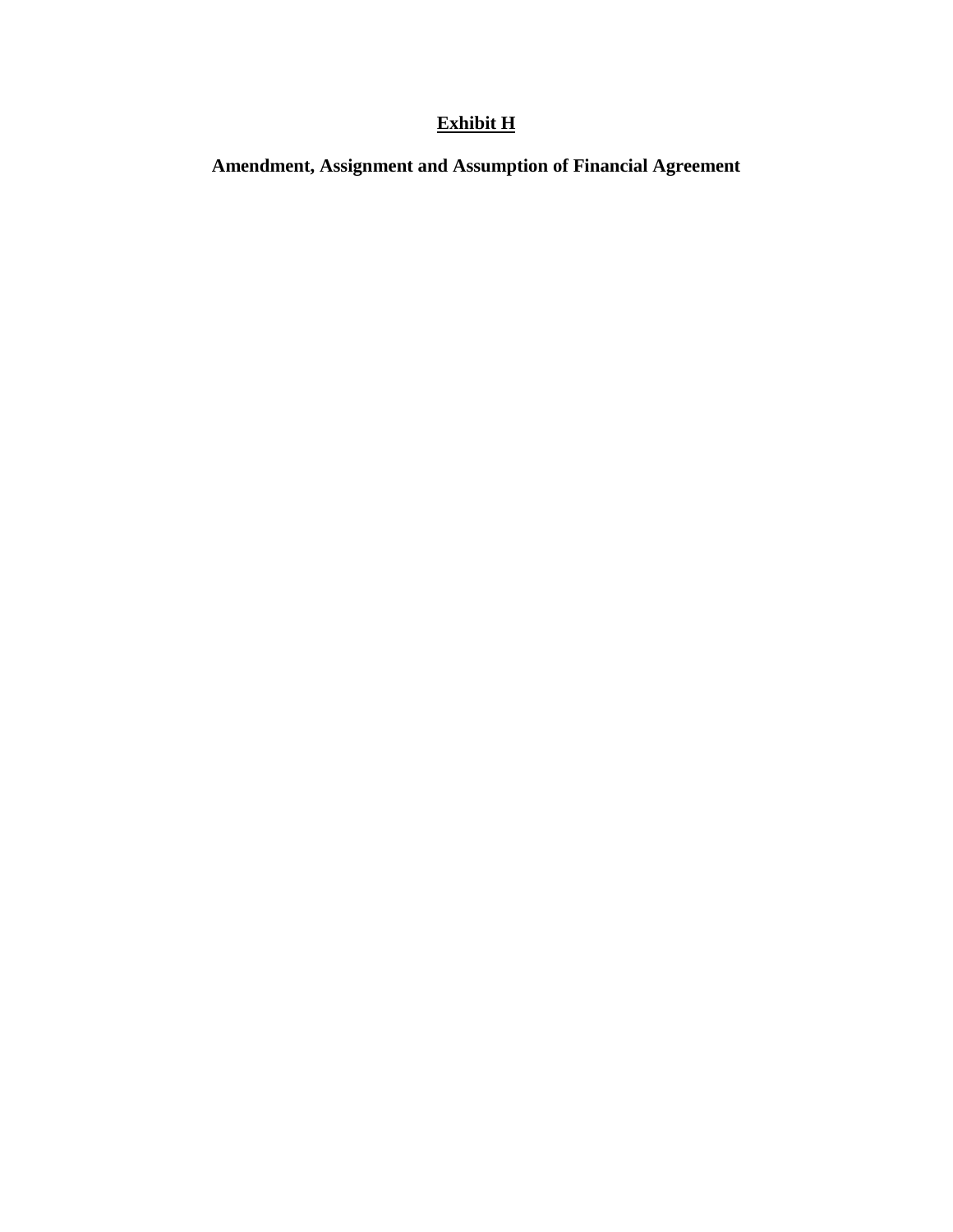# **Exhibit I**

**Special Assessment Agreement**